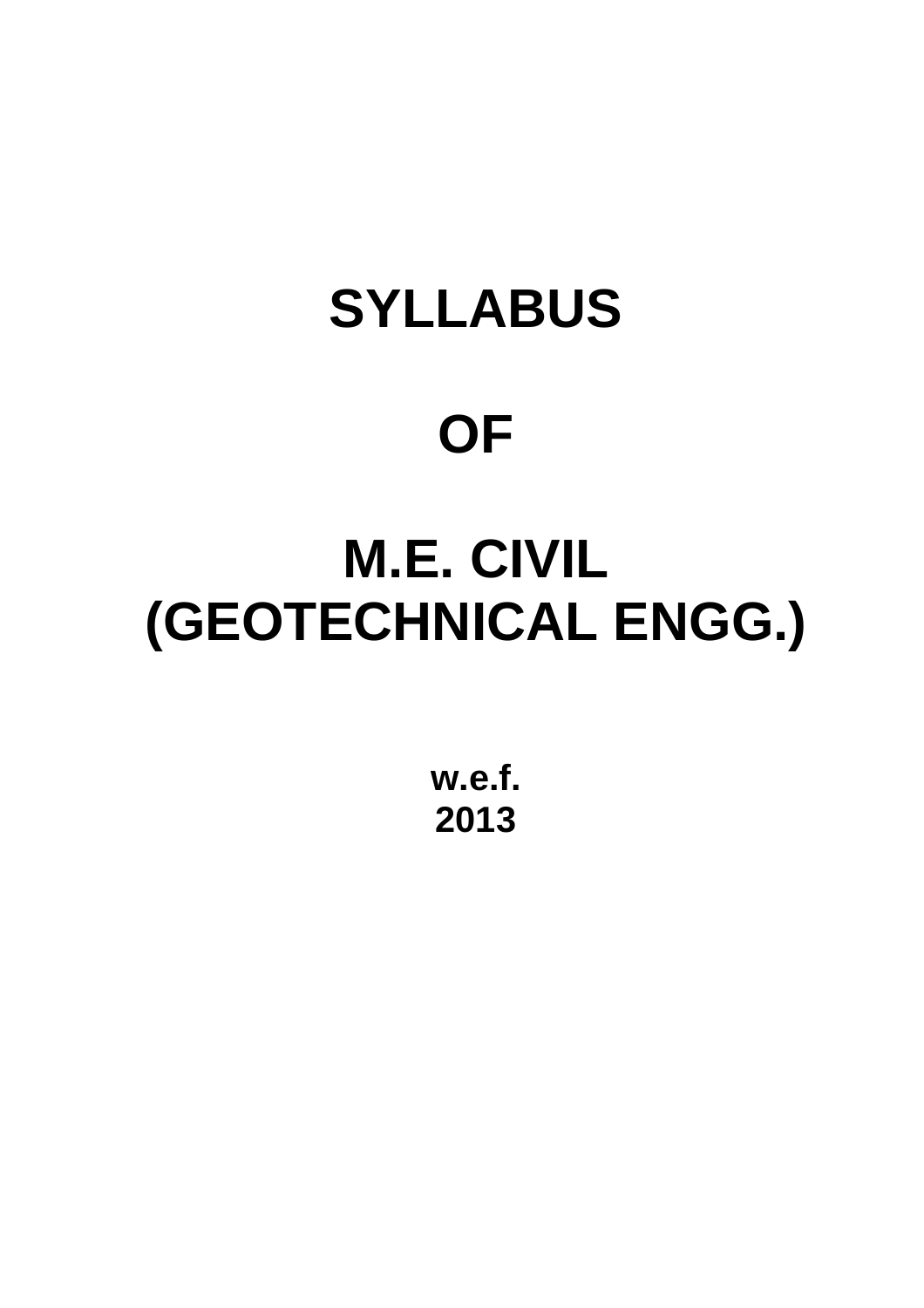## **University of Pune M.E. (Civil) (Geotechnical Engineering) COURSE STRUCTURE (2013Course) (w.e.f. July – 2013) University of Pune , Document on Rules and Regulation for P.G.Courses be referred for the detailed information**

#### **SEMESTER I**

| <b>CODE</b> | <b>SUBJECT</b>                      | <b>TEACHING</b><br><b>SCHEME</b> |                                            | <b>EXAMINATION SCHEME</b>                   |    |                              |              |                |
|-------------|-------------------------------------|----------------------------------|--------------------------------------------|---------------------------------------------|----|------------------------------|--------------|----------------|
|             |                                     | Lect./<br>Pract.                 | Paper                                      |                                             | TW | Oral/<br><b>Presentation</b> | <b>Total</b> | <b>Credits</b> |
|             |                                     |                                  | In<br><b>Semester</b><br><b>Assessment</b> | End<br><b>Semester</b><br><b>Assessment</b> |    |                              |              |                |
| 501121      | Advance Soil<br>Mechanics           | $\overline{4}$                   | 50                                         | 50                                          |    |                              | 100          | $\overline{4}$ |
| 501122      | Ground<br>Improvement<br>Techniques | $\overline{4}$                   | 50                                         | 50                                          | -- |                              | 100          | 4              |
| 501123      | Rock<br>Mechanics                   | $\overline{4}$                   | 50                                         | 50                                          | -- |                              | 100          | $\overline{4}$ |
| 501004      | Research<br>Methodology             | $\overline{4}$                   | 50                                         | 50                                          |    |                              | 100          | $\overline{4}$ |
| 501124      | Elective -I                         | 5                                | 50                                         | 50                                          | -- |                              | 100          | 5              |
| 501125      | Lab Practice-I                      | $\overline{4}$                   |                                            |                                             | 50 | 50                           | 100          | $\overline{4}$ |
|             | <b>Total</b>                        | 25                               | 250                                        | 250                                         | 50 | 50                           | 600          | 25             |

## **501 124 Elective I**

| Code     | 2 Credits Course         | Code    |              | Code     | <b>Audit Course</b> |
|----------|--------------------------|---------|--------------|----------|---------------------|
|          |                          |         | 1 Credit     |          | (No Credit Course)  |
|          |                          |         | Course       |          |                     |
|          |                          |         |              |          |                     |
| 501124 A | Cyber                    | 501124F | Economics    | 501124 K | <b>Mass</b>         |
|          | Security/Information     |         | & Finance    |          | communication,      |
|          | security                 |         | For          |          | Photography and     |
|          |                          |         | Engineers    |          | Videography         |
| 501124 B | Soil Structure           |         | Foreign      | 501124L  | Yoga and            |
|          | Interaction              | 501124G | Language     |          | Meditation          |
|          |                          |         | $-I$         |          |                     |
| 501124C  | <b>Pavement Analysis</b> | 501124H | Engineering  |          |                     |
|          | & Design                 |         | Ethics       |          |                     |
|          |                          |         |              |          |                     |
|          | Optimization             | 501124I | Intellectual |          |                     |
| 501124D  | techniques               |         | Property     |          |                     |
|          |                          |         | Rights       |          |                     |
|          |                          |         |              |          |                     |
| 501124E  | Reinforced Earth &       |         |              |          |                     |
|          | Geosynthetics            |         |              |          |                     |
|          |                          |         |              |          |                     |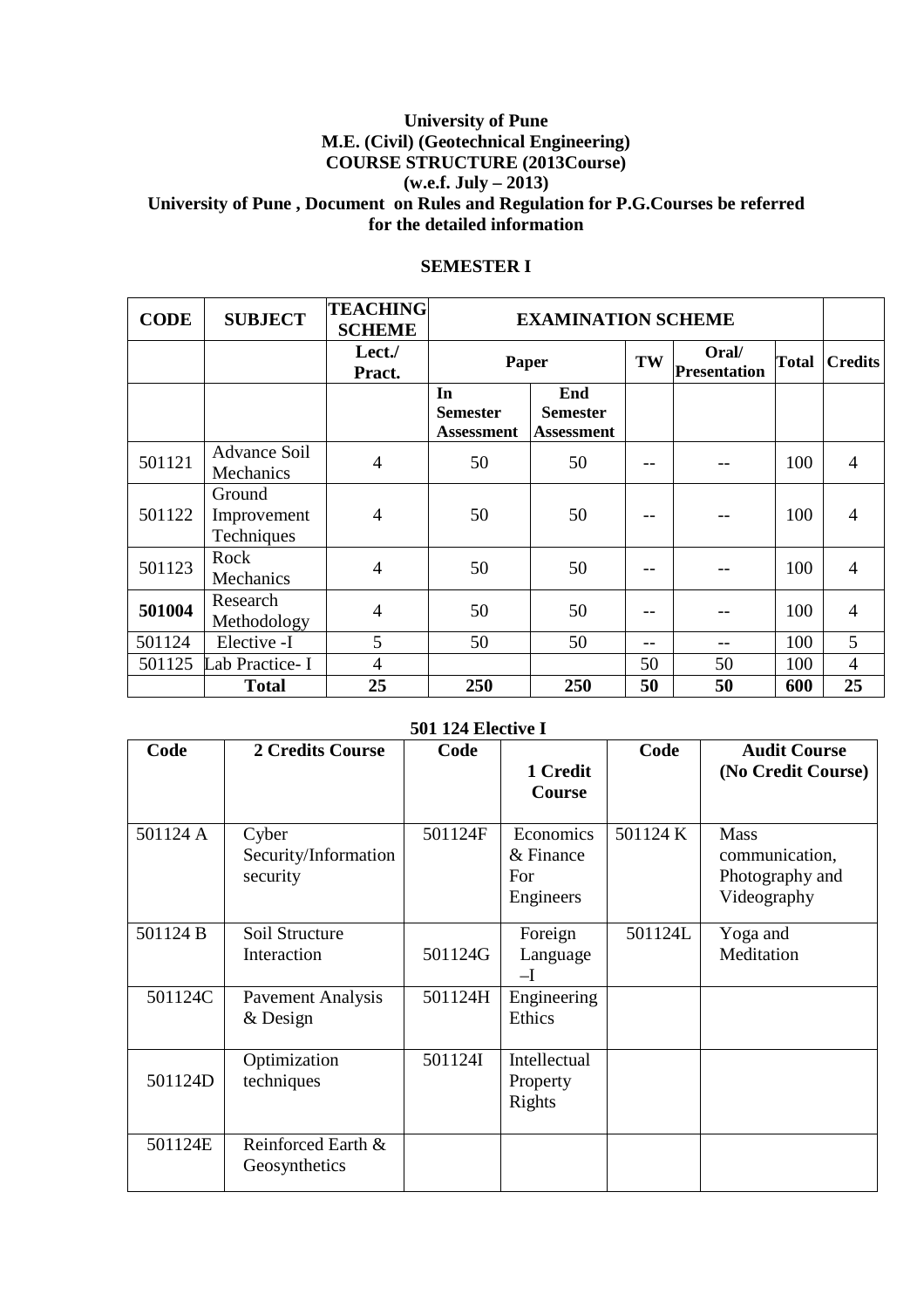| <b>CODE</b> | <b>SUBJECT</b>                             | <b>TEACHING</b><br><b>SCHEME</b> | <b>EXAMINATION SCHEME</b>                  |                                             |     |                              |              |                |
|-------------|--------------------------------------------|----------------------------------|--------------------------------------------|---------------------------------------------|-----|------------------------------|--------------|----------------|
|             |                                            | Lect./<br>Pract.                 | Paper                                      |                                             | TW  | Oral/<br><b>Presentation</b> | <b>Total</b> | <b>Credits</b> |
|             |                                            |                                  | In<br><b>Semester</b><br><b>Assessment</b> | End<br><b>Semester</b><br><b>Assessment</b> |     |                              |              |                |
| 501126      | Advance<br>Foundation<br>Engineering       | 4                                | 50                                         | 50                                          |     |                              | 100          | $\overline{4}$ |
| 501127      | Construction<br>Methods in<br>Geotechnical | 4                                | 50                                         | 50                                          |     |                              | 100          | $\overline{4}$ |
| 501128      | Stability of<br>Slopes $\&$<br>Earth Dam   | 4                                | 50                                         | 50                                          |     |                              | 100          | 4              |
| 501129      | Elective-II                                | 5                                | 50                                         | 50                                          | --  | --                           | 100          | 5              |
| 501130      | Lab<br>Practice-II                         | $\overline{4}$                   | --                                         |                                             | 50  | 50                           | 100          | $\overline{4}$ |
| 501131      | Seminar -I                                 | $\overline{4}$                   | --                                         | --                                          | 50  | 50                           | 100          | $\overline{4}$ |
|             | <b>Total</b>                               | 25                               | 200                                        | 200                                         | 100 | 100                          | 600          | 25             |

## **SEMESTER –II**

## **501129- Elective II**

| Code     | 2 Credits<br>Course                                        | Code     | 1 Credit                                               | Code     | <b>Audit Course</b><br>(No Credit       |
|----------|------------------------------------------------------------|----------|--------------------------------------------------------|----------|-----------------------------------------|
|          |                                                            |          | Course                                                 |          | Course)                                 |
| 501129 A | Human<br><b>Rights</b>                                     | 501129 E | Foreign<br>Language II                                 | 501129 I | Performing Arts<br>- Music and<br>Dance |
| 501129 B | . Finite<br>Element<br>Methods in<br>Geotechnical<br>Engg. | 501129 F | Geotechnical<br>Techniques in<br>Rock<br>Engineering   | 501129 J | Principle Centred<br>Leadership         |
| 501129C  | Foundation<br>Design $&$<br>Detailing.                     | 501129G  | Green<br><b>Building</b><br>Design and<br>Construction |          |                                         |
| 501129 D | Foundation of<br>Offshore<br><b>Structures</b>             | 501129H  | Forensic<br>Civil<br>Engineering                       |          |                                         |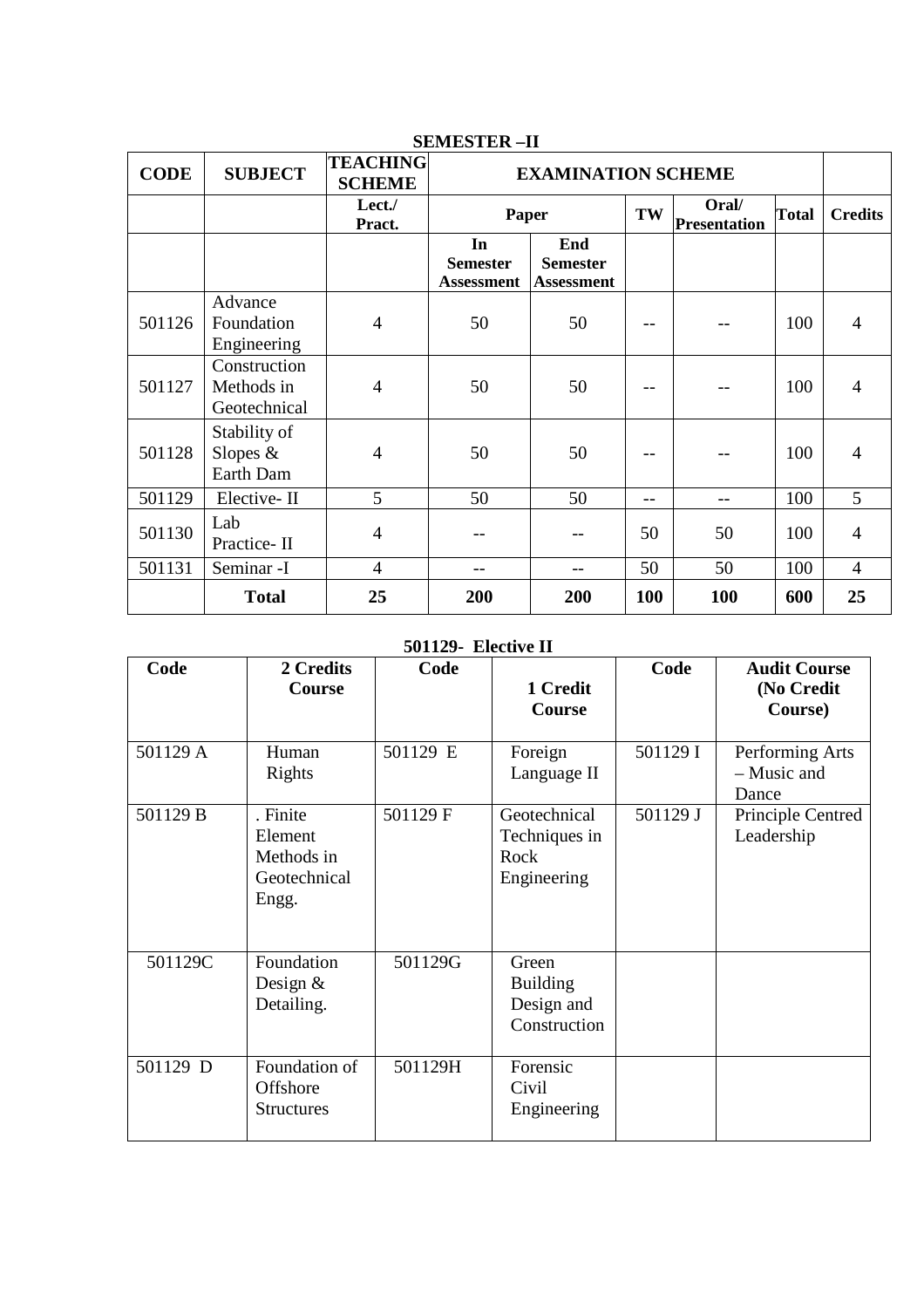## **SEMESTER –III**

| <b>CODE</b> | <b>SUBJECT</b>                            | <b>TEACHING</b><br><b>SCHEME</b> |                                     | <b>EXAMINATION SCHEME</b>                   |     |                              |              |                |
|-------------|-------------------------------------------|----------------------------------|-------------------------------------|---------------------------------------------|-----|------------------------------|--------------|----------------|
|             |                                           | Lect./<br>Pract.                 | Paper                               |                                             | TW  | Oral/<br><b>Presentation</b> | <b>Total</b> | <b>Credits</b> |
|             |                                           |                                  | In<br><b>Semester</b><br>Assessment | End<br><b>Semester</b><br><b>Assessment</b> |     |                              |              |                |
| 601132      | Geotechnical<br>Earthquake<br>Engineering | $\overline{4}$                   | 50                                  | 50                                          |     |                              | 100          | $\overline{4}$ |
| 601133      | Geoenviromental<br>Engineering            | $\overline{4}$                   | 50                                  | 50                                          |     |                              | 100          | $\overline{4}$ |
|             | $601134$ Elective-III                     | 5                                | 50                                  | 50                                          |     |                              | 100          | 5              |
|             | 601135 Seminar-II                         | 4                                |                                     |                                             | 50  | 50                           | 100          | 4              |
|             | 601136 Project stage I                    | 8                                | --                                  |                                             | 50  | 50                           | 100          | 8              |
|             | <b>Total</b>                              | 25                               | 250                                 | 200                                         | 100 | 100                          | 500          | 25             |

| Code     | 2 Credits<br>Course                                       | Code    | 1 Credit<br><b>Course</b>                                  | Code     | <b>Audit</b><br>Course<br>(N <sub>0</sub> )<br><b>Credit</b><br>Course) |
|----------|-----------------------------------------------------------|---------|------------------------------------------------------------|----------|-------------------------------------------------------------------------|
| 601134 A | <b>Earth Pressure</b><br>& Retaining<br><b>Structures</b> | 601134E | Restoration<br>and<br>conservation<br>of old<br>structures | 601134 H | Chess                                                                   |
| 601134B  | Soil<br>Stabilization                                     | 601134F | Foreign<br>Language                                        | 601134 I | Abacus                                                                  |
| 601134C  | Special<br>Geotechnical<br>Constructions                  | 601134G | Safety<br>Practices in<br>construction.                    |          |                                                                         |
| 601134D  | Soil Dynamics<br>& Machine<br>Foundations.                |         |                                                            |          |                                                                         |

#### **601 134 Elective III**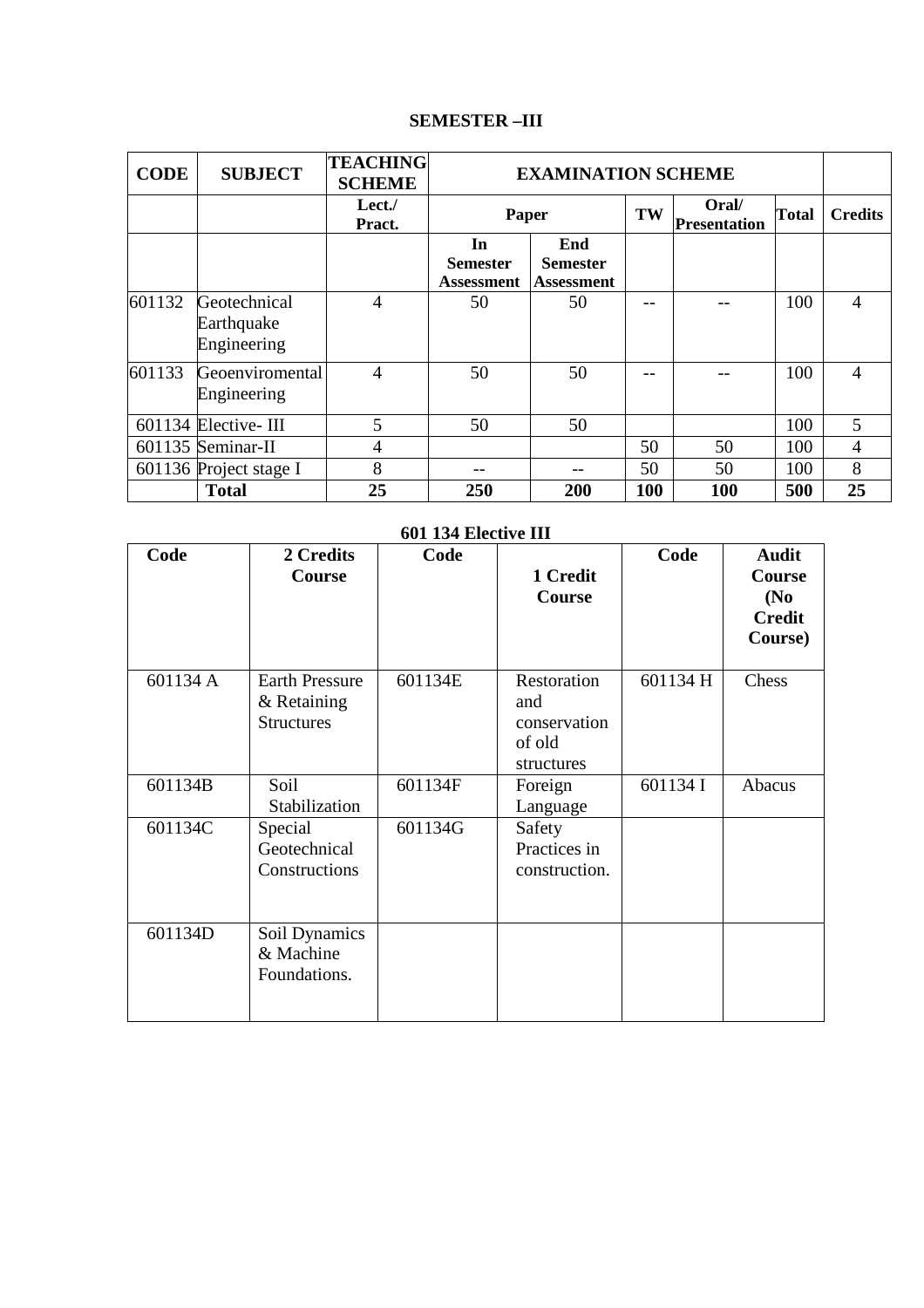## **SEMESTER –IV**

| <b>CODE</b> | <b>SUBJECT</b> | <b>TEACHING</b><br><b>SCHEME</b> |                   | <b>EXAMINATION SCHEME</b> |     |                              |              |                |
|-------------|----------------|----------------------------------|-------------------|---------------------------|-----|------------------------------|--------------|----------------|
|             |                | Lect./<br>Pract.                 | Paper             |                           | TW  | Oral/<br><b>Presentation</b> | <b>Total</b> | <b>Credits</b> |
|             |                |                                  | In                | End                       |     |                              |              |                |
|             |                |                                  | <b>Semester</b>   | <b>Semester</b>           |     |                              |              |                |
|             |                |                                  | <b>Assessment</b> | <b>Assessment</b>         |     |                              |              |                |
| 601137      | Seminar III    | 5                                |                   |                           | 50  | 50                           | 100          | 5              |
| 601138      | Project Work   | 20                               |                   | ---                       | 150 | 50                           | 200          | 20             |
|             | Stage II       |                                  |                   |                           |     |                              |              |                |
|             | <b>Total</b>   | 25                               | --                |                           | 200 | 100                          | 300          | 25             |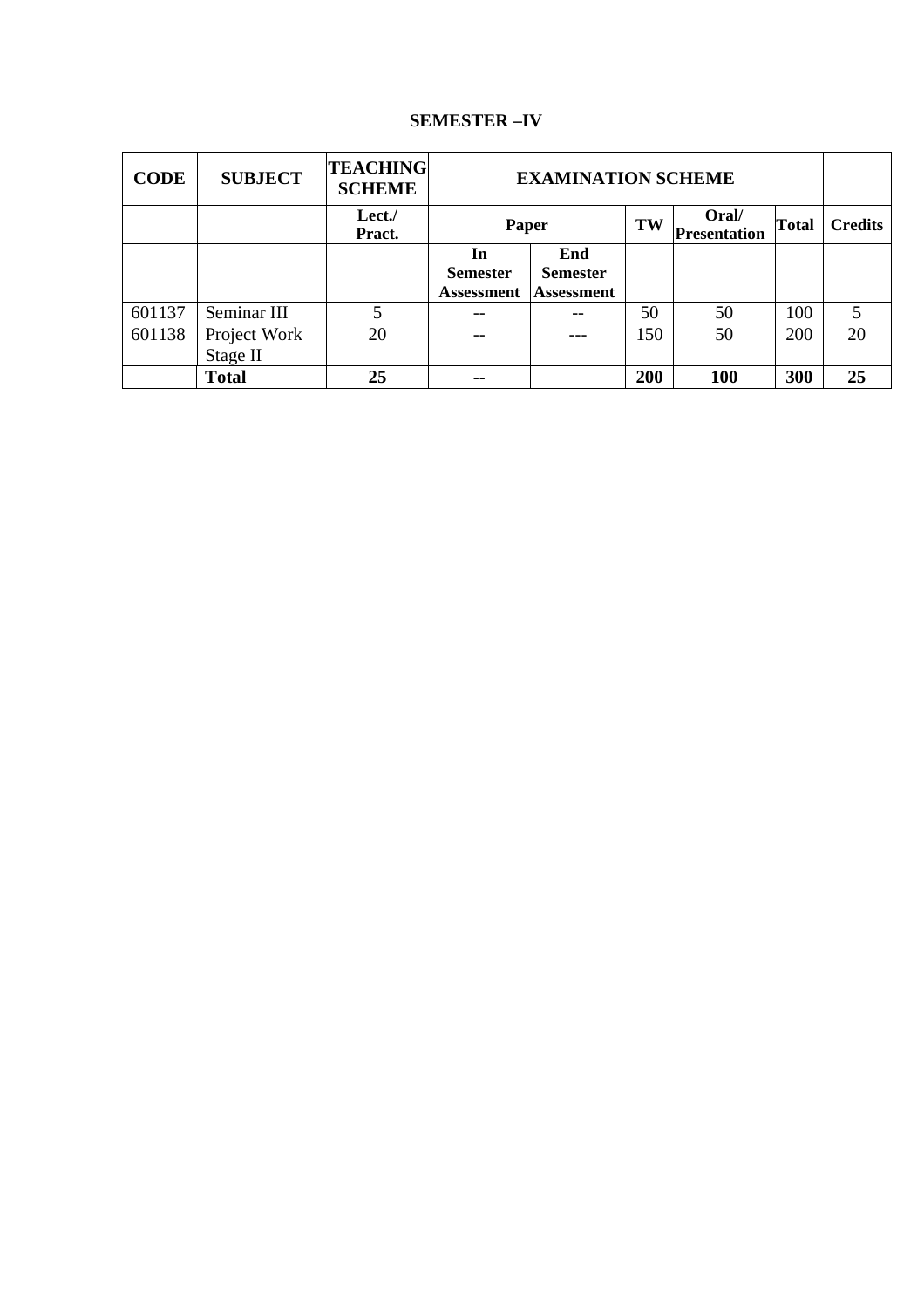#### **University of Pune M.E. (Civil) (Geotechnical Engineering)--2013Course SEMESTER I 1 Credit = 2Modules =15 Lectures 501121: Advance Soil Mechanics**

**Teaching Scheme Examination Scheme Examination Scheme Lectures: 4 hours/week In semester Exam: 50 Marks End Sem Theory Examination: 50 marks Duration: 3Hrs** 

#### **Module 1**

Concept of stress, strain, Principal stresses & strains, Invariant, Octahedral Stresses & strains. Stress-strain relations, Special Matrices, Plane stress, Plane strain problems, Mohr's diagram.

#### **Module 2**

Stresses & displacements in elastic soil mass – Line force, Distributed line loads, Concentrated force and distributed loads at the surface of semi-infinite mass, Soil bodies exhibiting non-homogeneous attributes, Influence of anisotropy in soil bodies, constitutive equations and models

#### **Module 3**

Soil strength – Yield criteria, Theories of failure, Effective stress principle, Stress path in various drainage conditions

Limiting equilibrium for analysis of slopes stability

## **Module 4**

Earth pressure and retaining walls - Earth pressure theories, Analytical and graphical methods for determination of earth pressure, Proportioning of retaining walls,

#### **Module 5**

Stability analysis of retaining walls – Stability against sliding, overturning, bearing capacity and settlement

Braced cuts – Lateral earth pressure in cuts, Stability of braced cuts

#### **Module 6**

Three dimensional consolidation – Equation, Solution of 3-D consolidation equation, Consolidation by vertical sand drain and its design aspects, Free strain consolidation with no smear, Effect of smear zone on radial consolidation, Calculation of degree of consolidation with radial drains and solutions of problems based on it.

## **Module 7**

Seepage – Flow net for anisotropic soil media, Construction of flow net for hydraulic structures on non-homogeneous soil, Directional variation of permeability in anisotropic medium

#### **Module 8**

Anisotropy governing differential equations for flow through porous media in Cartesian coordinate & polar co-ordinate systems for Laplace Equations, Numerical analysis of seepage in layered soil, computation of seepage force.

- 1. Advanced Soil Mechanics, B. M. Das., 2<sup>nd</sup> edition. Taylor and Francis, 1997.
- 2. Soil Engineering in Theory and Practice, Singh, A., 4<sup>th</sup> edition, CBS Publishers, New Delhi, 2002.
- 3. Soil Mechanics, R. F. Craig, Van Nostrand ReinGold Co. Ltd., 1987.
- 4.Soil Mechanics and Foundation Engineering, V.N.S. Murthy, CBS Publishers & Distributors,  $1<sup>st</sup>$  edition, 2007.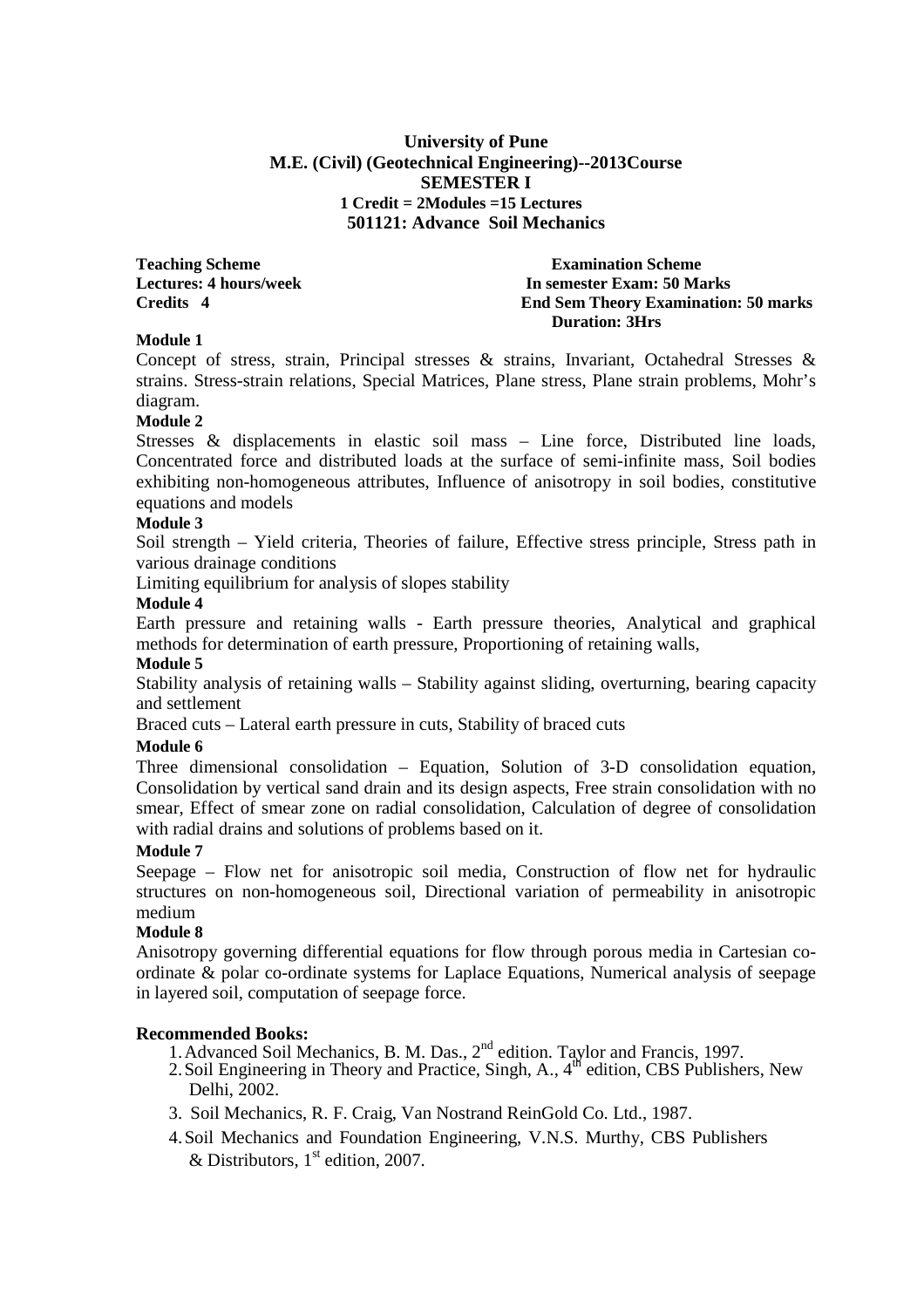#### **501122: Ground Improvement Techniques**

**Teaching Scheme Examination Scheme Examination Scheme** 

**Lectures: 4 hours/week In semester Exam: 50 Marks Credits 4 End Sem- Theory Examination: 50 marks Duration: 3Hrs** 

#### **Module 1**

Clay mineralogy - Atomic bonds, Clay minerals. Clay-water relations, Electrical effects, cation exchange, Clay mineral identification

#### **Module 2**

Soil stabilization – Principle, Different methods of soil stabilization. Granular stabilization Chemical stabilization - Principle, Different methods, Different chemicals used, Engineering properties and behaviour of chemically stabilized soils.

## **Module 3**

Cement stabilization - Types, Mechanism, Properties, Factors influencing, Applications, Laboratory testing for stabilized soil.

Lime stabilization - Soil-lime reaction, Types and properties, Effectiveness of lime treatment, Mixture design.

#### **Module 4**

Ash and slag stabilization - Fly-ash stabilization.

Bituminous stabilization - Classification, mechanism, Laboratory testing

#### **Module 5**

Thermal and electro kinetic stabilization – Thermal, Heating and freezing, Electroosmosis. Construction methods for stabilized soils.

#### **Module 6**

Deep Compaction of Granular soil – Introduction, Vibration methods – Vibration

methods – Vibro-flotation, Vibro compaction, Blasting, Displacement methods.

Stone-gravel and sand column, Design of stone columns, Compaction piles, Dynamic consolidation, Preloading method.

#### **Module 7**

Stabilization of soft soil – Lime columns – Bearing capacity, Principle, Bearing capacity of lime group, Total and differential settlement, Application of lime column method, Quality control methods, Design of lime column foundations.

Sand drains, Granular trench stabilization

#### **Module 8**

Grouting – Grouting techniques – Permeation grouting, Hydro facture grouting, Compaction grouting, Jet grouting, Types of grouts, Design of soil grouting program, Grouting equipment, Quality control and testing.

- 1. Principles of Foundation Engineering, B.M. Das,  $5<sup>th</sup>$  edition, Thomson Asia Pvt. Ltd., 2004.
- 2. Foundation Engineering Handbook, Hsai-Yang Fang, 2<sup>nd</sup> edition, Springeri Publication, 2001.
- 3. Foundation Analysis and Design, J.E.Bowles,  $5<sup>th</sup>$  edition., McGraw-Hill, 1996.
- 4. Engineering Principles of ground Modifications, M. R. Hausmann, McGraw-Hill International Edition, 1990.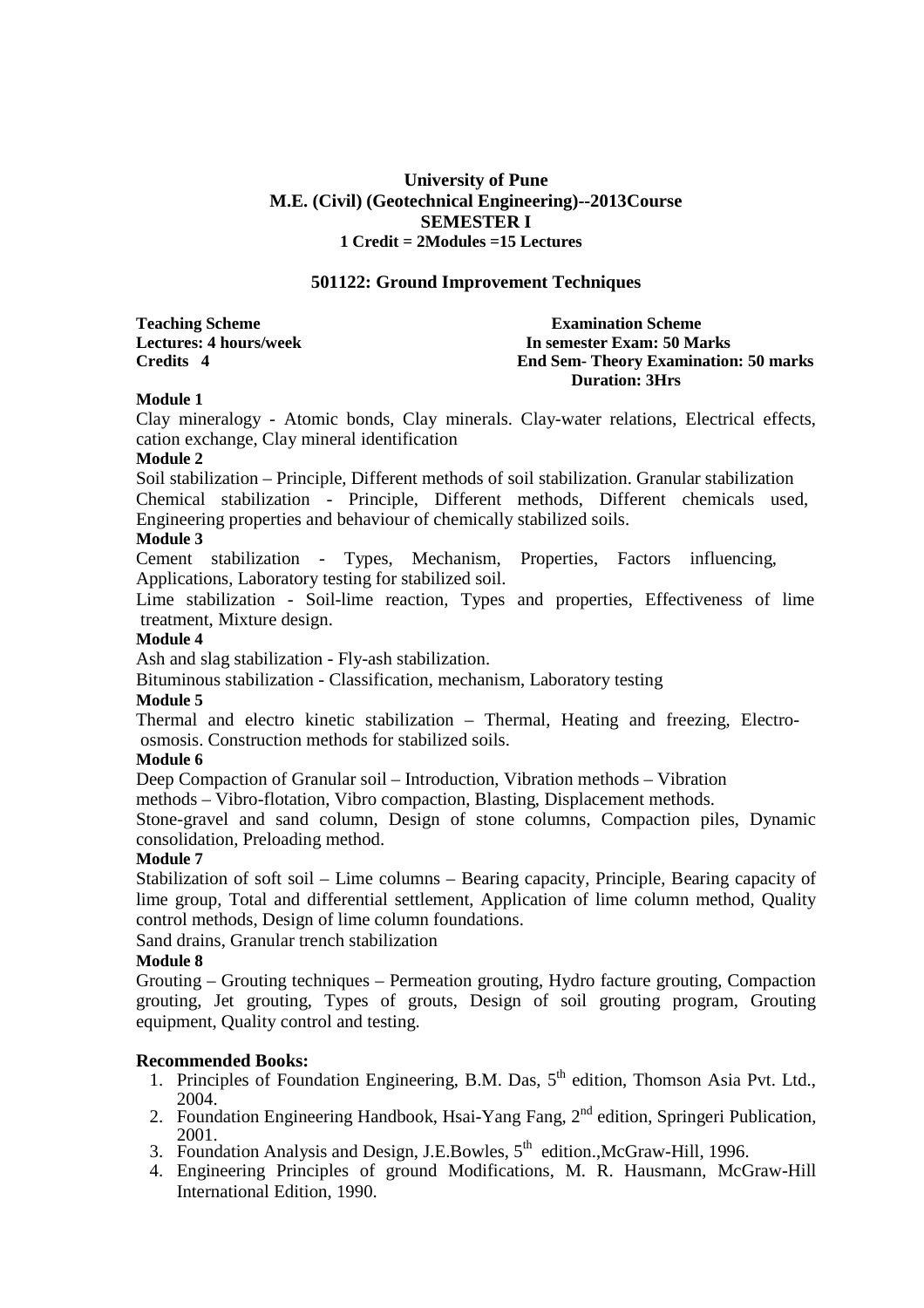- 5. Ground Improvement, M. P. Moseley, Blackie Academics and Professionals, 1993
- 6. Ground Improvement and Control, P. P. Xanthakos, L. W. Abramson and D. A. Bruce, John Wiley & Sons, 1994.
- 7. Engineering Principles of Ground Modifications, R. H. Manfired, McGraw-Hill, 1990.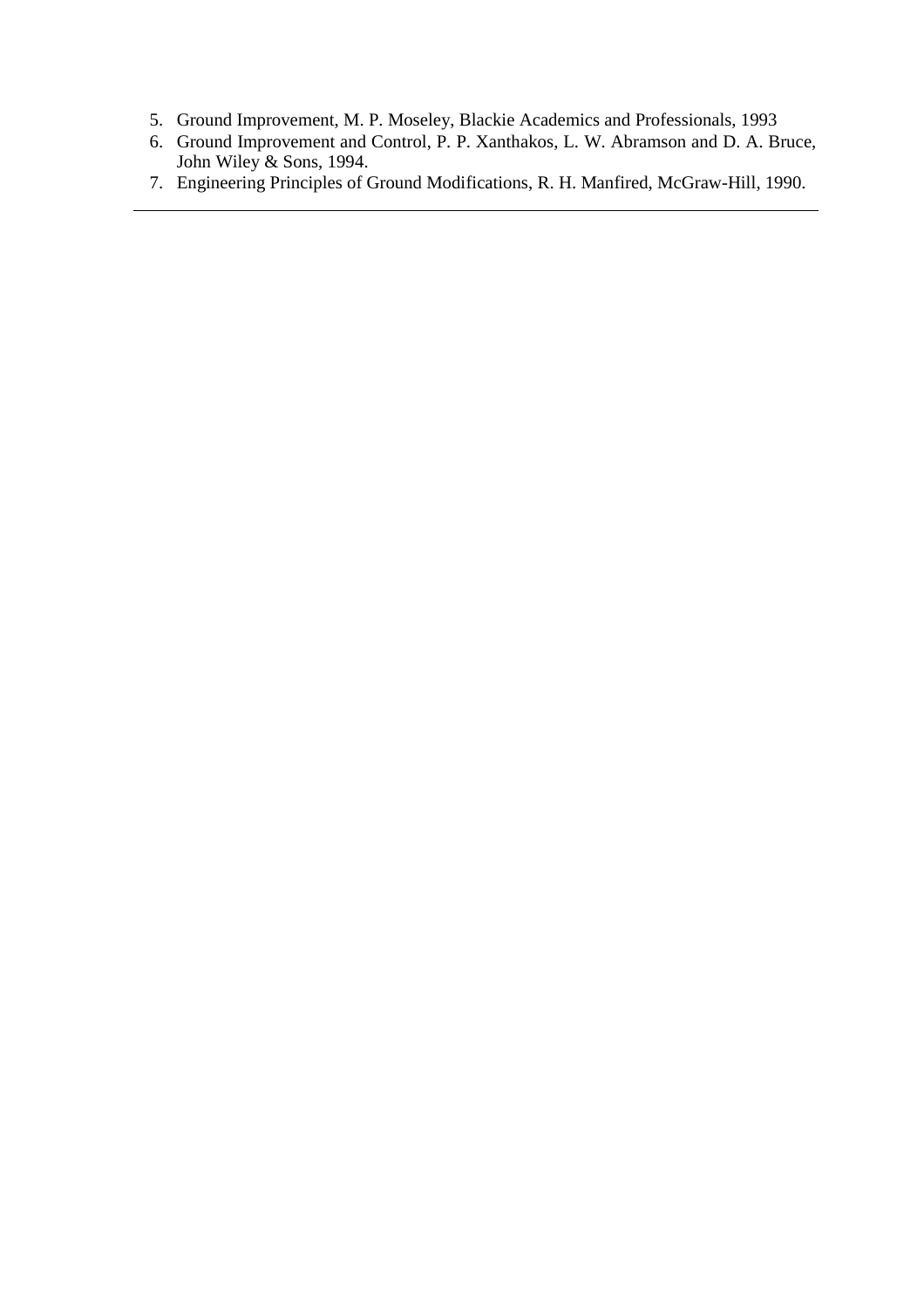#### **501123: Rock Mechanics**

**Teaching Scheme Examination Scheme Examination Scheme** 

**Lectures: 4 hours/week 1.1 In semester Exam: 50 Marks Credits 4 End Sem Theory Examination: 50 marks Duration: 3Hrs** 

#### **Module 1**

Introduction to Rock Mechanics and its field applications, Identification of common rocks, Physical and mechanical characteristics of rock material, Field and laboratory testing of rocks, Classification of rock masses for engineering purpose.

#### **Module 2**

Rock excavation and reinforcement – Drilling, Blasting, Braking and cutting, Rock bolting, Rock anchors, Bolted and anchor supports, Rock grouting - Types of treatment, grouting material, grouting methods, Grouting design and layout

## **Module 3**

Stresses in rock mass – Types of stresses, in-situ stress determination methods – Over coning, Flat jack method, Hydraulic fracturing, Structural Geology and Ground stresses, Stresses around underground opening, stresses in tunnels and shafts, Strains and deformations around circular opening, Rheology

#### **Module 4**

Rock strength - Modes of rock failure, Stress-strain behavior in compression, Mohr-Coulomb failure criteria, Hook-Brown criteria, Griffth's crack theory, Empirical criteria for failure, Effect of size on strength, Anisotropic rocks, Plane of weakness in Rocks, Joint orientation and roughness

Deformability of rocks – Elastic and non-elastic behavior, influence of time on rock deformation, viscous behavior and creep.

#### **Module 5**

Brittle failure of Rocks – Introduction, Fracture initiation, Fracture propagation, Rock fracture in compression, Rupture criteria for brittle rock, Factors affecting rupture behavior of rock.

#### **Module 6**

Ultimate behavior of rock structures – Plasticity and resistance of rock structure, Principle of limit equilibrium method, analysis of general slip surfaces, Approximate methods for two dimensional limit equilibrium analysis, Structural discontinuities in rock masses and progressive failure, Water pressure and resistance of rock structures.

#### **Module 7**

Rock foundations - Allowable bearing pressures, Stress and deflection in rock under footing, Failure mechanisms, Subsiding and swelling rocks, Base heave and remedies, foundation anchoring

#### **Module 8**

Rock slopes – Modes of failure, Factors affecting, Analysis of slopes

Underground opening - Opening in competent rock, horizontally layered rocks and rock with inclined layers, Plastic behavior around tunnels, time dependent behavior of tunnels, underground opening in blocky rocks- Block theory, Review of design methods of tunnels – Empirical and semi-empirical methods, Support and stabilisation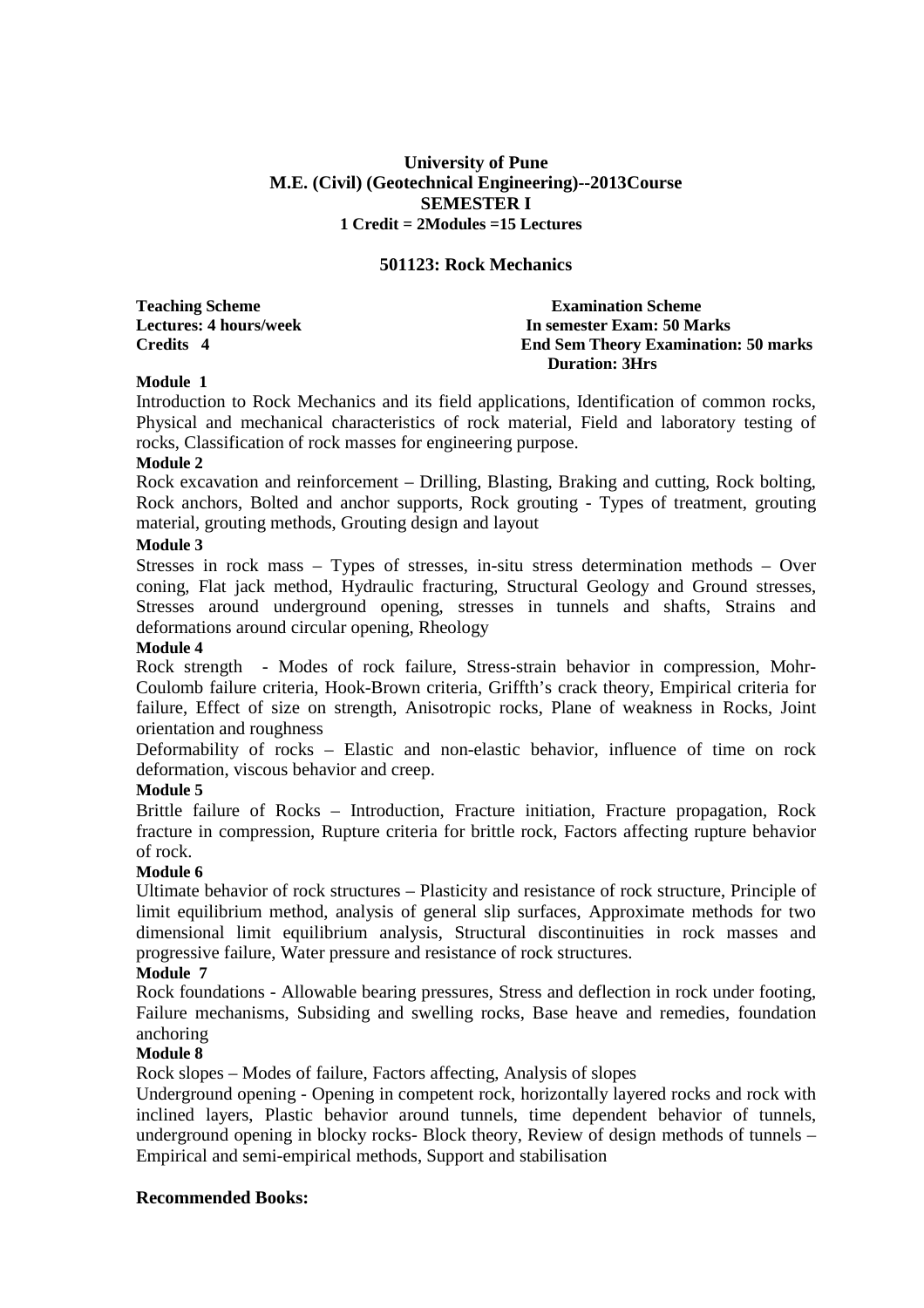- 1. Introduction to Rock Mechanics, R.E. Goodman,  $2<sup>nd</sup>$  edition, John Wiley & Sons Publication, 1989.
- 2. Stresses in Rock, G. Herget, Balkema, 1988.
- 3. Rock Characterization, Testing and Monitoring, F. T. Borwn, Pergamon Press, 1986.
- 4. Rock Mechanics for Underground Mining, B. H. G. Brady and F. T. Borwn, Chapman and Hall, 1993.
- 5. Fundamental of Rock Mechanics, J. C. Jaeger and N. G. W. Cook, Chapman and Hall, 1976.
- 6. Foundations on Rock, D. C. Wyllie,  $2<sup>nd</sup>$  edition, E&FN Spon, 1992. ------------------------------------------------------------------------------------------------------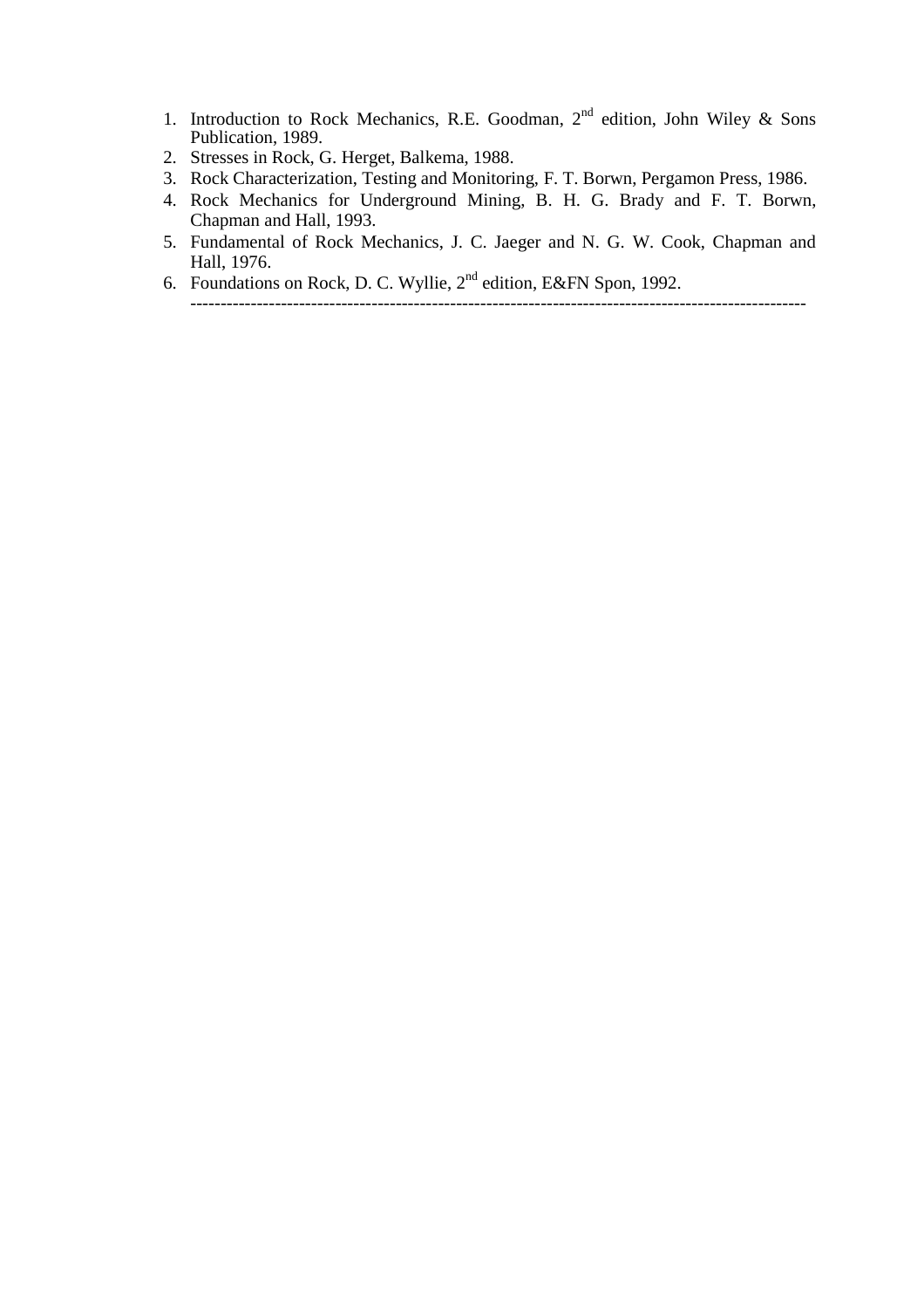#### **501004: RESEARCH METHODOLOGY**

**Teaching Scheme Examination Scheme**<br> **Examination Scheme**<br> **Examination Scheme**<br> **Examination Scheme**<br> **Examination Scheme Let us a hourse Exam: 50 Marks Credits 4 End Sem Theory Examination: 50 marks Duration:3Hrs** 

#### **Module1:**

**Introduction to Research**, Meaning of research, types of research, process of research, Sources of research problem, Criteria / Characteristics of a good research problem, Errors in selecting a research problem, Scope and objectives of research problem, formulation of research hypotheses**.** Search for causation

#### **Module 2:**

**Developing a Research Proposal** Format of research proposal, Individual research proposal, Institutional research proposal,Significance,objectives,methodology,Funding for the proposal,Different funding agaencies.Framework for the planning

#### **Module 3:**

**Literature survey-** Definition of literature and literature survey, need of literature survey, sources of literature, elements and objectives of literature survey, styles of literature survey, and strategies of literature survey.

#### **Module 4:**

 **Data collection ,Measuring,Sampling and Scaling—**Classification of data, benefits and drawbacks of data, evaluation of data,qualititative methods of data collection, methods of qualitative research, Sampling,sample size,sampling strategy,attitude measurement and scaling, types of measurements, criteria of good measurements, classification of scales. **Module 5:** 

**Preliminary data analysis-** Testing of hypothesis- concepts and testing , analysis of variance techniques, introduction to non parametric tests.Valedity and reliability,Approaches to qualitative and quantitative data analysis,

#### **Module 6:**

**Advanced data analysis techniques-**Correlation and regression analysis, Introduction to factor analysis, discriminant analysis, cluster analysis, multidimensional scaling,Descriptive statistics,Inferential statistics,Mutidimentional measurementnand factor analysis **Module 7:** 

**Report writing—Need of effective documentation, importance of report writing, types of** reports, report structure, report formulation,Plagirism.

#### **Module 8:**

**Presentation of research---**Research briefing, presentation styles, impact of presentation, elements of effective presentation, Writing of research paper, presenting and publishing paper, patent procedure,

#### **Reference Books:**

- 1**.** Research Methodology: concepts and cases—Deepak Chawla and Neena Sondhi,Vikas Publishing House Pvt.Ltd. (ISBN 978-81-259-5205-3)
- 2.Research Methods for Business—Sekaran Uma and Rogure Boudie—Wiley,India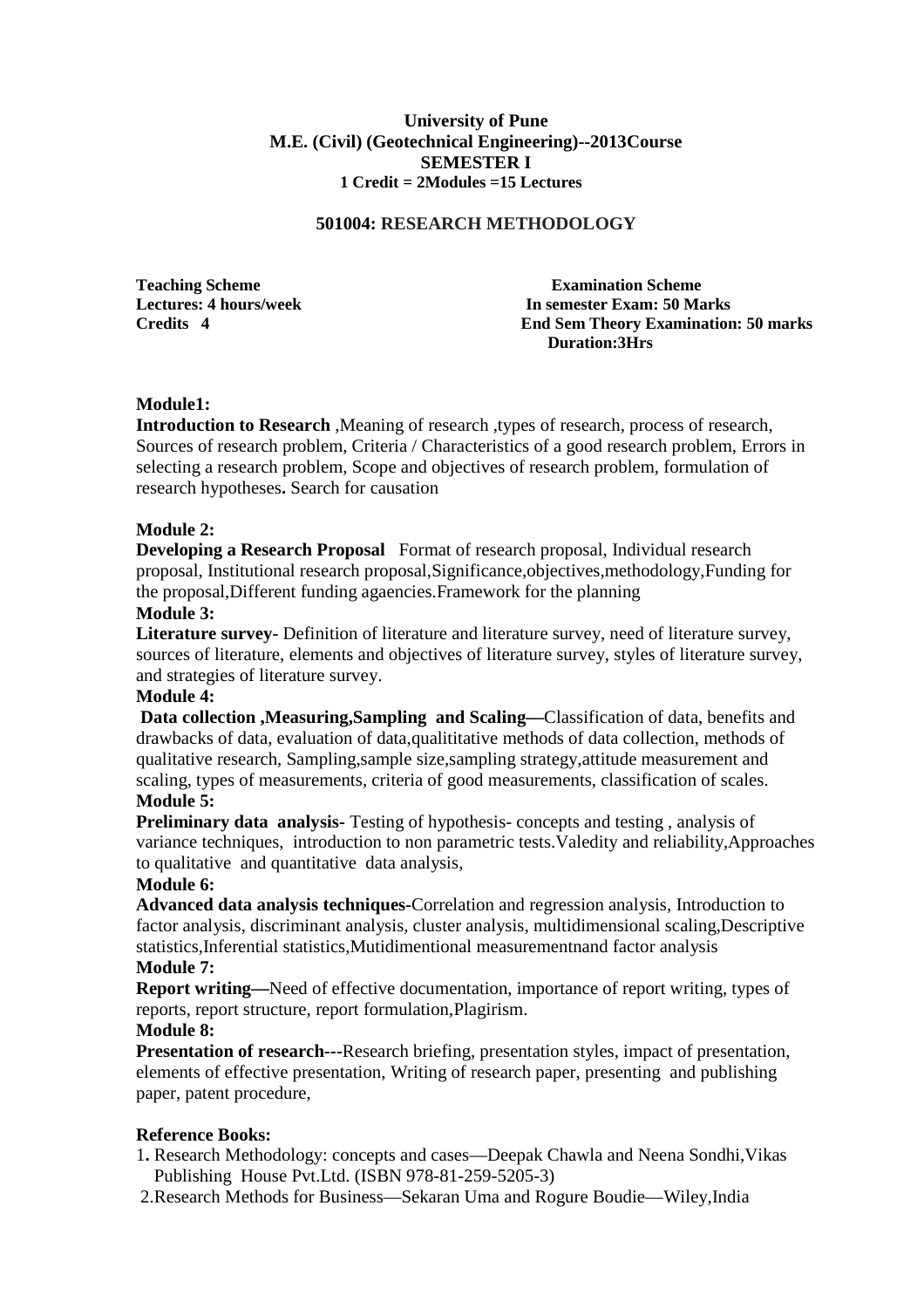- 3. Research Methodology: Methods and Trends', by Dr. C. R. Kothari--- New Age International Publishers.
- 4.Research Methods in Education---Louis Cohen,Manion,Morrison---Routledge(Taylor &Francis Group) / -- Cambridge University Press India Pvt. Ltd.-ISBN-978-0-415-58336-7
- 5. Research Methodology: An Introduction' by Wayne Goddard and Stuart Melville
- 6. Research Methodology: A Step by Step Guide for Beginners', by Ranjit Kumar
- 7. Research in Education---John Best and James Kahn,Prentice Hall of India Pvt.Ltd.

## **e-Resource---For class room ppts---www.wileyeurope.com/college/sekaran**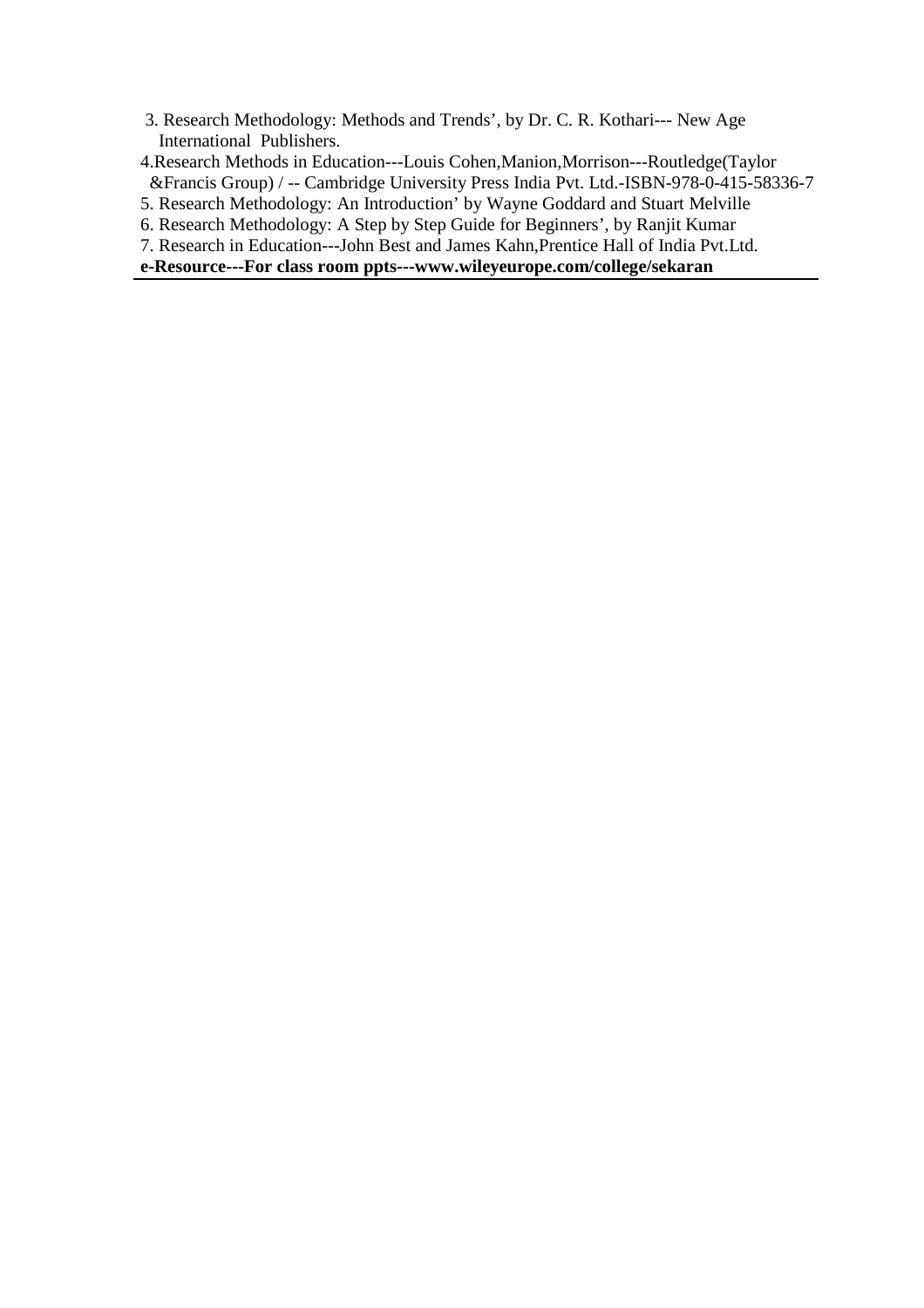#### **501124 Elective I**

**Teaching Scheme**  Teaching Scheme **Examination Scheme Lectures: 4 hours/week 1.1 In semester Exam: 50 Marks Credits 4.1 In semester Exam: 50 Marks 2.1 In semester Exam: 50 Marks 2.1 In semester Exam: 50 Marks 2.1 In semester Exam: 50 Marks 2.1 In semester Examination End Sem Theory Examination: 50 marks Duration:3Hrs** 

#### **Select any combination having total of 5 credits from following technical / interdisciplinary courses**

| Code     | <b>2 Credits Course</b>                   | Code    | 1 Credit<br>Course                         | Code     | <b>Audit Course</b><br>(No Credit Course)                       |
|----------|-------------------------------------------|---------|--------------------------------------------|----------|-----------------------------------------------------------------|
| 501124 A | Cyber<br>Security/Information<br>security | 501124F | Economics<br>& Finance<br>For<br>Engineers | 501124 K | <b>Mass</b><br>communication,<br>Photography and<br>Videography |
| 501124 B | Soil Structure<br>Interaction             | 501124G | Foreign<br>Language<br>$-I$                | 501124L  | Yoga and<br>Meditation                                          |
| 501124C  | Pavement Analysis<br>$&$ Design           | 501124H | Engineering<br>Ethics                      |          |                                                                 |
| 501124D  | Optimization<br>techniques                | 501124I | Intellectual<br>Property<br>Rights         |          |                                                                 |
| 501124E  | Reinforced Earth &<br>Geosynthetics       |         |                                            |          |                                                                 |

## **501124 A --Elective I-- Cyber Security / Information security (2Credits course) Module1:**

**Basic Concepts of Technology and Law***:* Basics of Information Technology, Basics of Indian Legal System, Information Technology Act 2000 (Amended), Relevant Amendments in all other laws.E-Contract**:** The essence of digital contracts, Law of Contract, Construction of E-contracts, Issues of security, Employment contracts, Consultant Agreements and Digital signature

**Module2:**

**Intelligent Property Issues in Cyber space:** Doman names and related issues, Copyright in digital media, Patents in cyber world.

**Rights of Neitzens and E- Governance:** Privacy and freedom issues in cyber world, E-Governance, Cyber crimes and Cyber laws.

**Module 3:**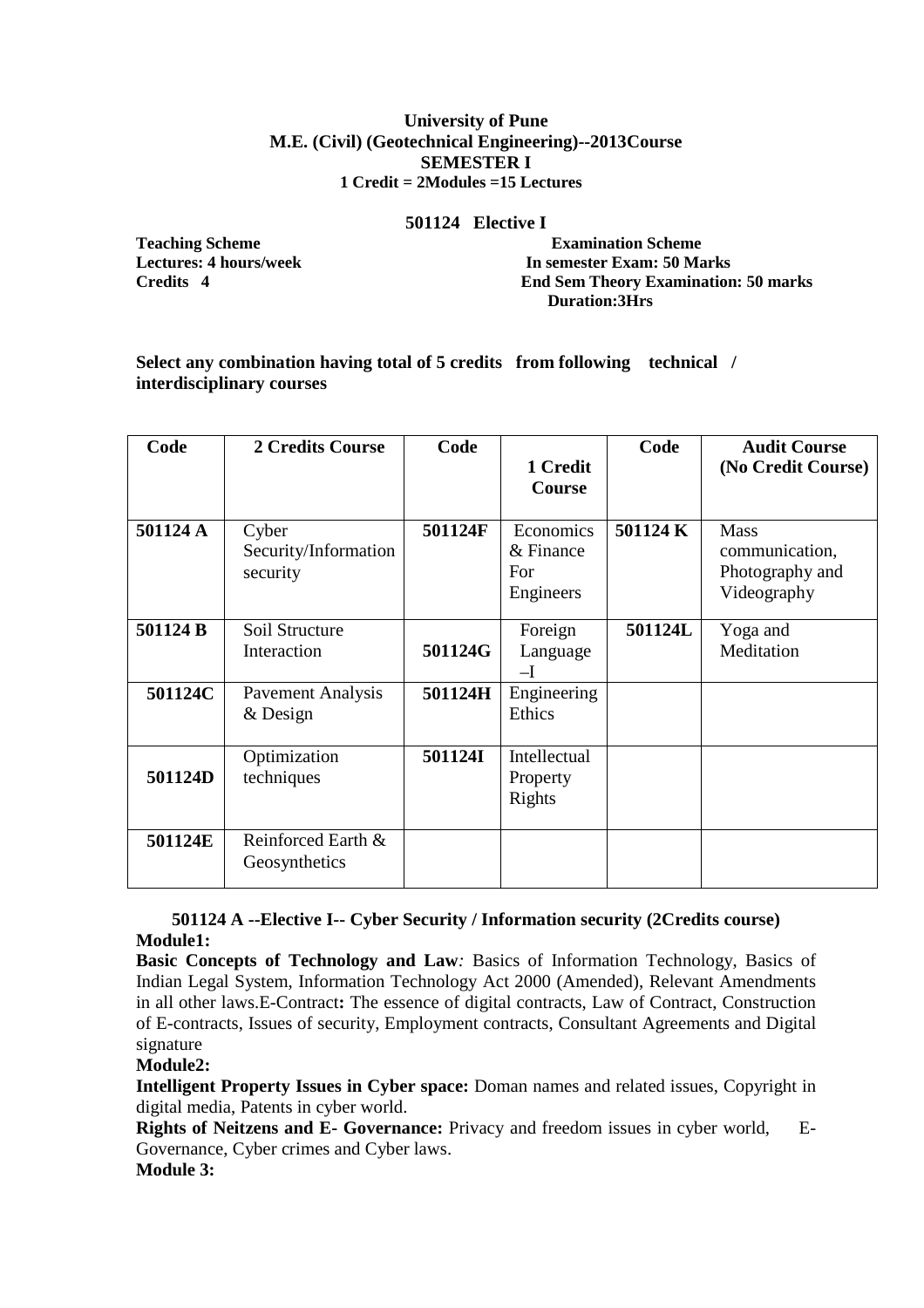**Information Security Fundamentals:** Background, Importance, Statistics, National and International Scenario, Goals of security, Confidentiality, Privacy, Integrity, Nonrepudiation, Availability.

Essentials of computer security - Sources of security threats – Intruders, Viruses, Worms and related threats - Threat identification - Threat analysis - Vulnerability identification and Assessment.

## **Module 4:**

**Security Investigation:** Need for Security, Business Needs, Threats, Attacks, Legal, Ethical and Professional Issues

## **Access Control, Intrusion Detection and Server Management, Firewalls:**

Overview of Identification and Authorization, Overview of IDS, Intrusion, Detection Systems and Intrusion Prevention Systems, User Management, Overview of Firewalls, Types of Firewalls, DMZ and firewall features

**Security Policies and Management:** Security Policy Design, Designing Security Procedures, Risk Management and Assessment Techniques, Security standards, Security Models. Security Management Practices, Security Laws, Information Classification Process, Risk Management, Security Procedures and Guidelines, Business Continuity and Disaster Recovery, Ethics and Best Practices, Security Assurance,

## **Reference Books:**

- 1) Bakshi P M and Sri R K, Cyber and E-commerce Laws, Bharat Publishing House,  $1<sup>st</sup>$ Edn, 2002
- 2) Syed Shakil Ahmed, Rajiv Raheja, A handbook on Information technology: Cyber law and E-Commerce, Capital Law House, 2004
- 3) Rodney D Ryder, Business Process Outsourcing, Date Protection and Information Security, Wadhwa & Co.,  $1<sup>st</sup>$  Edn, 2001
- 4) Vakul Sharma, Information Technology Law and Practice, Delhi Law House, 3<sup>rd</sup> Edn, 2011
- 5) Lipton, K., Cyberspace Law Cases and Materials,  $2<sup>nd</sup>$  edition. Aspen Publishers. NY: New York, 2006
- 6) Michael E Whitman and Herbert J Mattord, Principles of Information Security, Vikas Publishing House, New Delhi, 2003
- 7) Micki Krause, Harold F. Tipton, Handbook of Information Security Management, Vol 1- 3 CRC Press LLC, 2004.
- 8) Michael E Whitman and Herbert J Mattord, Principles of Information Security, Vikas Publishing House, New Delhi, 2003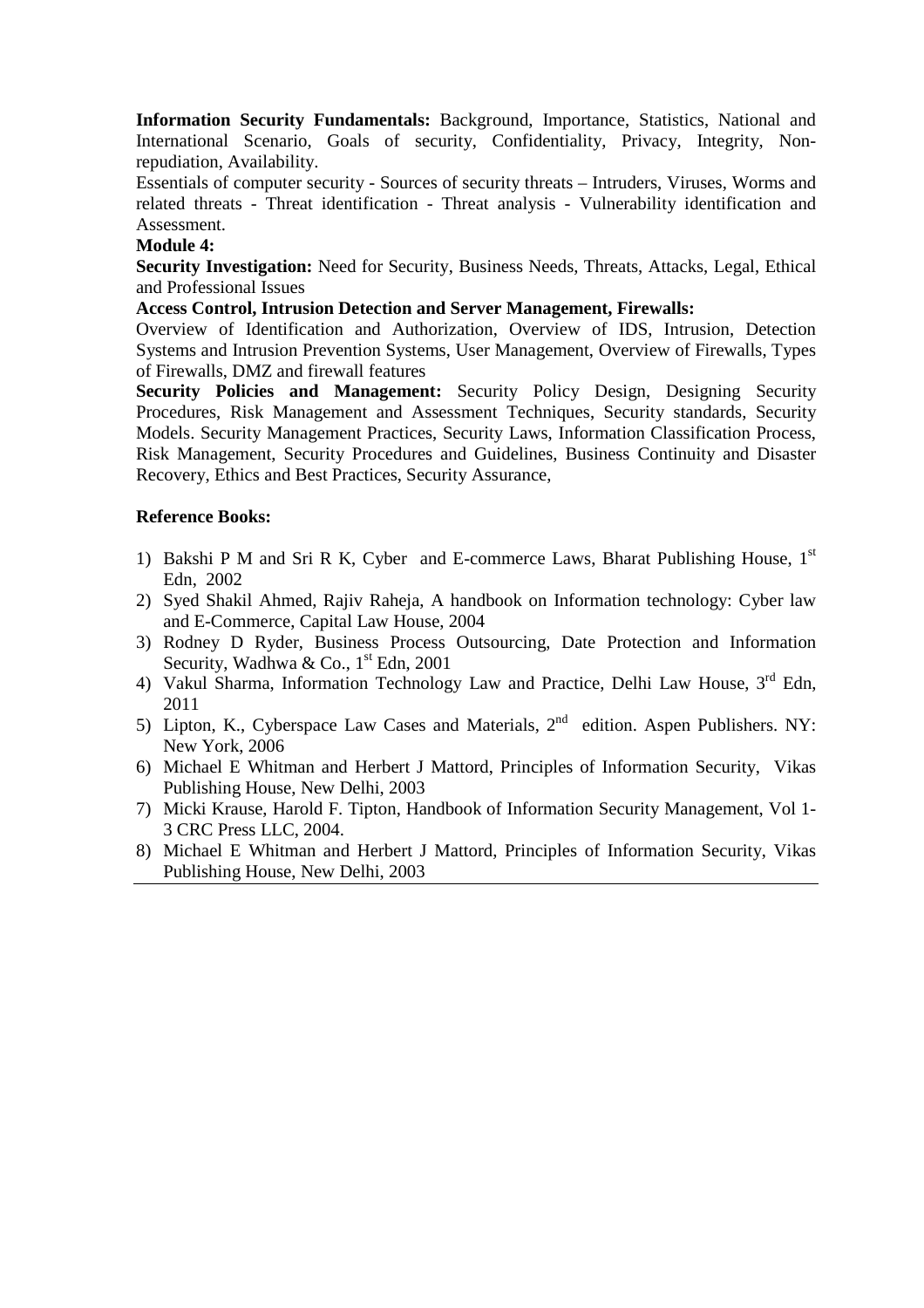## **501124 B --- Elective I –Soil Structure Interaction (2Credit Course)**

#### **Module 1**

Introduction to Soil-Foundation interaction - Idealized soil behavior, Foundation behavior, interface behaviour.

Idealized soil response model for analysis of soil foundation interaction – Elastic models of soil behaviour - The Winklers model, Elastic continuum models, Two-parameter elastic models, Elastic plastic and time dependent behaviour of soil masses – elastic-plastic behaviour, time dependent behaviour

#### **Module 2**

Plane-strain analysis of an infinite plate and an infinitely long beam – Bernoulli's-Euler beam theory and its modifications, Plain strain analysis of the finite plate problem, Reissner's method of analysis of the infinite plate problem, Deflection of an infinite plate on a Winkler medium.

The analysis of beams of finite length – Finite beams on a Winkler medium, Finite beams on a two-parameter elastic medium, Finite beams on an elastic solid medium, approximate methods, Classification of finite beams in relation to their stiffness

#### **Module 3**

Analysis of finite plate – Axisymmetric loading of a circular plate, Analysis of rigid circular plate, analysis of rectangular plate, Plate resting on an elastic half space – Approximate method of analysis

#### **Module 4**

Experimental investigation and field studies – Stress measurement beneath rigid footings, flexible beam and raft foundation

Analysis of axially loaded and laterally loaded piles.

- 1. Elastic analysis of Soil Foundation Interaction, A. P. S. Selvadurai, Elsevier Publishing Company,1979
- 2. Soil Structure interaction, N.P Kurian., Prentice Hall, 1997.
- 3. Foundation Analysis, R.F.Scott, Prentice Hall,1981
- 4. Pile foundation Analysis & Design, H. G. Poulos & E. H. Davis, John Wiley & Sons,1980
- 5. Foundation Engineering Handbook, H. Y. Fang, 2nd edition, CBS Pub., 1997.
- 6. Soil Mechanics and Foundation Engineering, V.N.S. Murthy, CBS Publishers & Distributors,  $1<sup>st</sup>$  edition, 2007.
- 7. Foundation Analysis and Design, J. E. Bowels, 5<sup>th</sup> edition, McGraw-Hill, 1996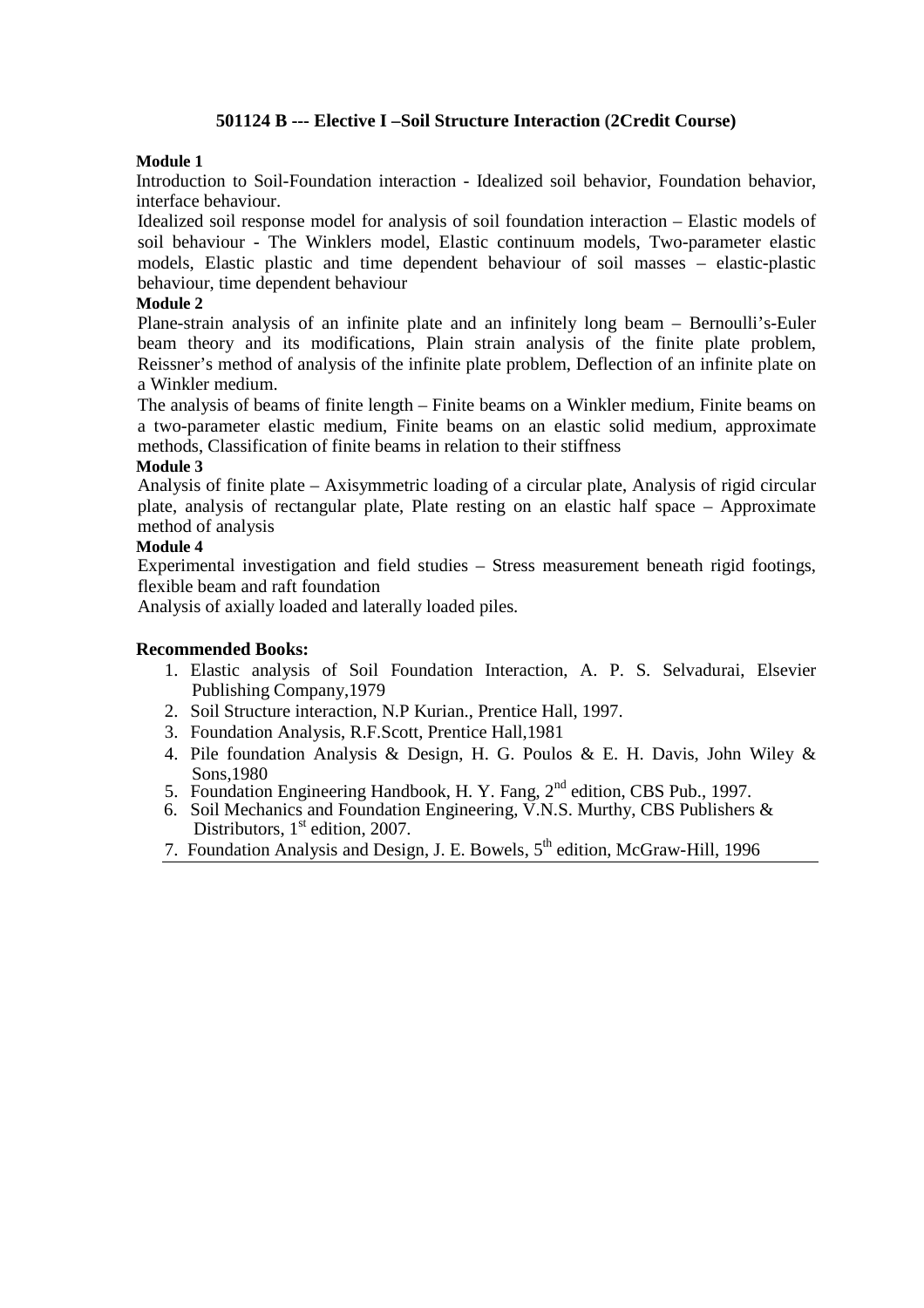## **501124 C Elective –I Pavement Analysis & Design (2Credit Course)**

#### **Module 1**

General: Structural action of flexible and rigid pavements. Characteristics of highway and airfield pavements.

Design parameters: Standard Axial load and wheel assemblies for road vehicles under carriage system for aircraft, Tire and contact pressure, contact area imprints, Computations of ESWL for flexible and rigid pavements. Load repetitions and distributions of traffic for highway and airfield pavement, airport traffic areas.

#### **Module 2**

Material Characteristics: AASHO subgrade soil classification. Group index, CBR, North Dakota cone bearing value, plate load test for "K", Marshal's method of Bituminus mix design. Modulus of rupture and elasticity, poison's ratio &coefficient of thermal expansion of concrete. Layer equivalency concepts.

Analysis of Flexible and Rigid Pavements: Stress, Strain deformation analysis for single, two, three and multilayered flexible pavement systems. Stress and deflections for rigid pavements due to load and temperature, influence Charts, ultimate load analysis, joints in pavements.

#### **Module 3**

Highway Pavement Design: Flexible: North Dakota cone, Group index, CBR, IRC-37(2001), Brumister, Triaxial (Kansas), AASHO method of design , RIGID, IRC-58, P. C. A., Design of joints and reinforcement.

Airfield Pavement Design: Flexible: U. S. Crops of Engineering, CBR, FAA, Mcload(Canadin); Rigid: PCA, FAA & LCN, ultimate load Analysis yield lines pattern, methods.

#### **Module 4**

Pavement Testing and Evaluation : Trial and Inspection Pits, Field Density, CBR, plate load test, condition surveys and surface evaluation for unevenness, rut depth, profilometers, Bump integrators, Benkalman Beam Deflection Study.

- 1. Principles of Pavement Design, Yoder & Witzace; Prentice Hall,2000
- 2. Pavement Analysis and Design, H. H. Yang, Pearson Prentice Hall, 2004.
- 3. Airport Planning & Design, Goyal & Praveen Kumar; Galgotia Publication, 2002
- 4. Design and Performance of Road Pavements, Croney & Croney, McGraw Hill, 2002
- 5. Airport Planning and Design, S K Khanna, M. G. Arora, S S Jain, 6th edition, Nemchand & Bros, Roorkee, 1999.
- 6. Highway Engineering; K. Khanna, and Justo, C.E.G., Khanna Publication, Roorkee, 2001
- 7. Pavement Analysis and Design by Yang H. Huang ,Pearson Education ,2010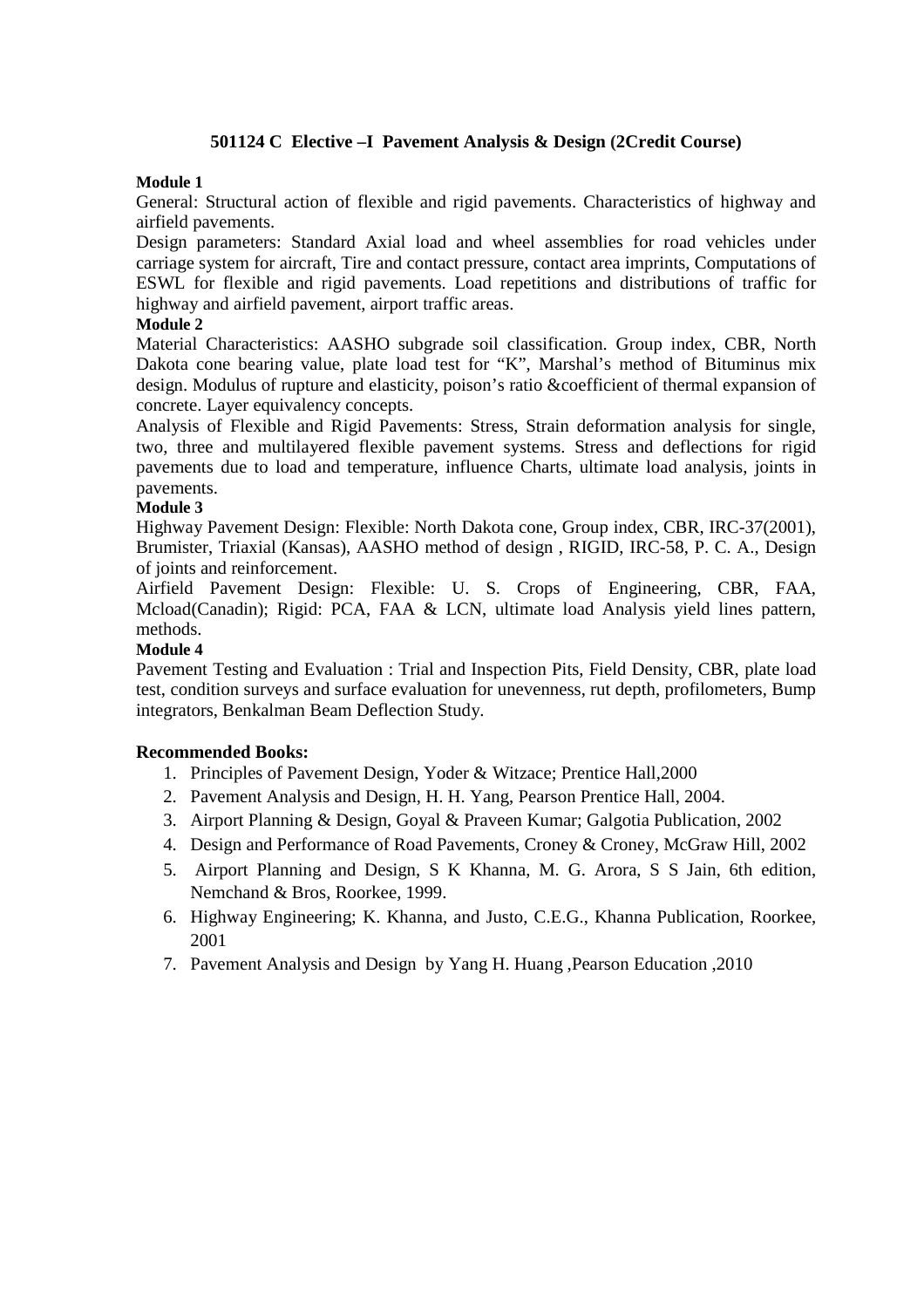## **501124 D Elective –I Optimization Techniques (2Credit Course)**

## **Module 1:**

**Linear Programming I:** Introduction to Optimization techniques, Linear programming basic concepts, graphical method, Simplex method

### **Module 2:**

Linear Programming II: Big M Method, Two phase method, Duality, sensitivity analysis. Application of Linear Programming to Hydraulics & Water Resource

#### **Module 3:**

 **Non Linear Programming**: Unconstrained one Dimensional search methods: Dichotomous search method, Fibonacci, Golden section, Multivariable unconstrained techniques: Steepest ascent and Descent methods, Newton's methods, Constrained technique: Lagrangian Multiplier

## **Module 4:**

**Dynamic Programming**:Principle of optimality, recursive equations.

## **Reference Books**

1. Engineering Optimazation Theory & Practice – S.S. Rao., Wiely. Wiely.

2.Engineering Optimization—Methods and Applications—Ravindran,Wiely

2. Operation Research – Taha Hamdey A.

3. Principles of Operation Research – Wagner, Prentice Hall.

4. Operation Research – Hira and Gupta, S.Chand

5. Operation Research—Ravindran-- Wiely.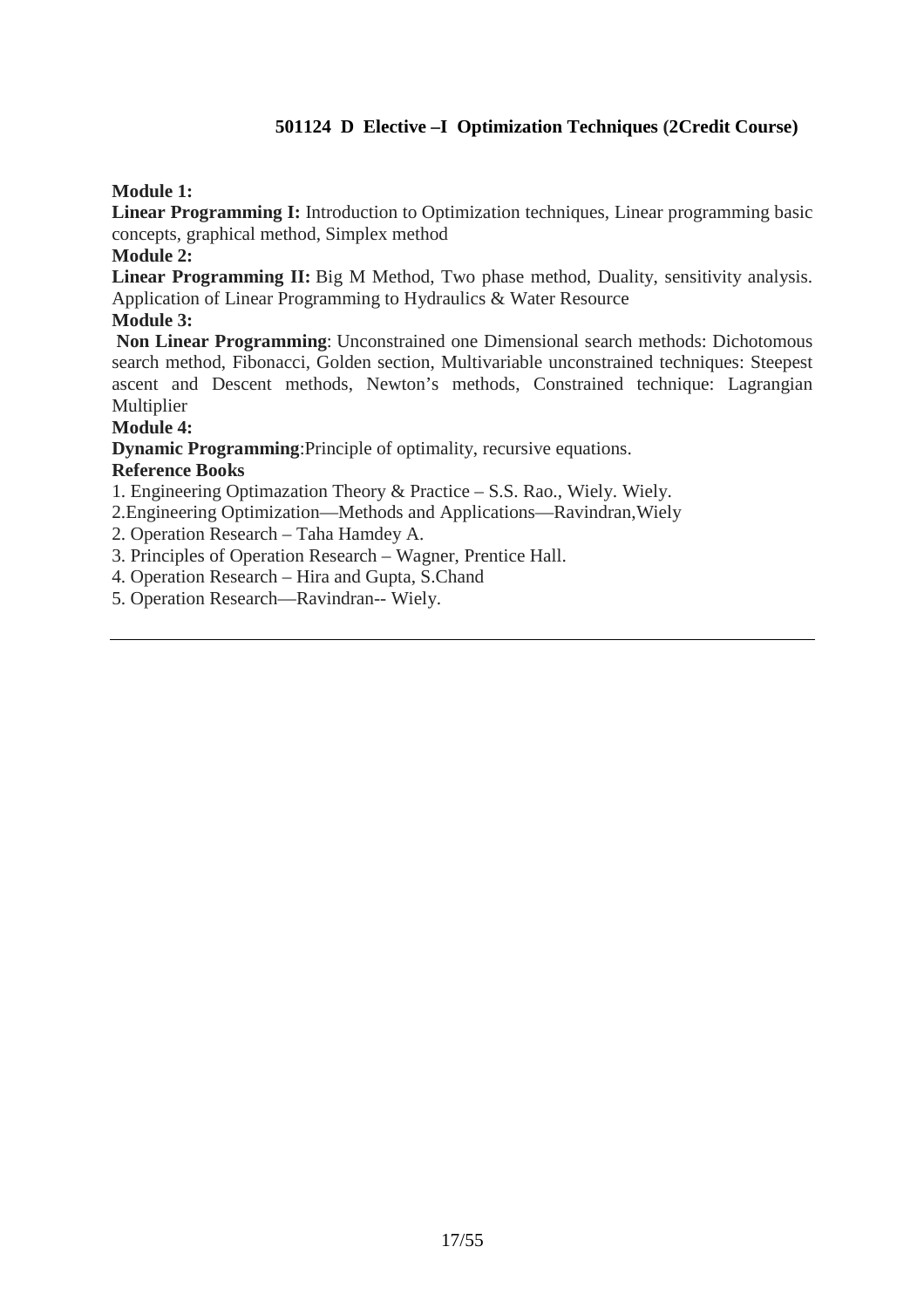## **501124 E Elective –I Reinforced Earth and Geosythetics (2Credit Course)**

#### **Module 1**

Basic introduction to the elements of Ground Engineering characteristics of reinforcing materials, definition of reinforced and advantage of RE, soil reinforcement interaction, behaviour of Reinforced earth walls,

#### **Module 2**

Basis of wall design, the Coulomb force method, the Rankine force methods, internal and external stability condition, field application of RE, randomly reinforced earth and analysis of reinforced soils, testing of soil reinforcements.

#### **Module 3**

Definitions, functions, properties, and application of Geotextiles, design of Geotextile applications,

#### **Module 4**

Definitions, functions, properties and applications of geomembranes, design of geomembranes applications, Geotextiles associated with geomembranes, testing on geotextiles, environmental efforts, ageing and weathering.

- 1. Karl Terzaghi, Theoretical Soil Mechanics, Chapman and Hall, 1954.
- 2. R.F. Scott, Principles of soil Mechanics, Addison Wesley, World Student Edition, 1963.
- 3. Manfred R. Hausmann: Engineering Principles of Ground Modifications, McGraw Hill International.
- 4. Engineering with Geosynthetics: ed. G. Venkatappa Rao, GVS Suryanarayana Raju, Tata McGraw Hill Publishing Co. Ltd.
- 5. ASTM and Indian Standards on Geotextiles.
- 6. Koerner, R. M.: Designing with Geosynthetics, Prentice Hall, NJ.
- 7. Jones, C.J.E.P. Reinforcement and soil structures, Butter worth Publications.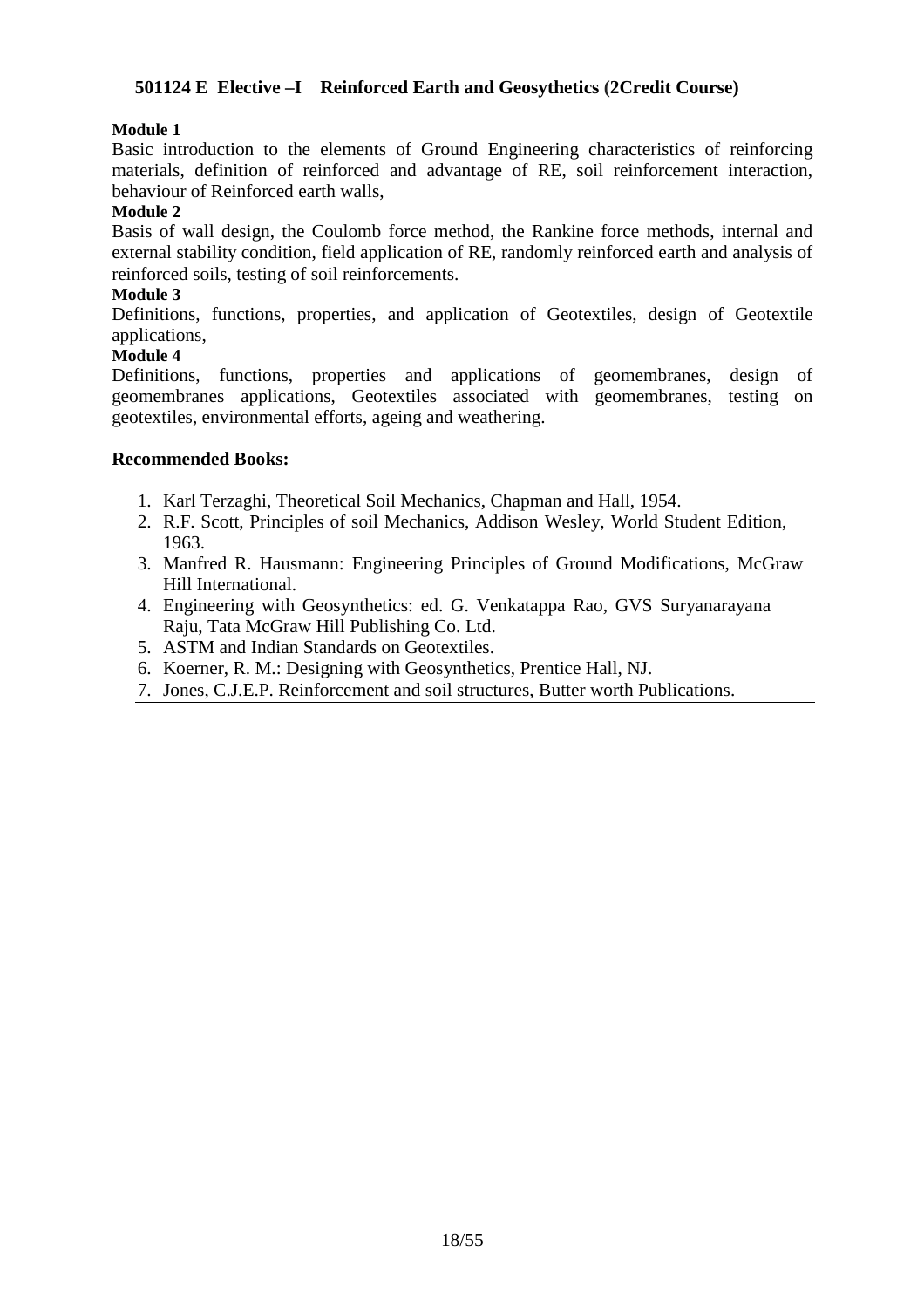## **501124 F Elective –I Economics and Finance for Engineers (1Credit Course)**

### **Module1:**

 **Introduction & Basics of Economics & Finance:** Meaning & necessity of: Economics, Costing & Finance, History & fundamentals of Economics, Basics of Finance & Accounting, rates of interest, Basics of Financial Statement, Financial Analysis, Inflation, etc. **Module2:** 

**Principles of Costing, Estimation & Valuation:** Basics of Costing, activity based costing & case studies, Basics of Estimation & Valuation, present & future values of properties, Profitability & Financial Decisions, Inventory Management

#### **Reference**

1. As specified by the instructor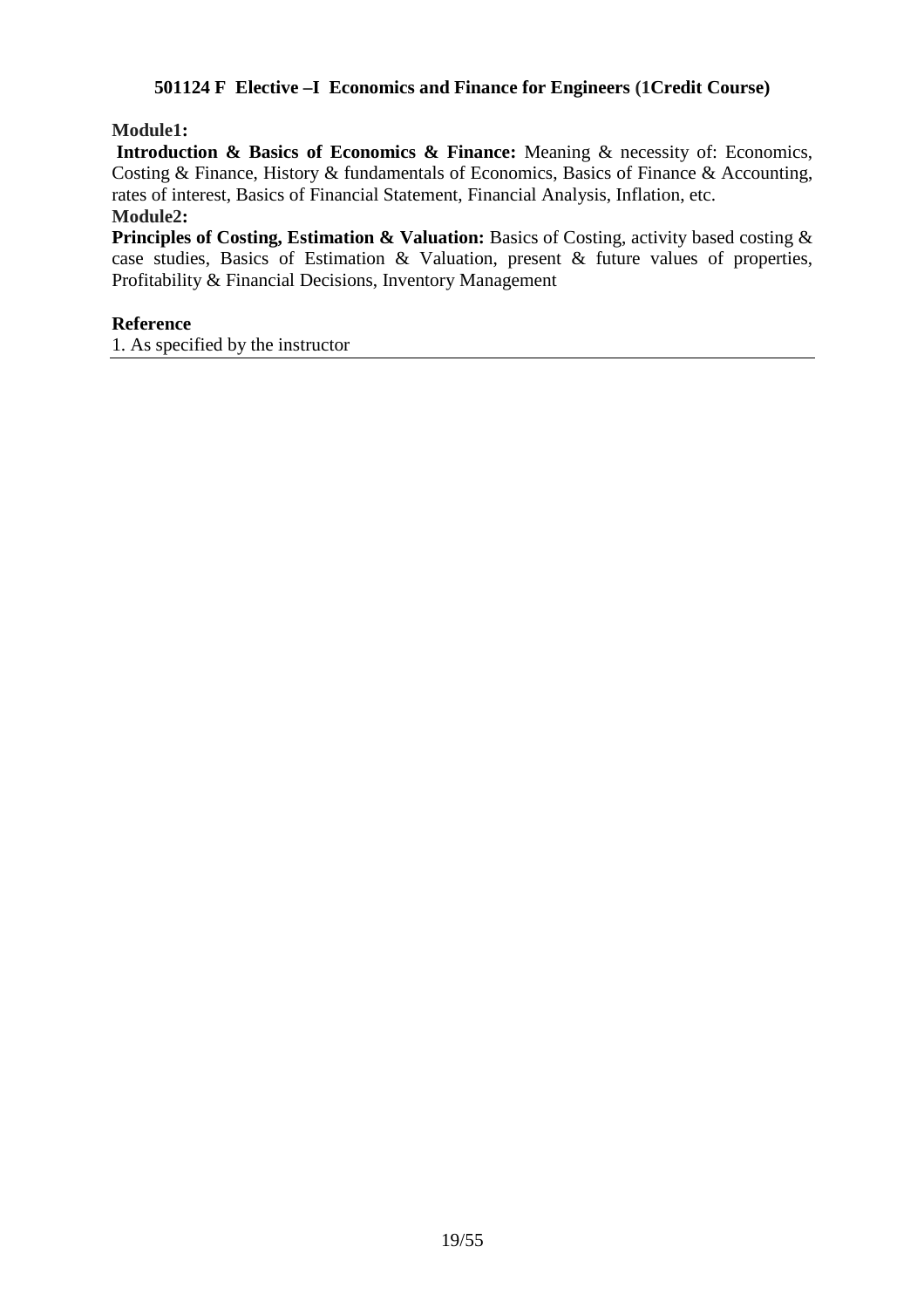## **501124 G Elective –I Foreign Language -I (French-I) (1Credit Course)**

### **Module1:**

 **Introduction:** Glimpse of France, life of French people (Culture, food, etc.), French alphabets, accent, etc., Unit zero of the Text Book (Grammar, Vocabulary, and Lesson), Exercise of Unit zero of Text Book & workbook

#### **Module2:**

**French Lessons:** Brief revision, Unit-1 of the Text Book (Grammar, vocabulary), Unit-1, Lesson 1 of the Text Book, Exercise of Unit-1, Lesson 1 of the Text book & workbook

#### **Reference**

1. Jumelage-I Text Book by Manjiri Khandekar & Roopa Luktuke (Latest edition) 2. Jumelage-I workbook by Roopa Luktuke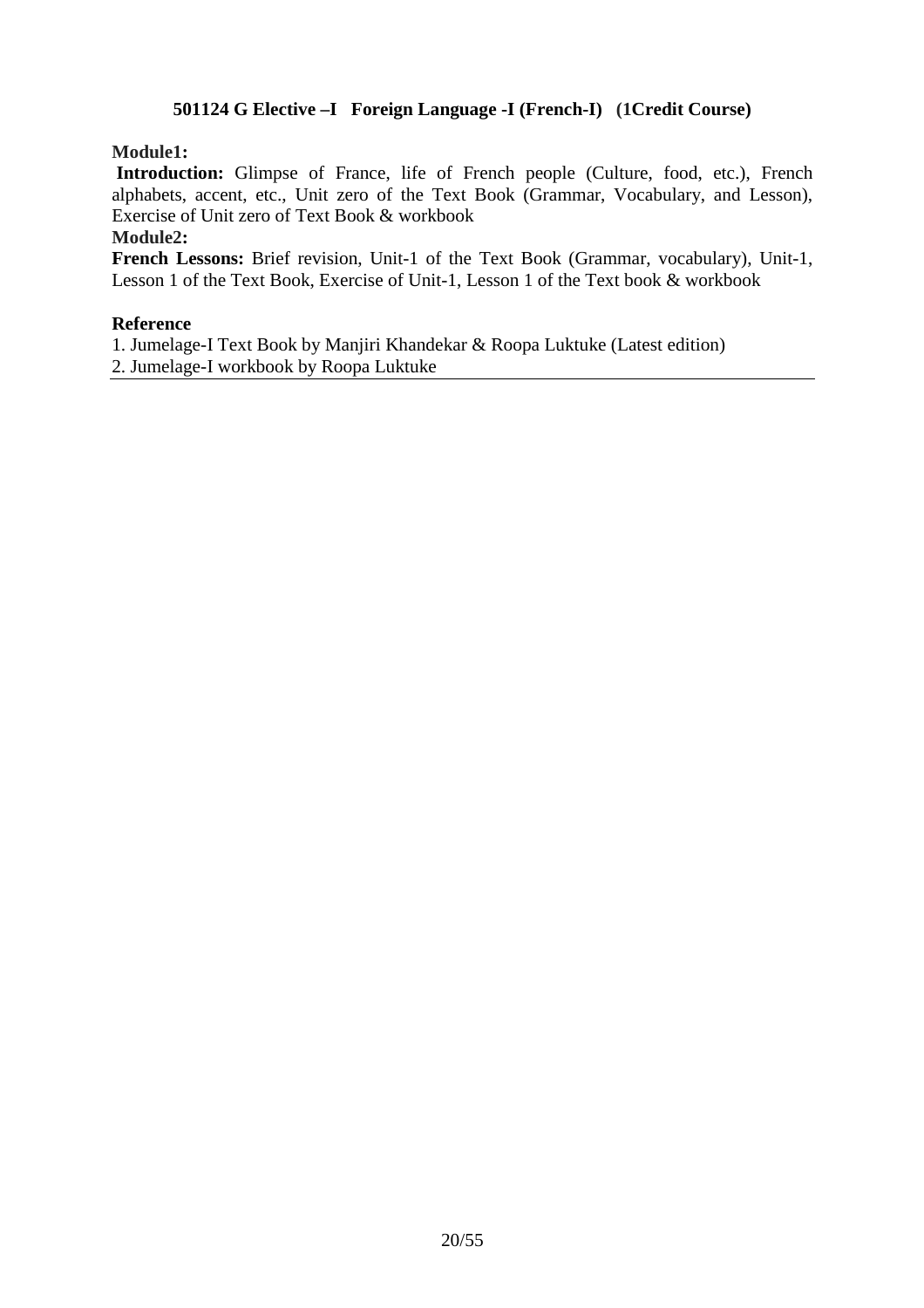## **501124 H Elective –I Engineering Ethics (1Credit Course)**

#### **Module1:**

**Introduction :** Meaning & scope of Ethics in general & for engineers in particular, Moral obligations and rules in engineering,Categories of moral,Work Culture, Corporate, local & global issues, Rights & responsibilities of Engineers, Conflicts in the profession, Mental Stresses & Emotional Intelligence

#### **Module2:**

**Code of Ethics for Engineers:** First principles of Engineering Ethics & Ethical terminology, Social Values, Character, considerations for general Individuals, Engineers & the Society, Recommendations of the Professional bodies (Code of Conduct), Introduction to Copyright, IPR (Intellectual Property Right), Plagiarism & Legal issues

#### **Reference**

1.Ethics in Enginerring Practice and Research---Carolin Whitbeck—Cambridge University Press—ISBN—978-1-107-66847-8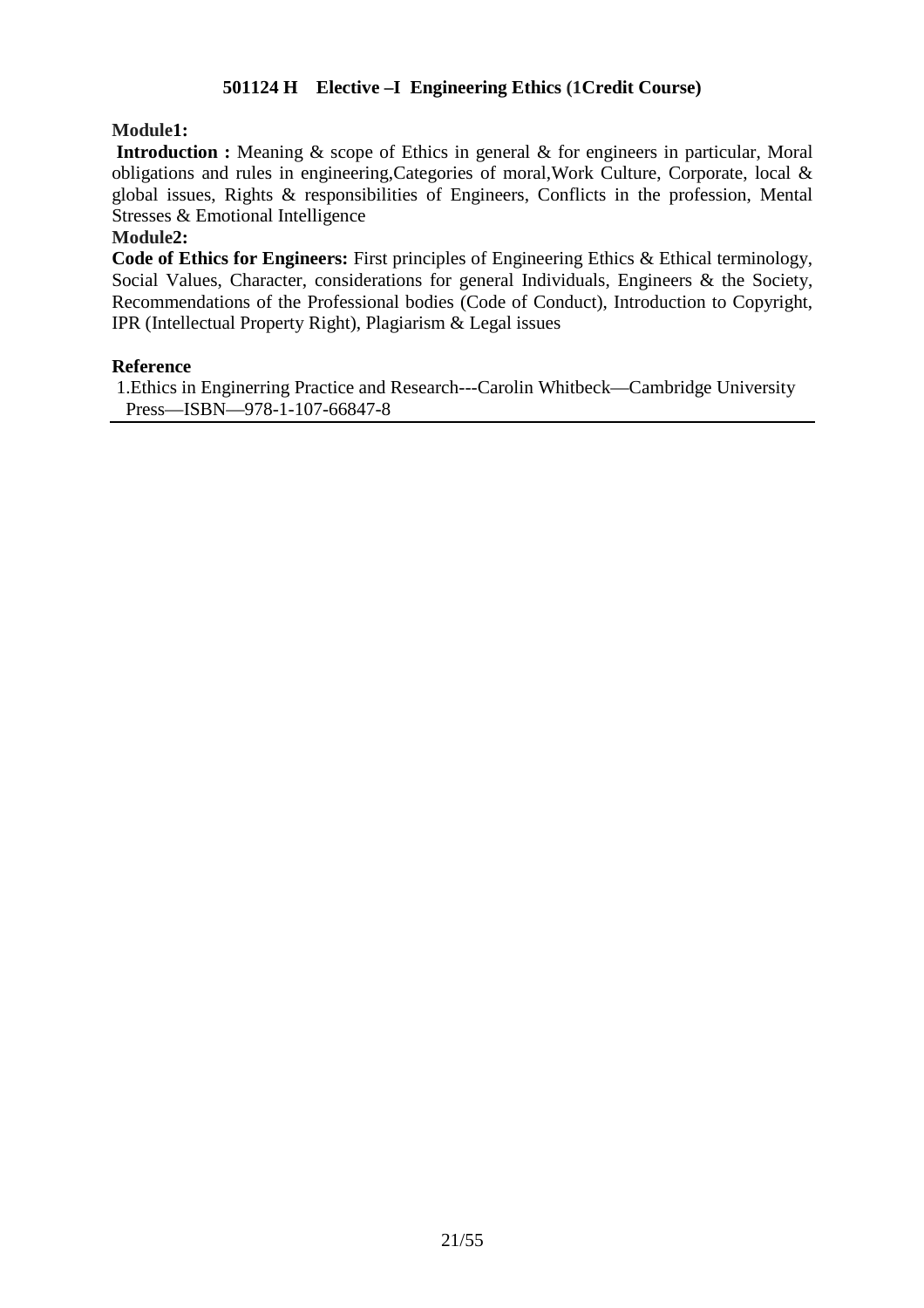## **501124 (I) Elective –I Intellectual Property Rights (1Credit Course)**

#### **Module1**

#### **Introduction to Intellectual Property Rights**

Nature of Intellectual Property: Patents, Designs, Trademarks and Copyright. Process of Patenting and Development: technological research, innovation, patenting, development.

### **International Scenario**

International cooperation on Intellectual Property. Procedure for grants of patents, Patenting under PCT.

#### **Module2**

#### **Patent Rights**

Scope of Patent Rights. Licensing and transfer of technology. Patent information and databases. Geographical Indications.

#### **Recent Developments in IPR**

Administration of Patent System. New developments in IPR; IPR of Biological Systems, Computer Software etc. Traditional knowledge Case Studies,

#### **Reference Books**

1 Prabuddha Ganguly, " Intellectual Property Rights",Tata Mc-Graw Hill.

2 Halbert, "Resisting Intellectual Property", Taylor & Francis Ltd, 2007

3 Robert P. Merges, Peter S. Menell, Mark A. Lemley "Intellectual Property in New",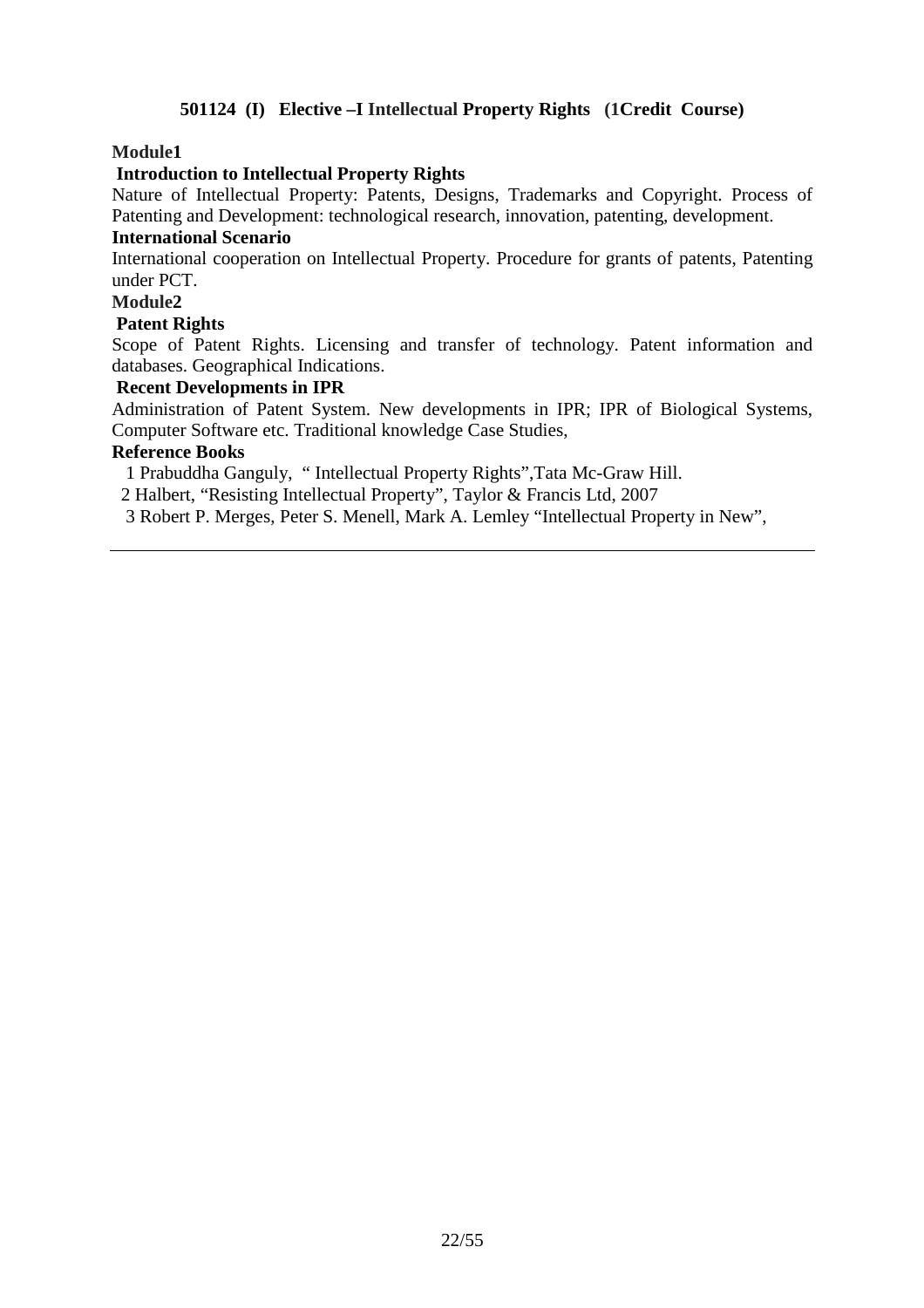## **501124 K Elective –I Mass communication, Photography and Videography**

## **(Audit Course—No Credits)**

#### **Module 1:**

## **Mass Communication - Theories & methods**

 Concepts and Theories, Communication concepts, Process and Function, Interpersonal & Intra personal, Group behaviour, need for Mass Communication. Relevance of Communication Theories to Practice, Models of Communication, Impact and Effect of Communication Old and new media, Communication Techniques, - Feedback and Evaluation of Communication Effect, Interview and Questionnaires- Method of Data Analysis, use of Information Technology, various methods of mass communication like seminars, conferences, print and digital media, internet, CDs, DVD, movies, U-tube, video conferencing.

## **Module 2 :**

## **Photography and Videography**

 Camera Basics, Still Photography, Lenses, Exposure, Composition, Colour. Shot Angle, Camera Movement, Light techniques and final printing.

Videography Basics – Video camera –types, mounting. Sound Basics, Film Sound appreciation, Sound Track analysis, Editing Basics, Fragmentation

Juxtaposition: Frame, Shot, Sequence, Scene Time, Pace, Rhythm. Learning basic editing software and primary editing on available/given materials.

#### **Reference Books**

1. Richard Dimbleby and Graeme Burton, 1995, More than words: An introduction to communication, London: Routledge.

- 2. Melvin L. DeFleur and Everette E. Dennis, 1991, Understanding mass communication, New Delhi: Goyal Saab.
- 3. Marshall McLuhan, 1964, Understanding Media, New York: McGraw –Hill
- 4. Wilbur Schramm, 1964, Mass media and national development, the role of information in developing countries, Stanford: Stanford University Press.
- 5. Holman, Tomlinson, Sound for film and television, Focal Press
- 6. McCormick, Tim and Rumsey, Francis, Sound and recording: An introduction, Focal Press
- 7. Talbot-Smith, Michael, Sound engineering explained*,* Focal Press
- 8. Talbot-Smith, Michael, Sound assistance*,* Focal Press
- 9. Altman, Rick, ed., Sound theory sound practice*,* Routledge Talbot-Smith, Michael, Sound engineer's pocket book, Focal Press
- 10. Truebitt, Rudy and David, Trubitt, Live sound for musicians,
- 11. Hal Leonard Nathan, Julian, Back to basic audio,
- 12. Newnes Yewdall, Lewis, David, Practical art of motion picture sound, Focal Press
- 13. Leider, N., Colby, Digital audio workstation, McGraw-Hill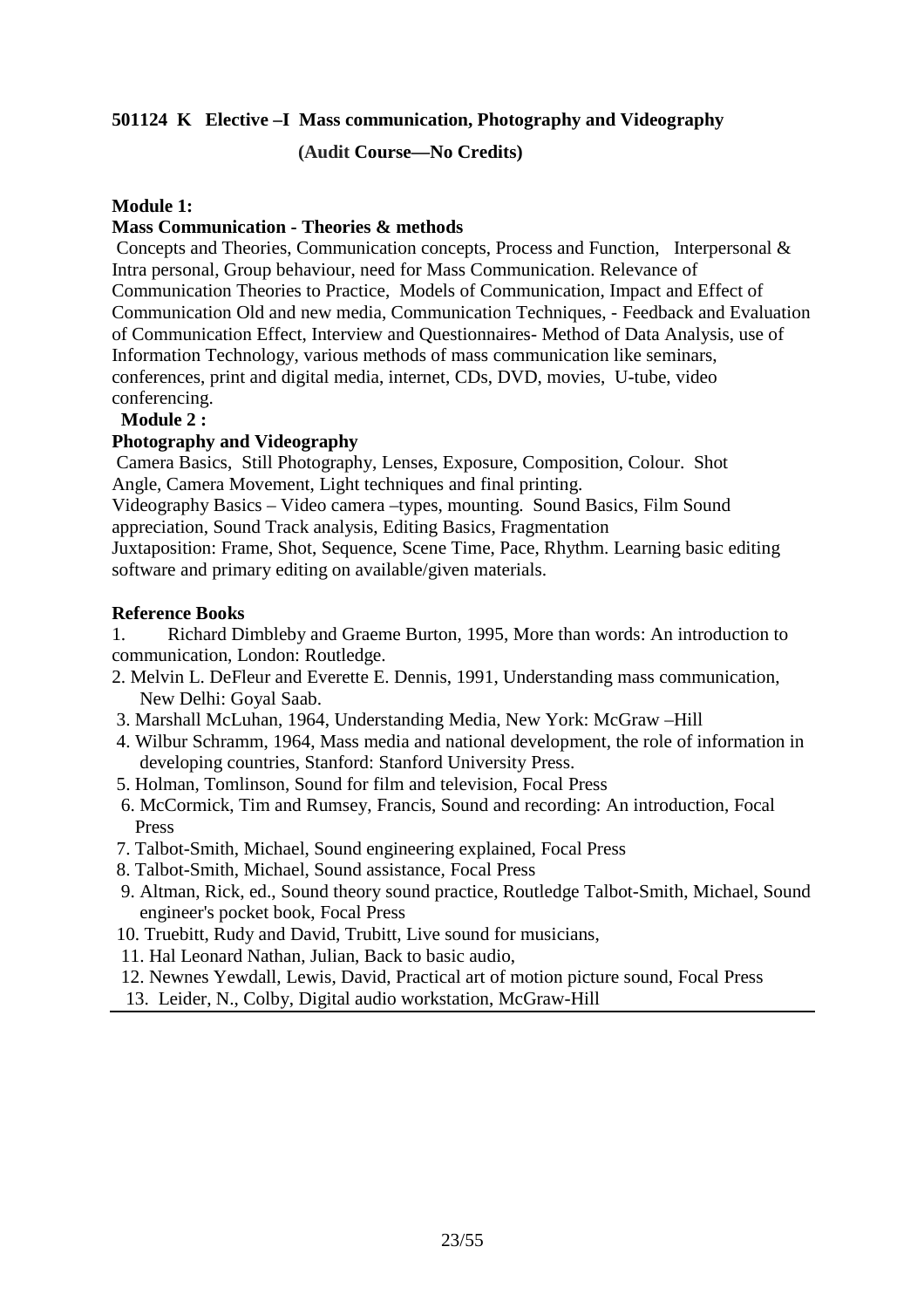## **501124 L Elective I Yoga and Meditation (Audit course--Non Credit course)**

## **Module 1**

**Yoga:**Sukshma (subtle) yoga techniques, Difference between physical exercises and yogasans, Impact of yogasans on human body, benefits of yogasans, Patanjali yoga sutras, Technique of different yogasans like, Trikonasan, Ardhachandrasan, Padmasan, Akarnadhanurasan, Ardhamatsendrasan, Vajrasan, Pachhimottanasan, Bhujangasan, Shalbhasan, Dhanurasan, Naukasan, Makrasan, Pawanmuktasan, Halasan, Sarvangasan, Shavasan, Suryanamaskar( Sun Salutation), Yoga and Food.

## **Module 2**

**Meditation:** Breathing Technique, Pranayam, Benefits of Pranayam, Precautions for Pranayam, Kumbhak, Bandh(Locks), Chakras, Mudra, Technique of Pranayam,Anulom-VilomPranayam, UjjayiPranayam, BhramariPranayam, BhastrikaPranayam, AgnisarPranayam, KapalbhatiPranayam, Meditation(Dhyan).

## **References Books:**

Light on Yoga: by B.K.S. Iyengar, Harper Collins Publishers India

- 1. Light on Pranayama: by B.K.S. Iyengar, Harper Collins Publishers India
- 2. Yoga for Dummies by Georg Feuerstein and larry Payne, Wiley India publishing
- 3. Yoga, Pilates, Meditation & Stress Relief By Parragon Books Ltd
- 4. The Yoga Sutrasby Patanjali, Swami Satchidananda, Integral Yoga Publications
- 5. Meditation Science and Practice by N. C. Panda, D. K. PrintworldPublisher
- 6. YogPravesh by Vishwas VMandlik,YogchaitanyaPrakashan
- 7. Asanand YogVigyan, BhartiyaYogSansthan, Delhi
- 8. PranayamVigyan, BhartiyaYogSansthan, Delhi

## **Reference Web Sites:**

- 1. http://www.artofliving.org/in-en/yoga
- 2. http://www.artofliving.org/in-en/yoga/sri-sri-yoga/sukshma-yoga-relaxation
- 3. http://www.yogsansthan.org/
- 4. http://www.yogapoint.com/
- 5. http://www.divyayoga.com/
- 6. http://www.yogaville.org/about-us/swami-satchidananda/
- 7. http://www.yogaVision.net
- 8. http://www.swamij.com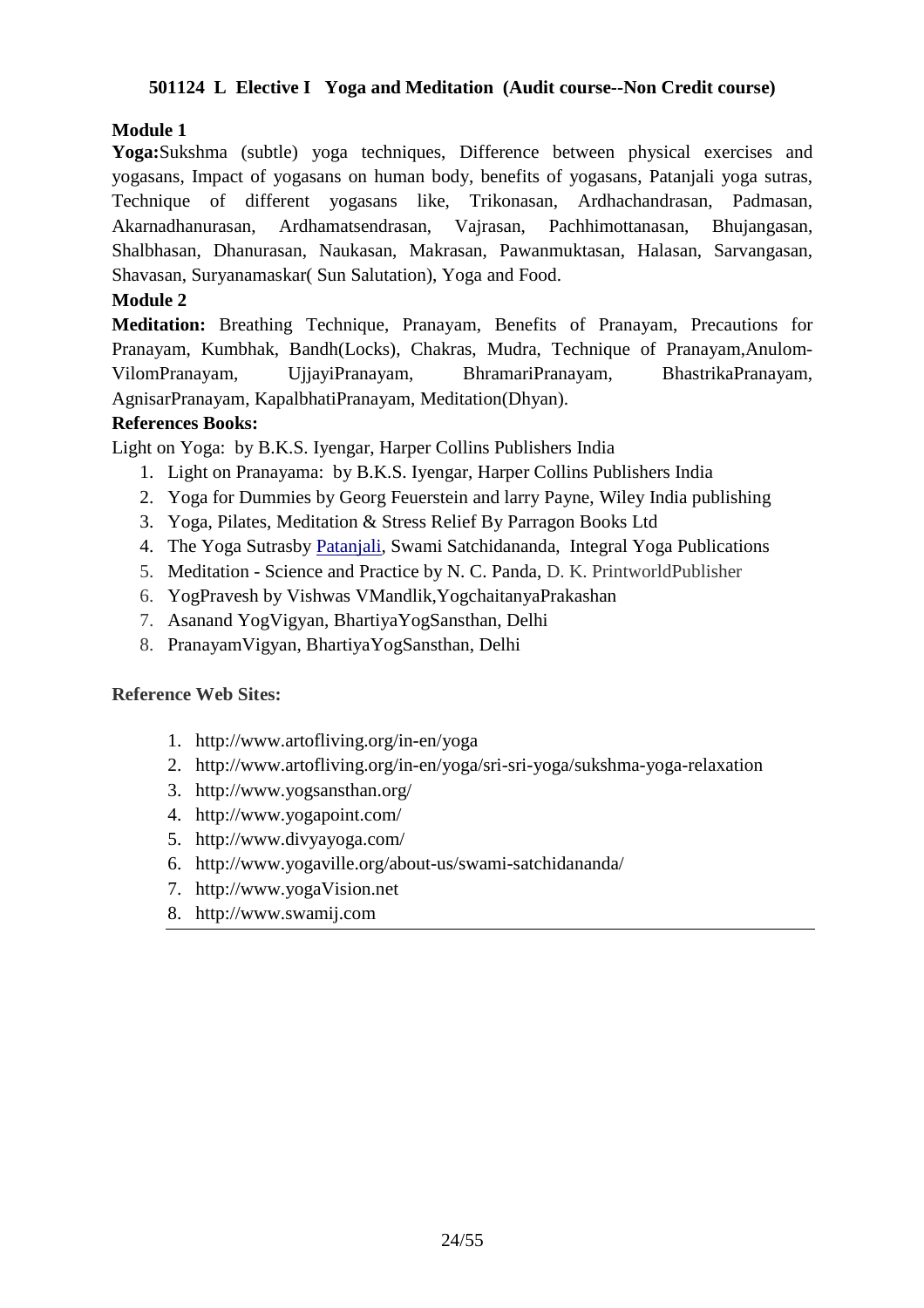### **University of Pune M.E. (Civil) (Geotechnical Engineering)--2013Course Semester I 1Credit =15 Hrs.**

#### **501 125 : Lab.Practice–I**

**Lectures: 4 hours/week Term work : 50 Marks Credits : 4 Oral : 50 marks** 

# **Teaching Scheme Examination Scheme**

## **Lab Practice I**

The lab. practice- I will be based on completion of assignments / practicals / reports of site visits, confined to the course in that semester.

The term work will consist of --

i)Visit reports of minimum three site visits, exploring the field aspects for various subjects

ii) Report on minimum 3 assignments / designs / laboratory work on each subject.

iii) Report on atleast 2 experiments based on laboratory testing of rocks is mandatory.

iii)Report on minimum 2 software applications on any subject of the semester.

iv) Report on atleast one patent with its details studied in any subject of the semester.

v) Technical review and critique of a research article/paper on any topic from the refereed journal paper related to any subject learnt in the semester–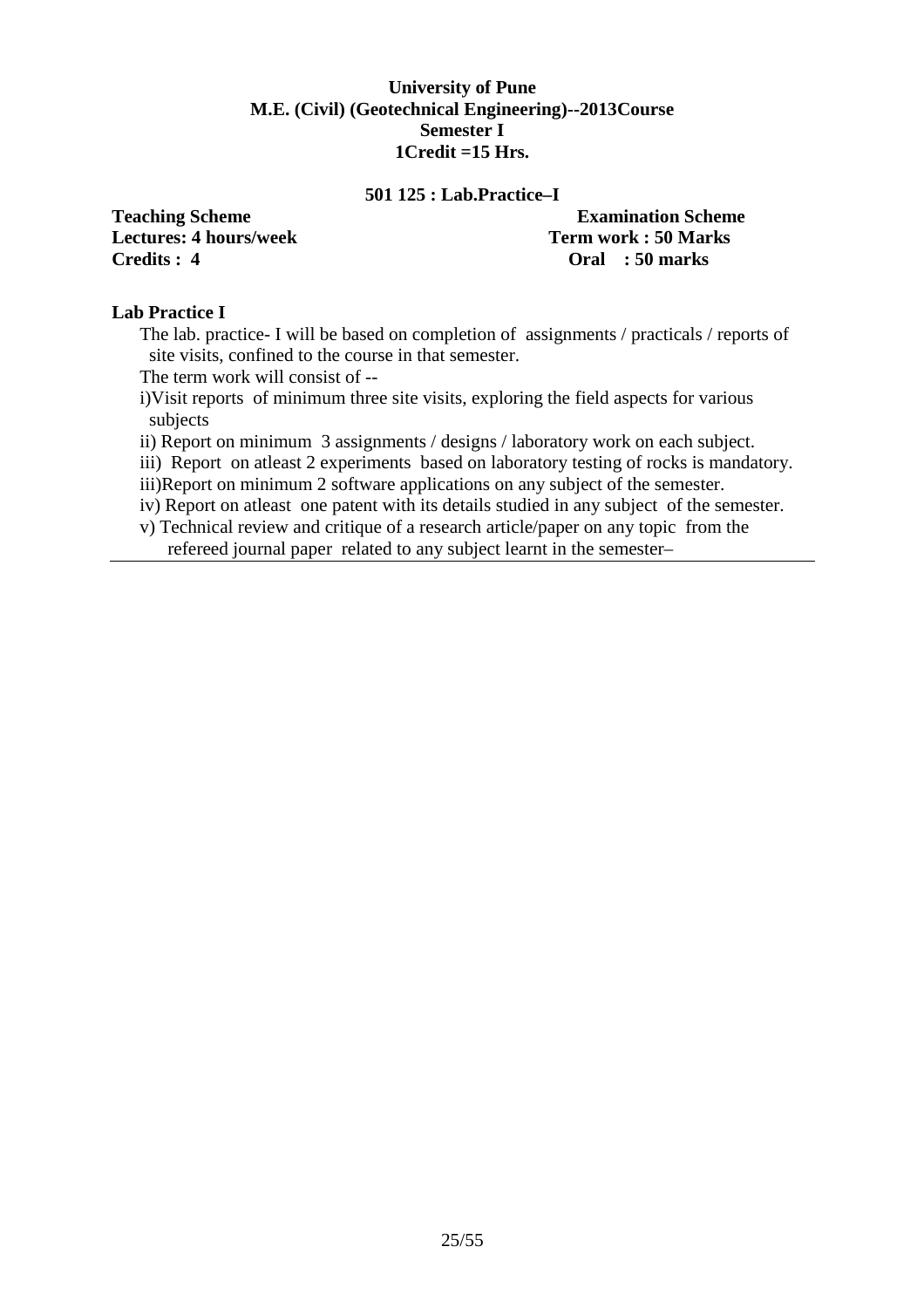## **501 126 Advance Foundation Engineering**

**Teaching Scheme Examination Scheme Examination Scheme Lectures: 4 hours/week In semester Exam: 50 Marks Credits 4 End Sem Theory Examination: 50 marks Time: 3 hrs** 

#### **Module 1**

Planning of subsoil exploration for major Civil engineering Projects, Methods of subsoil explorations, Choice of method, Types of samplers, Sampling methods, Criteria for spacing of bores, depth of exploration, IS recommendations.

## **Module 2**

Field Methods – Standard Penetration Test, Plate Load Test, Cone Penetration Test, Field Vane Shear Test, Geophysical Methods, Reports of subsurface explorations, Interpretation of results of field and laboratory tests

#### **Module 3**

Bearing Capacity, Terzaghi's, Skemptons, Meyorhoff, BIS methods for bearing capacity Footings: Footings with eccentric loading, moments, combined footing etc.

#### **Module 4**

Raft foundations – types, Bearing capacity of rafts on sands and clay, Analysis of rigid rafts, Modulus of subgarde reaction and its determination, Effect of depth on subgarde reaction, criteria for rigid / Flexible raft, Raft analysis using modulus of subgarde reaction, raft analysis using finite difference method and finite grid method

#### **Module 5**

Sheet pile walls – Types, Construction methods, Cantilever sheet piling penetrating clay and sand, Anchored sheet pile wall – Free earth support method and Fixed earth support method, Types of anchors, Design of anchors

## **Module 6**

Pile foundations – Static analysis of piles & pile group, negative skin friction, uplift resistance of pile, Vertical piles subjected to lateral loads, Solution with soil modulus assumed constant, short and long piles, Hansen's method, Broom's method, Reese and Matlog method, Use of p-y curves, Deflection of vertical piles, Batter pile groups under inclined load, Culman's method, Analytical method, Hrehnikoffi's method, Brill's approach, Design of pile cap

## **Module 7**

Cellular cofferdams – Types, components, stability analysis, design of cellular cofferdams **Module 8**

Well foundations – Components and their functions, Different shapes, Sinking procedure, Tilts and shift, Sinking stresses, Depth of well foundation, Bearing capacity of well foundation, Loading on well foundation, Lateral stability of well foundation, Different methods of analysis – Terzaghi's analysis, Banergee and Gngopadhyay's method, IRC method, Design of components of well foundation.

## **Recommended Books:**

1. Foundation Analysis and Design, J.E. Bowles,  $5<sup>th</sup>$  edition., McGraw-Hill, 1996.

- 2.Design Aids in Soil Mechanics and Foundations, S.R. Kanirai.,  $2<sup>nd</sup>$  edition, McGraw Hill, 1995.
- 3. Pile Design and Construction Practice, M. J. Tomlinson, Chapman & Hall Pub., 1994.
- 4. Design of foundation System: Principles and Practices, N. P. Kurian, 3<sup>rd</sup> edition, Narosa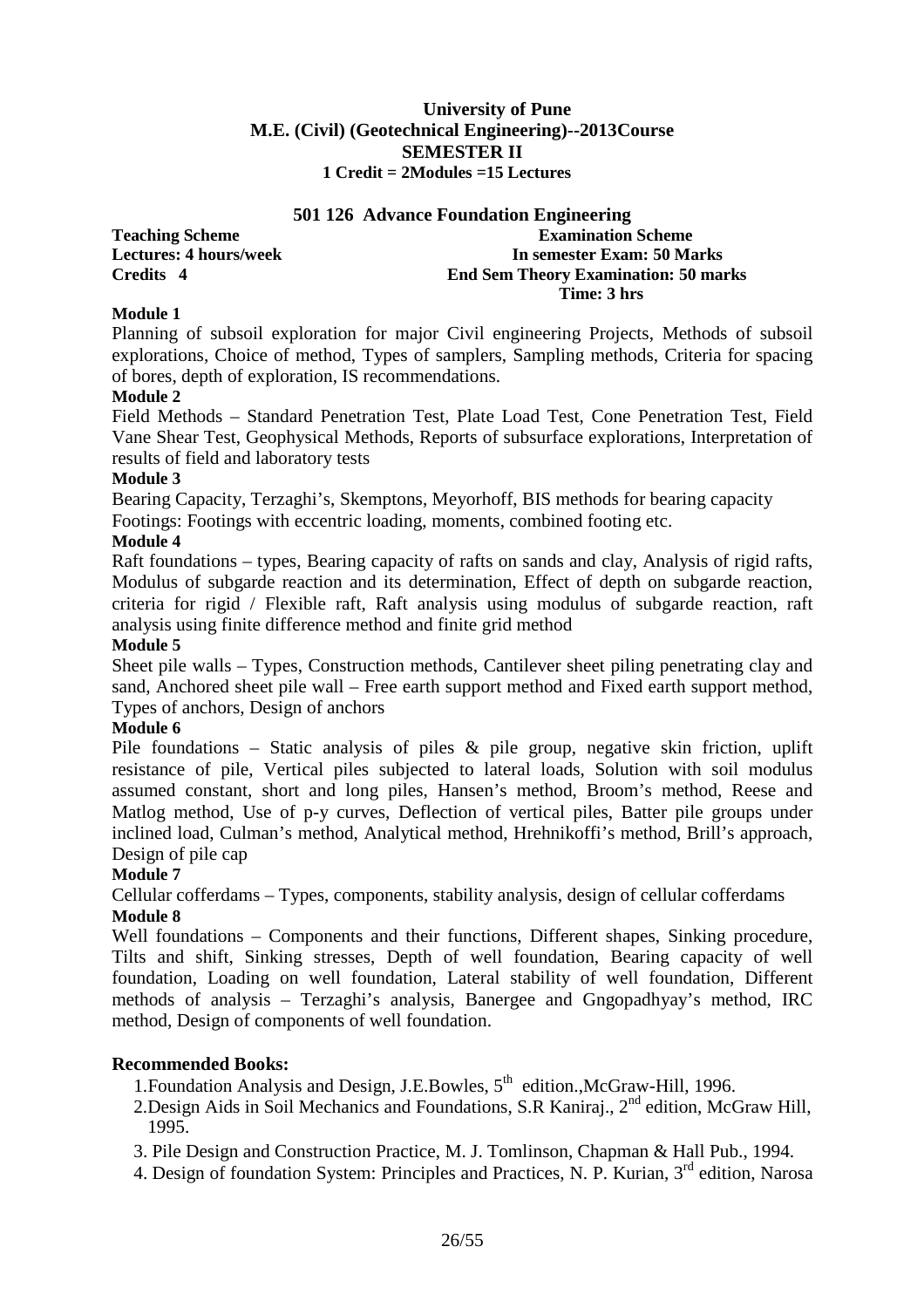Publishing House, 2005.

- 5. Theory and Practice of Foundation Design, N. N. Som and S. C. Das, PHI Learning Pvt. Ltd., 2009.
- 6. Pile Foundation Analysis and Design, H. G. Poulus and E. H. Davis, John Wiley & Sons, 1980.
- 7.Foundation Engineering Handbook, R. W. Day, McGraw Hill, 2005.
- 8. Soil Mechanics and Foundation Engineering, V.N.S. Murthy, CBS Publishers & Distributors, 1<sup>st</sup> edition, 2007.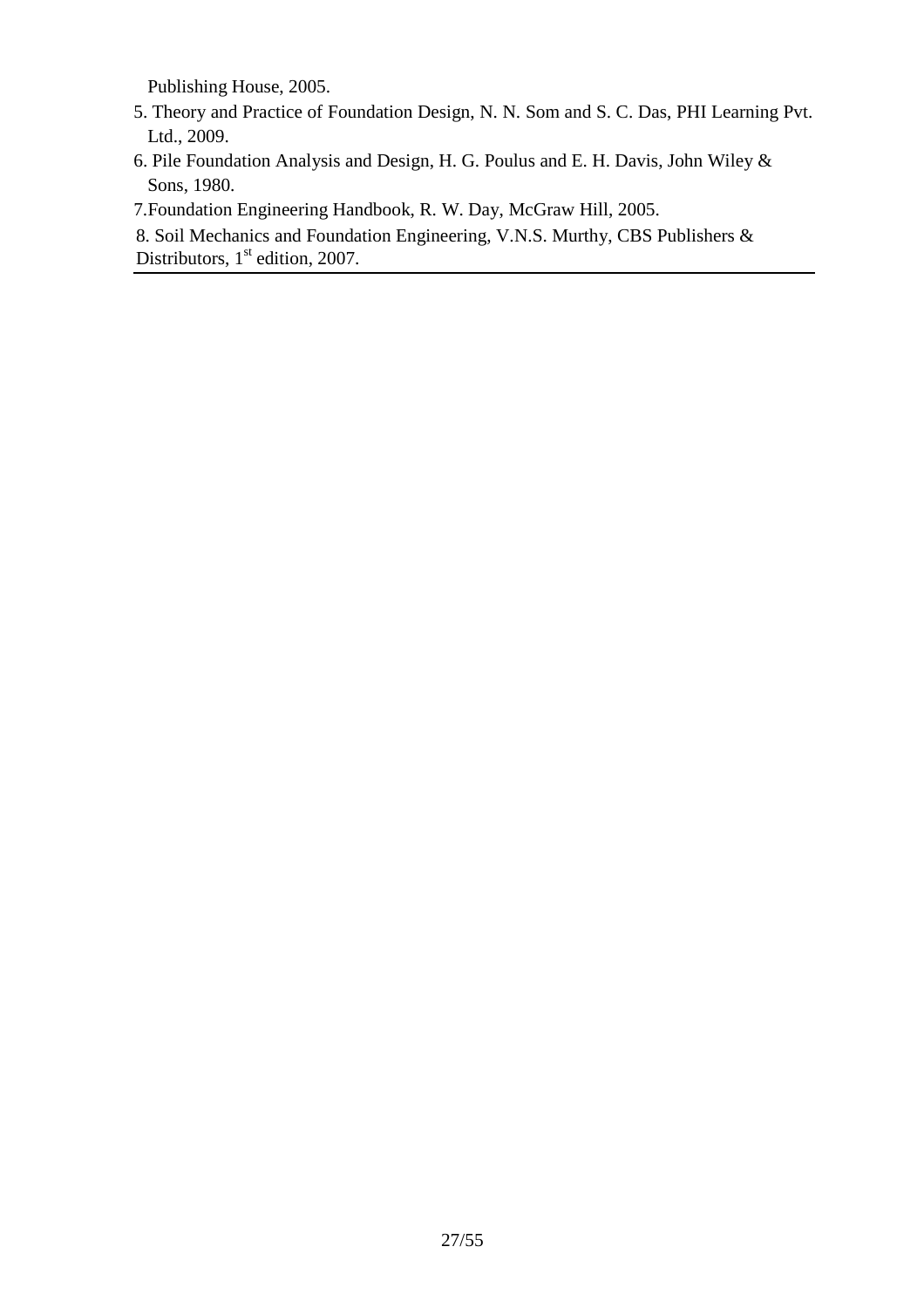| 501 127 Construction Methods in Geotechnical Engineering |                                              |  |  |  |
|----------------------------------------------------------|----------------------------------------------|--|--|--|
| <b>Teaching Scheme</b>                                   | <b>Examination Scheme</b>                    |  |  |  |
| <b>Lectures: 4 hours/week</b>                            | In semester Exam: 50 Marks                   |  |  |  |
| Credits 4                                                | <b>End Sem- Theory Examination: 50 marks</b> |  |  |  |
|                                                          | Time: 3 hrs                                  |  |  |  |

#### **Module 1**

Methods of Dewatering. Construction of Raft Foundation

Pile foundation - Pile driving equipment – Hammer, Pile drivers and other accessory equipment, Construction of precast and cast-in-situ piles.

#### **Module 2**

Cofferdams - Sheet piling in cofferdams – Setting and driving, Length and penetration, splicing, Extraction, Scaling to existing structures, Bracing systems – Circular cofferdams, Rectangular cofferdams, Setting, Bracing, Removing bracing, Excavation – Pre-dredging, excavation inside cofferdams.

#### **Module 3**

Pile driving within the cofferdam – Bottom seal – Resistance to uplift, Seal construction by bucket method, Seal construction by Tremic method, Seal construction by grout intrusion method, Dewatering – Pumping, other dewatering methods,

#### **Module 4**

 Cofferdam difficulties – Cofferdam destroyed by surge, Cofferdam bottom blows, Improper sheet pile sections and bracing, Sheet pile stopped by boulders, Buckling of long struts, Improper procedure in unstable soil, Scour and poor Tremic-concrete procedures, problems with Tremic.Box

#### **Module 5**

Caissons – General considerations, Site and foundation preparation, fabrication, Launching and Towing, Setting, Concreting.

#### **Module 6**

Open Caissons – General considerations, Cutting edges, Setting, Construction of steining, sinking, Tipping and sliding, completing and installation, Construction of Pneumatic Caissons.

#### **Module 7**

Rock excavation – Evaluation and planning, Drilling equipment, Blast design – Criteria for design, Selection of explosive, Blast hole design, Blasting round design, Over break Control – Line drilling, Pre-splitting, Trim blasting, Loading and hauling equipment

#### **Module 8**

Tunneling in solid rocks – Means of excavation in solid rocks, Full- face tunneling without support, Full-face tunneling with support Tunneling in moderately firm rocks and ground – Classical or mining method, Single stage mining method, Multistage classical method of tunneling, Sinking caisson method, Shield tunneling method, tunneling by Tunnel boring machines, Types of TBM

#### **Recommended Books:**

1. Handbook of Heavy Construction, John Havers and Frank W . Stubbs, McGraw Hill, 1971.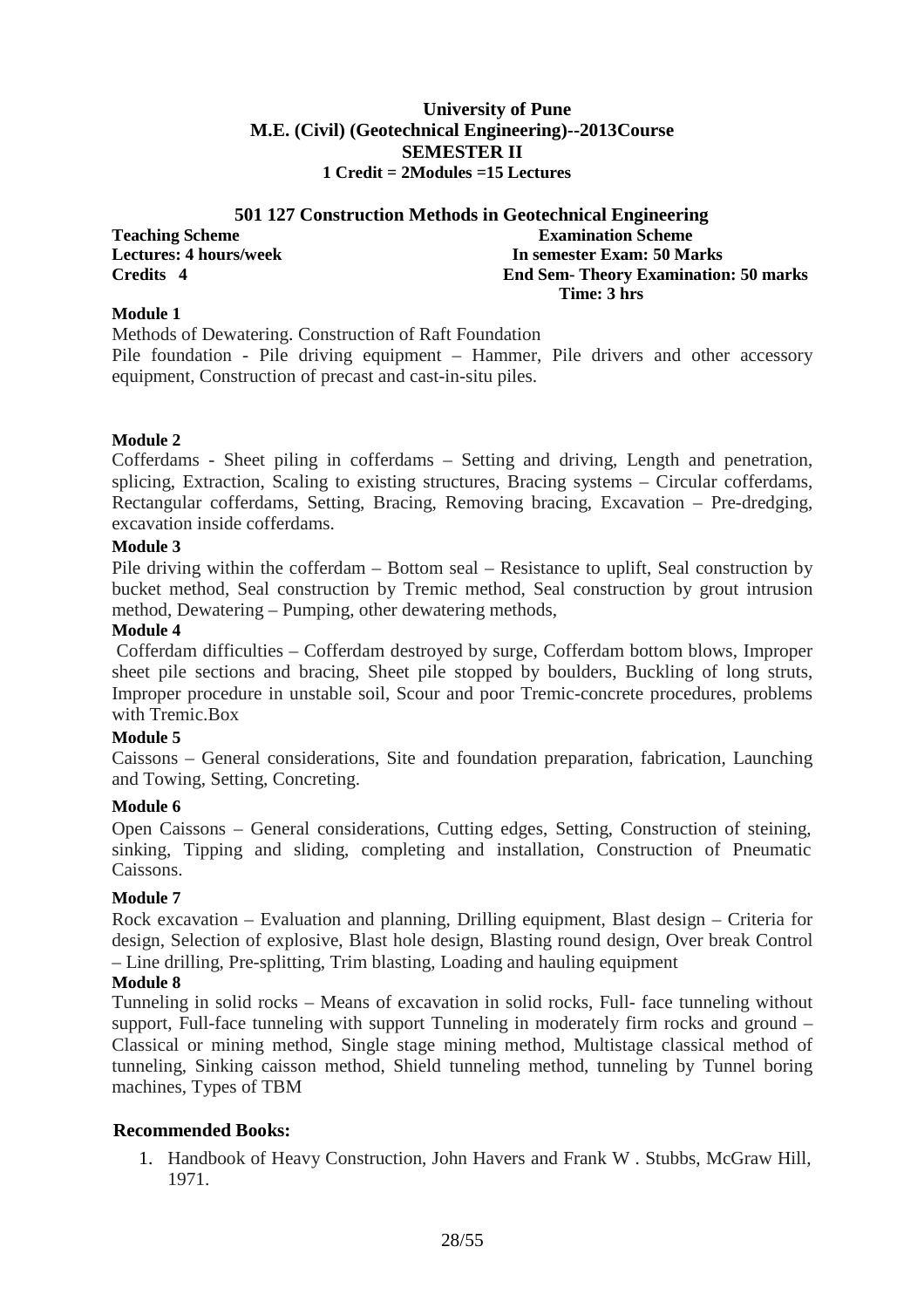- 2. Construction & Geotechnical Methods in Foundation Engineering, R. M. Koerner, Mc Graw Hill,1985.
- 3. Tunneling Management by Design, A. M. Wood , Windle edition.
- 4. The Introduction to Tunnel Construction, David Chapman, Nicole Metje and Alfred Stärk , Spon Press, 2010.

----------------------------------------------------------------------------------------------------------------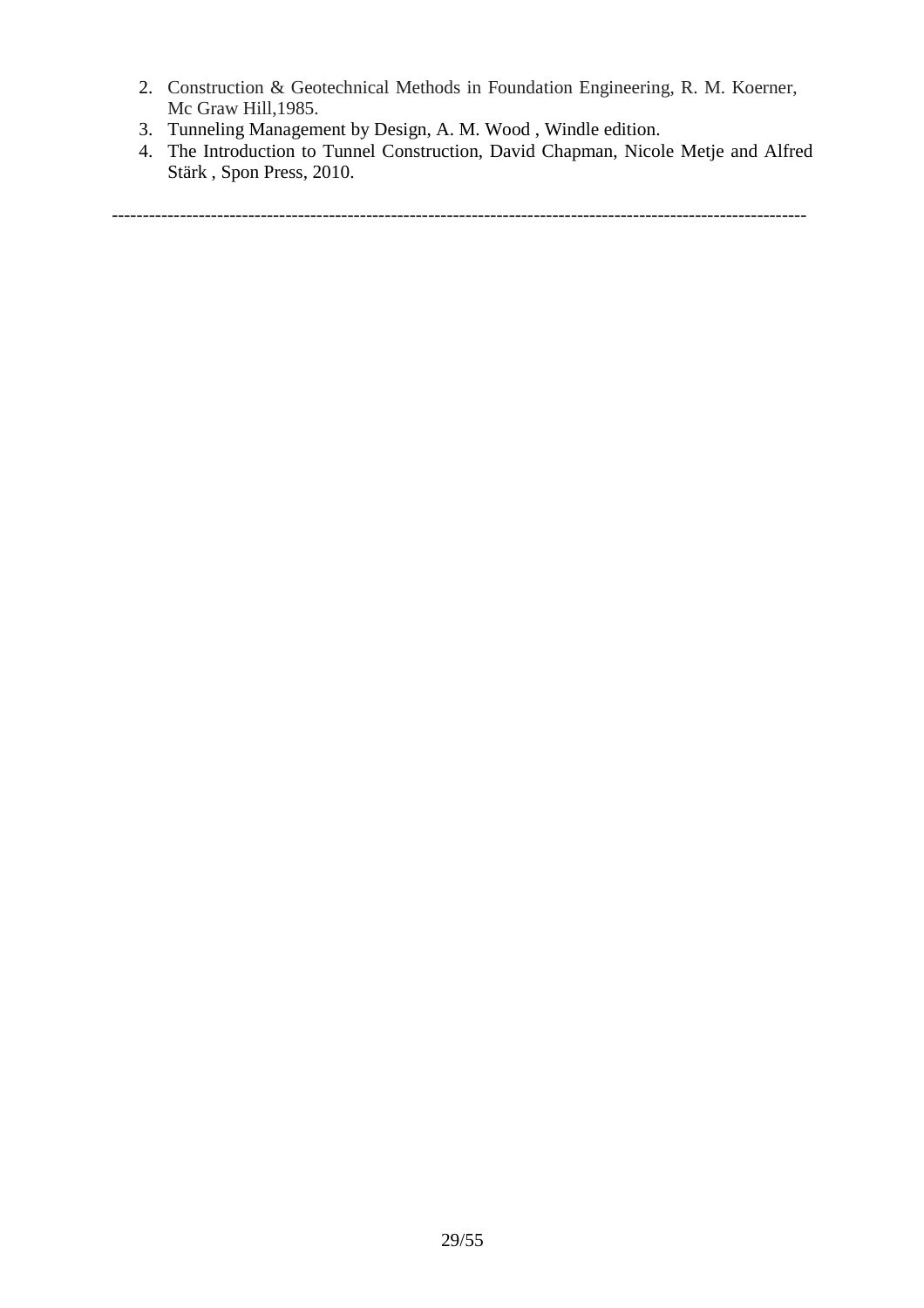#### **501128 Stability of Slopes and Earth Dams**

**Teaching Scheme Examination Scheme Examination Scheme Lectures: 4 hours/week 1.1 In semester Exam: 50 Marks Credits 4.1 In semester Exam: 50 Marks 2.1 In semester Exam: 50 Marks 2.1 In semester Exam: 50 Marks 2.1 In semester Examination End Sem- Theory Examination: 50 marks Time: 3 hrs** 

#### **Module 1**

Slope Stability: Short term and long term stabilities; Limit equilibrium methods; Infinite slopes; Finite height slopes - Swedish method, Bishop's simplified method, other methods; Stability charts.

## **Module 2**

Conditions of analysis –Forces acting on earth dam, steady seepage state, sudden draw down conditions; Factor of safety; Codal provisions; Earthquake effects,Stability of foundation

## **Module 3**

Seepage Analysis in earth dam : Types of flow; Laplace equation; Flow net in isotropic, anisotropic and layered media; Entrance-exit conditions; Theoretical solutions; Determination of phreatic line.Determination of seepge discharge

#### **Module 4**

Earth Dams: Introduction;Components Factors influencing design; Design investigations,Design of components; Construction.Failure of earth dams

#### **Module 5**

Instrumentation in dam, Objectives of Instrumentation , Instrumentation data system , Working principles of Instruments , Selection of Equipments Various types of Piezometers, Vibrating wire settlement cells ,settlement gauge, inclinometer; Jointmeter, Vibrating wire pressure cell, Distributed fibre optics temperature tool.

#### **Module 6**

Road and rail embankments.

#### **Module 7**

Reinforced Slopes: Steep slopes; Embankments on soft soils; Reinforcement design.

#### **Module 8**

Landslides:Causes, Remedial measures for unstable slopes - soil nailing, gabions,shotcreting, drainage.

- 1. J.L. Sherard et. al., Earth and Earth-rock Dam, John Wiley, 1963.
- 2. W.P. Creager, J.D. Justin and J. Hinds, Engineering for Dams, John Wiley, 1945.
- 3. Earth & Rock fill dams Principles of design and construction by Christian Kutzner Published Oxford and IBH
- 4. Design of small dams United States Department of the Interior Bureau of Reclamation Published by Oxford and IBH Publishing Company
- 5. Earth Manual CBS Publishers and distributors
- 6. The stability of slopes by E.N.Bromhead published by Blackie Academic and Professional
- 7. Earth pressure and Earth Retaining structures by C.R.I. Clayton, J. Milititsky, Ufrgs and R.I. Woods Published by Blackie Academic and Professional
- 8. Earth and Rock fill dams by Sherad ----------------------------------------------------------------------------------------------------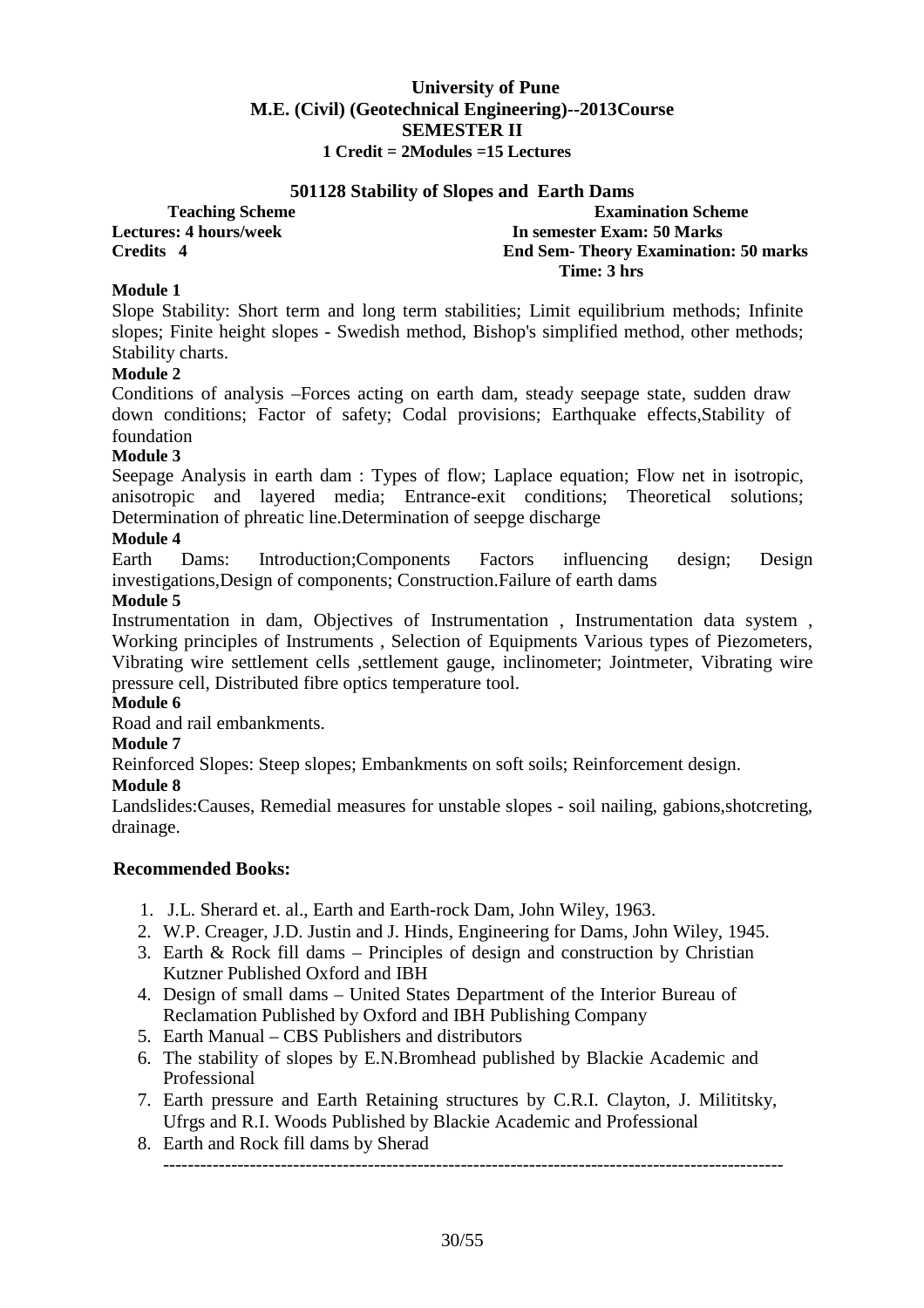#### **501129 Elective II**

| Code     | 2 Credits<br><b>Course</b>                                 | Code     | 1 Credit<br>Course                                     | Code    | <b>Audit Course</b><br>(No Credit<br>Course) |
|----------|------------------------------------------------------------|----------|--------------------------------------------------------|---------|----------------------------------------------|
| 501129A  | Human<br>Rights                                            | 501129 E | Foreign<br>Language II                                 | 501129I | Performing Arts<br>- Music and<br>Dance      |
| 501129B  | . Finite<br>Element<br>Methods in<br>Geotechnical<br>Engg. | 501129F  | Geotechnical<br>Techniques in<br>Rock<br>Engineering   | 501129J | Principle Centred<br>Leadership              |
| 501129C  | Foundation<br>Design $&$<br>Detailing.                     | 501129G  | Green<br><b>Building</b><br>Design and<br>Construction |         |                                              |
| 501129 D | Foundation of<br>Offshore<br><b>Structures</b>             | 501129H  | Forensic<br>Civil<br>Engineering                       |         |                                              |

## **501 129 –A Elective II Human Rights (2 Credits course)**

#### **Module 1**

#### **Human Rights – Concept, Development, Evolution**

- Philosophical, Sociological and Political debates
- Benchmarks of Human Rights Movement.

## **Human Rights and the Indian Constitution**

- Constitutional framework
- Fundamental Rights & Duties
- Directive Principles of State Policy
- Welfare State & Welfare Schemes

#### **Module 2:**

### **Human Rights & State Mechanisms**

- Police & Human Rights
- Judiciary & Human Rights
- Prisons & Human Rights
- National and State Human Rights Commissions

#### -**Module 3:**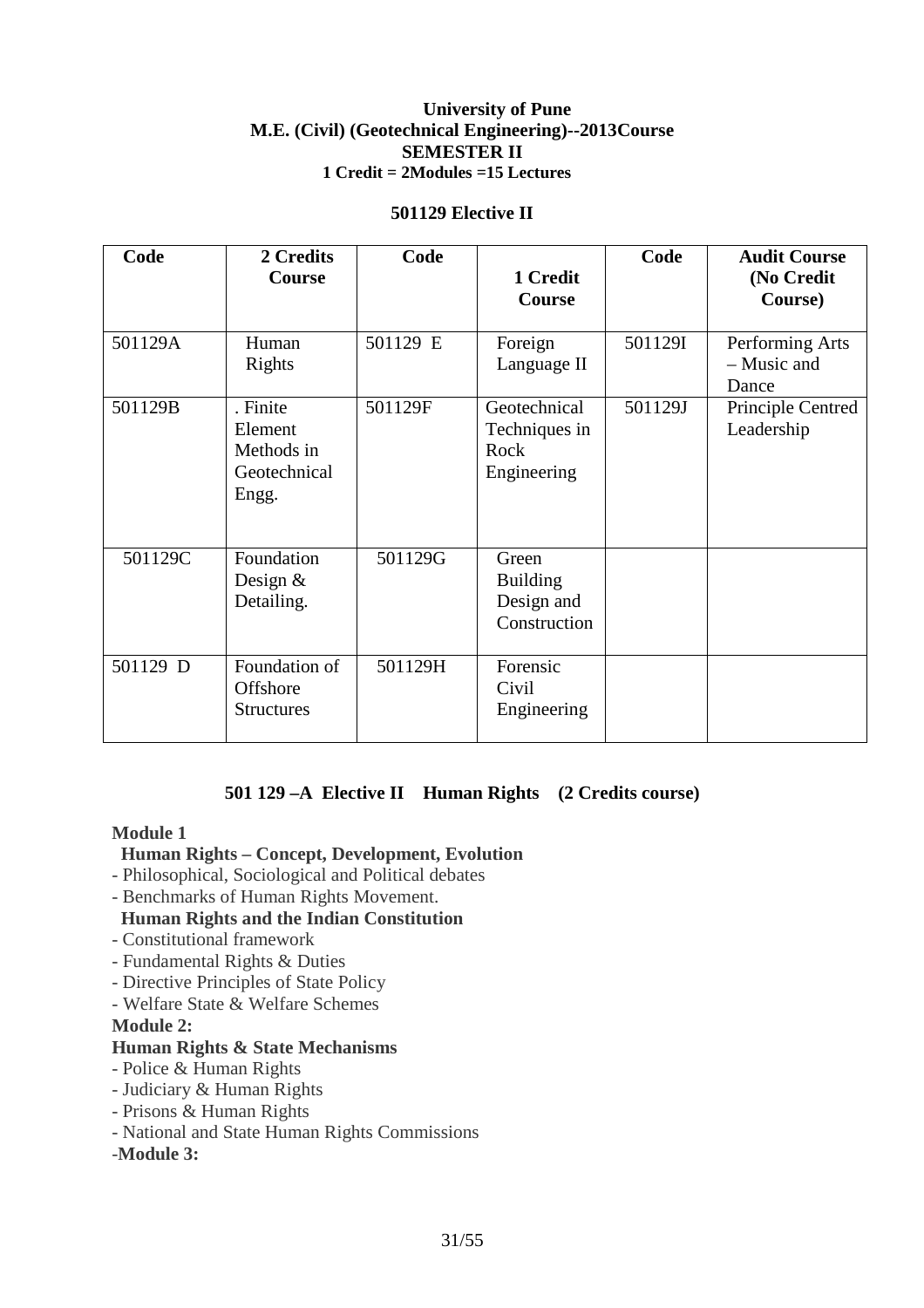## **Human Rights of the Different Sections** and contemporary issues

- Unorganized Sector ,
- Right to Environment, particularly Industrial sectors of Civil Engineering and Mechanical Engineering .
- -Globalization and Human Rights
- Right to Development,

## **Module 4. :**

## **Citizens' Role and Civil Society**

- Social Movements and Non-Governmental Organizations
- Public Interest Litigation
- -Role of Non Government organizations in implementation of Human rights.
- Right to Information

## **Human Rights and the international scene** –Primary Information with reference to

Engineering Industry.(2 hrs)

- UN Documents
- International Mechanisms (UN & Regional)
- International Criminal Court

## **Reference Books:**

.

1.Study material on UNESCO,UNICEF web site

2.Human Rights in India- A Mapping ,Usha Ramanathan: free download from http://www.ielrc.org/content/w0103.pdf

3.Introduction to International Humanitarian Law by Curtis F. J. Doebbler **-** CD Publishing **,**  .4.Information, by Toby Mendel **-** UNESCO **,** 2008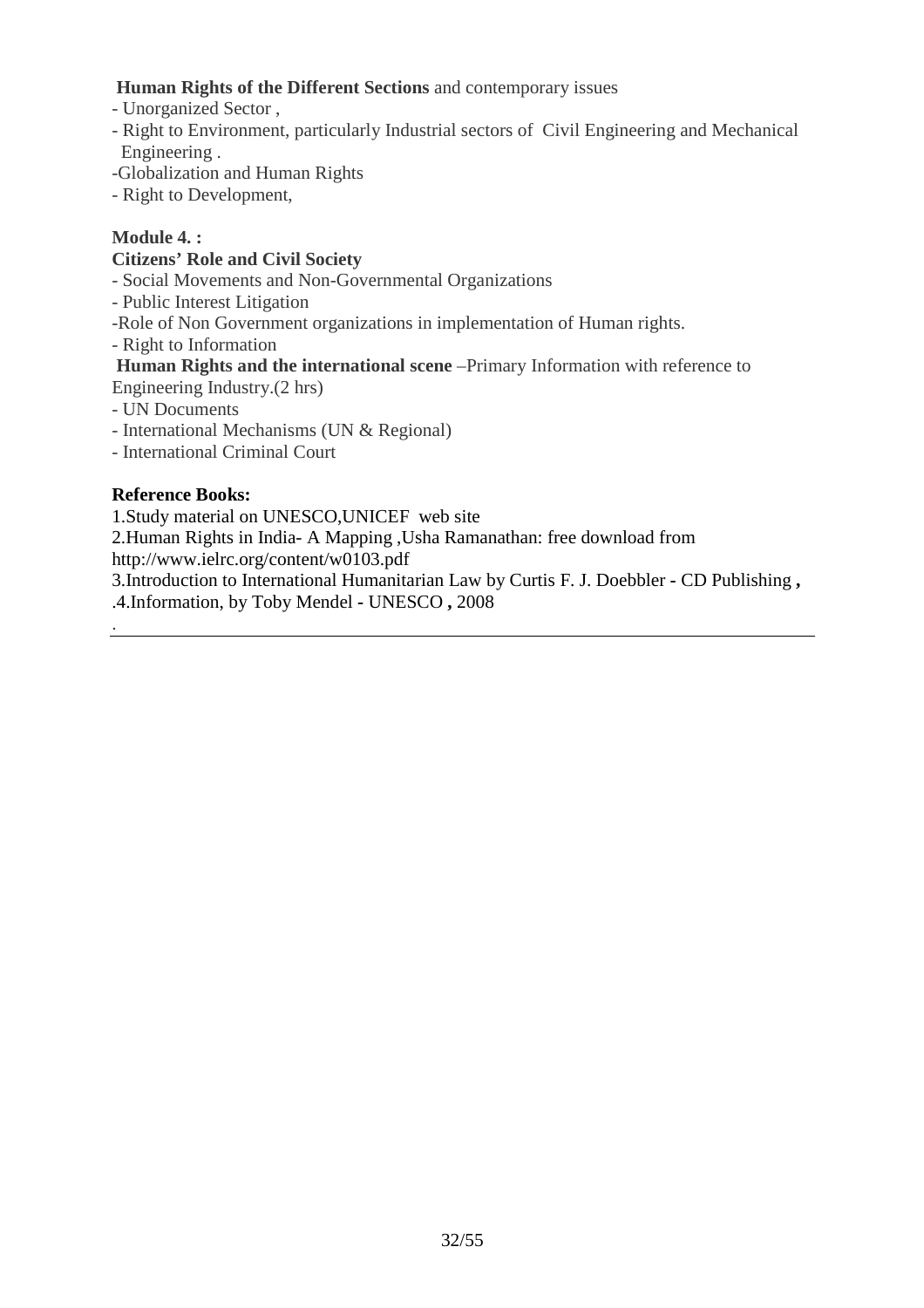## **501 129 –B Elective-II Finite Element Methods in Geotechnical Engineering-**

## **(2 Credits course)**

#### **Module 1**

Introduction. Steps in FEM. Stress deformation analysis: One-,Two-dimensional

formulations; Three-dimensional formulations; Boundary conditions; Solution algorithms;

Descretization; use of FEM2D Program and Commercial packages.

## **Module 2**

Analysis of foundations, dams, underground structures and earth retaining structures. Analysis of flow (seepage) through dams and foundations. Linear and non-linear analysis. Insitu stresses. Sequence construction and excavation. Joint/interface elements. Infinite elements. Dynamic analysis. Evaluation of material parameters for linear and non-linear analysis, recent developments.

## **Module 3**

Analysis of field Geotechnical Problems by Finite element solutions - Beam on elastic foundation, Mat foundation, Ring foundation, Pile foundation, Braced excavations, Sheet pile walls

#### **Module 4**

Stability of slopes, Stress and deformations in embankments.

- 1. Introduction to Finite Element Methods, C. S. Desai and J. F. Abel, 1<sup>st</sup> edition, CBS Pub., New Delhi, 1989.
- 2. Concepts and Applications of Finite Element Analysis: R. D. Cook, Third Edition, Wiley India Text books, Wiley India Pvt Limited, 1989.
- 3. Introduction to Finite Elements in Engineering, Chandragupta T. R. and Belegundu A. D., 3<sup>rd</sup> edition., Prentice Hall, 2002.
- 4. Finite Element Analysis: Theory and Programming: C. S. Krishnamurthy, Second Edition, Tata Mc Graw Hill Publishing Company Limited, 1994, Reprint 2005.
- 5. The Finite Element Method for Engineers, K. H. Huebner, D. L. Dewhirst, D. E. Smith and T.G. Byrom, 4<sup>th</sup> edition, John Wiley and Sons, Inc., 2001.
- 6. Matrix and Finite Element Analysis of Structures, Madhujit Mukhopadhyay and Abdul Hamid Sheikh, First Edition, Ane books Publication, 2004.
- 7. The Finite Element Method (Volume -I): O. C. Zienkiewicz and R. L. Taylor, 5<sup>th</sup> edition, Tata McGraw Hill Publishing Company Limited, New Delhi, 1989
- 8. Desai C.S. and Abel J.F. "Introduction to FEM, A nu merical method for Engineering analysis ", East West Edition, 1972.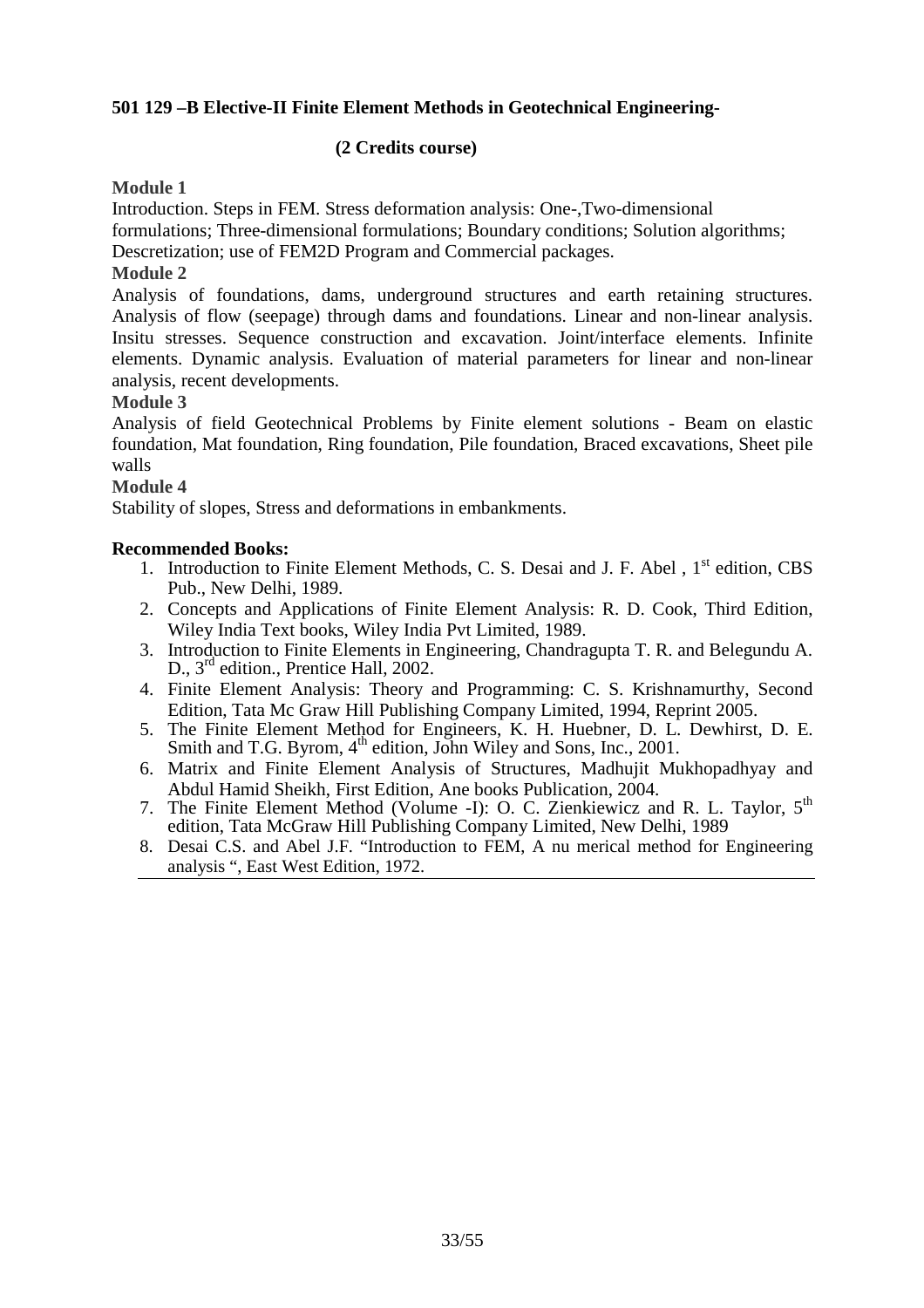## **501 129 –C Elective-II Foundation Design and Detailing. (2 Credits course)**

## **Module 1**

Analysis and interpretation of soil exploration data, estimation of soil parameters for foundation design.Selection of type of foundation, load calculations, depth of foundation, proportioning of shallow foundations for safe pressure and allowable settlement.

## **Module 2**

Structural design : individual footings, strip footing, combined footing, rigid and flexible mat, buoyancy raft, basement raft and detailing in each case, deep foundation : design of single pile and pile groups, pile cap design and detailing.

## **Module 3**

Design of well foundation, check for stability, base pressure, side pressure and lateral deflection.

## **Module 4**

Design of retaining wall including detailing, stability calculations, design of cantilever and anchored sheet pile walls and ring foundations.

- 1. Foundation Analysis and Design- Joseph E. Bowels, TATA Mc-Grawhill
- 2. Design Aids in Soil Mechanics and Foundation Engineerimg-Shenbage R Kaniraj, TATA Mc-Grawhill
- 3. Design of Foundation Systems- Nainan P Kurian, Narosa publication house
- 4. Foundation Design & Construction- M.J.Tamlinson, ELBS publication
- 5. Hsai-Yana-Fana- Foundation Engineering Hand book, Chapmon & hall, Newyark
- 6. G. A. Leonards, Foundation Engineering, McGraw-Hill, 1962.
- 7. J.E. Bowles, Foundations Analysis and Design, 3rd Ed., McGraw-Hill, 1968.
- 8. R.B. Peck, W.E. Hanson and T.H. Thornburn, Foundation Engineering, 2nd Edition, John Wiley and Sons, 1974.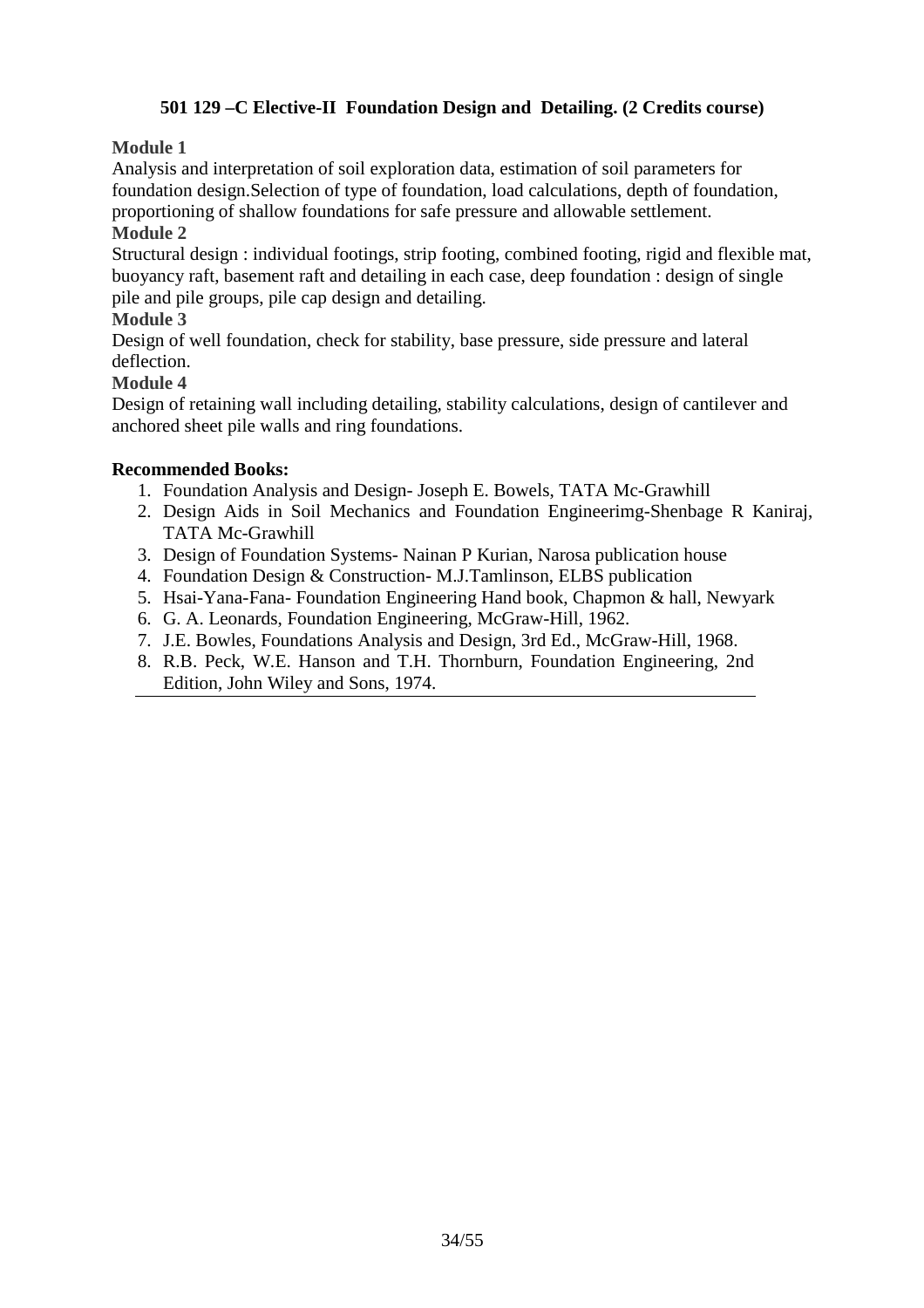## **501 129 D Elective-II Foundations of Offshore Structures. (2 Credits course)**

## **Module 1**

Nature and magnitude of load on foundations of offshore structures, criteria of foundation design in offshore environment.

#### **Module 2**

Features of foundations of gravity structures, bearing capacity and settlement under dynamic loads, immediate and long term behaviour, liquefaction under cyclic loads, problems relating to jack-up platforms.

#### **Module 3**

Dynamic stress in pile driving, pile behaviour under cyclic lateral loads, development of p-y curves, analysis of single piles and pile groups.

## **Module 4**

 Finite element and other numerical methods of interactive analysis using linear and nonlinear foundation response, geotechnical aspects of anchors and submarine pipelines.

- · Proceedings of the Conference on Behaviour of Offshore Structures, 1976.
- · Proceedings of the Conference on Finite Element Methods in Geotechnical Engineering (Ed.), C. S. Desai.
- Proceedings of Offshore Technology Conference, Houston, Texas.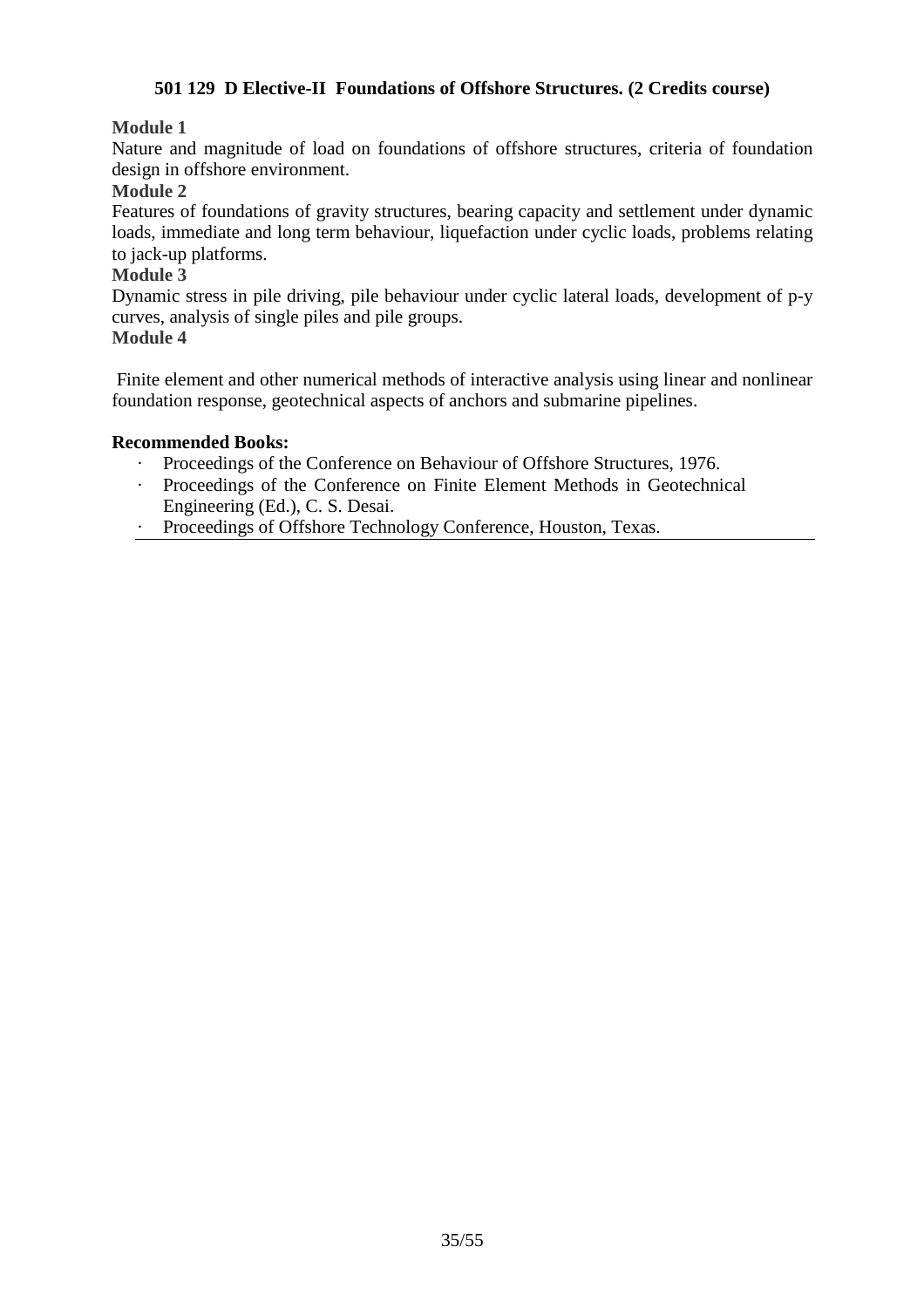## **501129 E Elective II Foreign Language –II French-II (1 Credit course)**

#### **Module 1**

French Grammar and Vocabulary: Unit-1, Lesson 2 of the Text Book (Grammar & Vocabulary), Unit-1, Lesson 1 of the Text Book, Exercise of Unit-1, Lesson 2 of the Text Book & workbook

#### **Module 2**

Advance Vocabulary, Writing & Speaking: Unit-1, Lesson 3 of the Text Book (Grammar & Vocabulary), Unit-1, Lesson 3 of the Text Book, Exercise of Unit-1, Lesson 3 of the Text Book & workbook, Revision & speaking practice

#### **Reference**

1. Jumelage-I Text Book by Manjiri Khandekar & Roopa Luktuke (Latest edition)

2. Jumelage-I workbook by Roopa Luktuke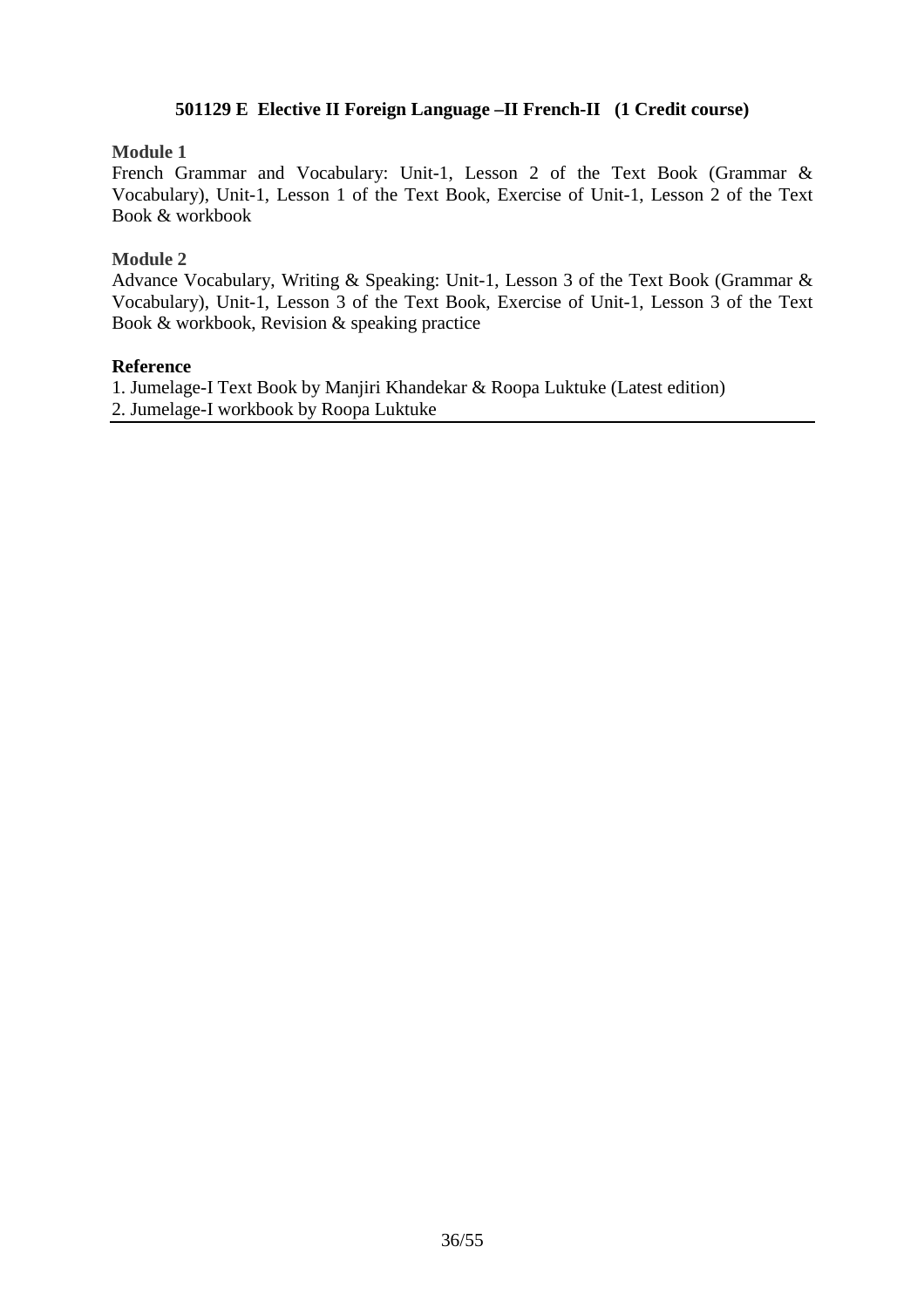## **501129 F Elective-II Geotechnical Techniques in Rock Engineering. (1 Credits course)**

## **Module 1**

Ground improvement techniques, assessment. Compaction of disintegrated and weathered rocks. Grouting, type of grouts, suspensions, solutions and resins, Rheological models. Viscous and viscoplastic flows. Spherical and radial flows. Grout ability.

## **Module 2**

Grouting techniques, materials, equipment, specifications, evaluation and quality control. Case histories, Shotcrete, method and materials, factors. Fibre reinforced shotcrete. Ground anchors, principles of reinforcement, rock bolts, mechanism, mechanical, friction, grouted tensioned and untensioned bolts. Design of bolts. Installation. Equipment. Testing. Cable anchors. Dewatering techniques, classification, assessment of insitu permeability, filter criteria and design of wells, Codal provisions.

- 1) J.C. Jagger and N.G.W. Cook, Fundamentals of Rock Mechanics, Methuen and Co., London, 1971.
- 2) Obert, Leonard and W.I. Duvall, Rock Mechanics and Design Structures of Rock, 1967.
- 3) J.A. Hudson et. al. (Ed), Comprehensive Rock Mechanics, in 5 vols., Pergamon Press, 1993.
- 4) Brown E.T. "Analysis and computational methods.
- 5) Hoek E. and Brown E. T. "Underground excavation in rock".
- 6) Megan T.M. and Barllette J.V. "Tunnel Planning and design".
- 7) Szechy K.- Art of Tunneling.
- 8) Zienkiewicz, OCH and Taylor R.L.- Finite element method .Vol –2.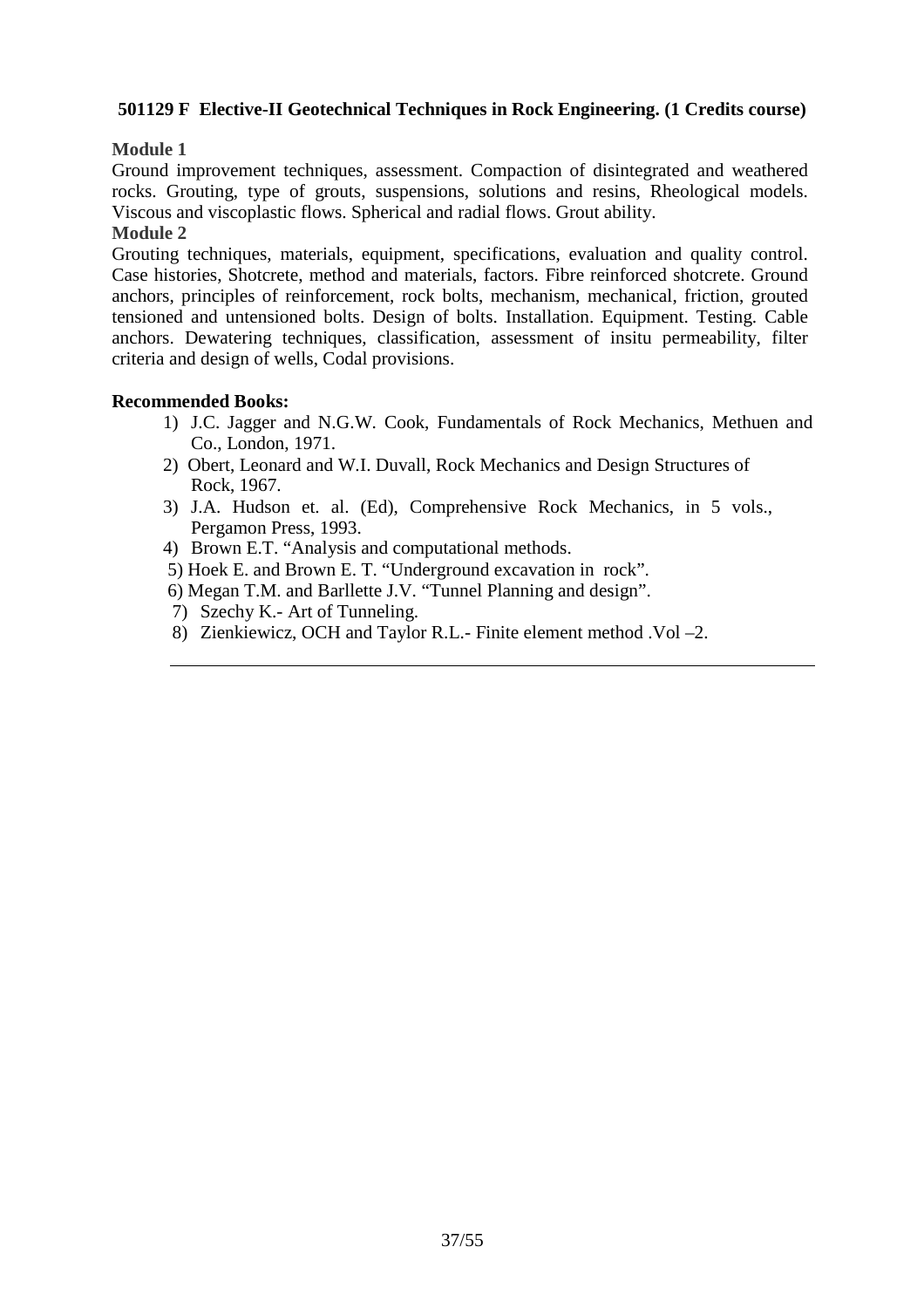## **501 129 G Elective II ----Green Building Design and Construction (1 Credit course)**

**Module 1**

## **Principles of Sustainability, Energy Conservation and Water Conservation**

 Introduction to Course, Sustainability, Major Environmental Challenges, Global Warming, Introduction to Green Buildings; LEED, Sustainable Urban Development.

Building energy system strategies, Energy Conservation in Buildings, HVAC Systems, Energy and Atmosphere - LEED Credits, eQuest Energy Simulations, Conducting an Energy Audit, Fossil Fuels vs. Renewable Energy.

Water Conservation in Buildings, Storm Water Harvesting and Management, Water cycle strategies

**Module 2**

#### **Green Materials and Green building codes**

Green Construction Materials, Materials and Resources - LEED Credits, Building Deconstruction, C&D Recycling, Indoor Environmental Quality – Basic, IEQ - LEED Credits, Building Commissioning, Materials selection strategies,Green building codes and standards, International Green Construction Code,Carbon accounting, Green Building Specifications

#### **Reference Books**

1.C.J. Kibert (2008) "Sustainable Construction: Green Building Design and Delivery", 3rd Ed., John Wiley, Hoboken, New Jersey 2.G.T. Miller Jr. (2004) "Living in the Environment: Principles, Connections, and Solutions", 14th Ed., Brooks Cole, Pacific Grove, California 3. Energy Conservation Building Code (ECBC)

# **501129 H Elective- II Forensic Civil Engineering (1 Credit course)**

#### **Module 1**

Introduction to forensic engineering, Forensic investigations-tools and techniques, Failurestypes, causes and mechanisms ,Monitoring and instrumentation, Mitigation of failure

## **Module 2**

Professional practice and ethics, Legal issues, Repairs and remediation, Risk and risk assessement, Assessement of damage,Case studies.

#### **References**

Proceedings, Conference on Forensic Civil Engineering, Association of Consulting Civil Engineers(I),August,2013

## **501129 I Elective II Performing Arts – Music and Dance (Audit course--Non Credit course)**

#### **Module 1 : Indian Music**

Vocal, Instrumental, Sur, Laya, Tal. Ragas and their classification based on time and "Raasa-Nirmitee". Seasons and Ragas. Various "Bandishes" and "Gharanas" or styles. Light Indian Music-different types.

Experiencing ethos and bliss by listening to performances of various reputed artists. Experiencing oneness with nature and the super power by performing individually or in a group.

#### **Module 2 : Indian Classical Dance**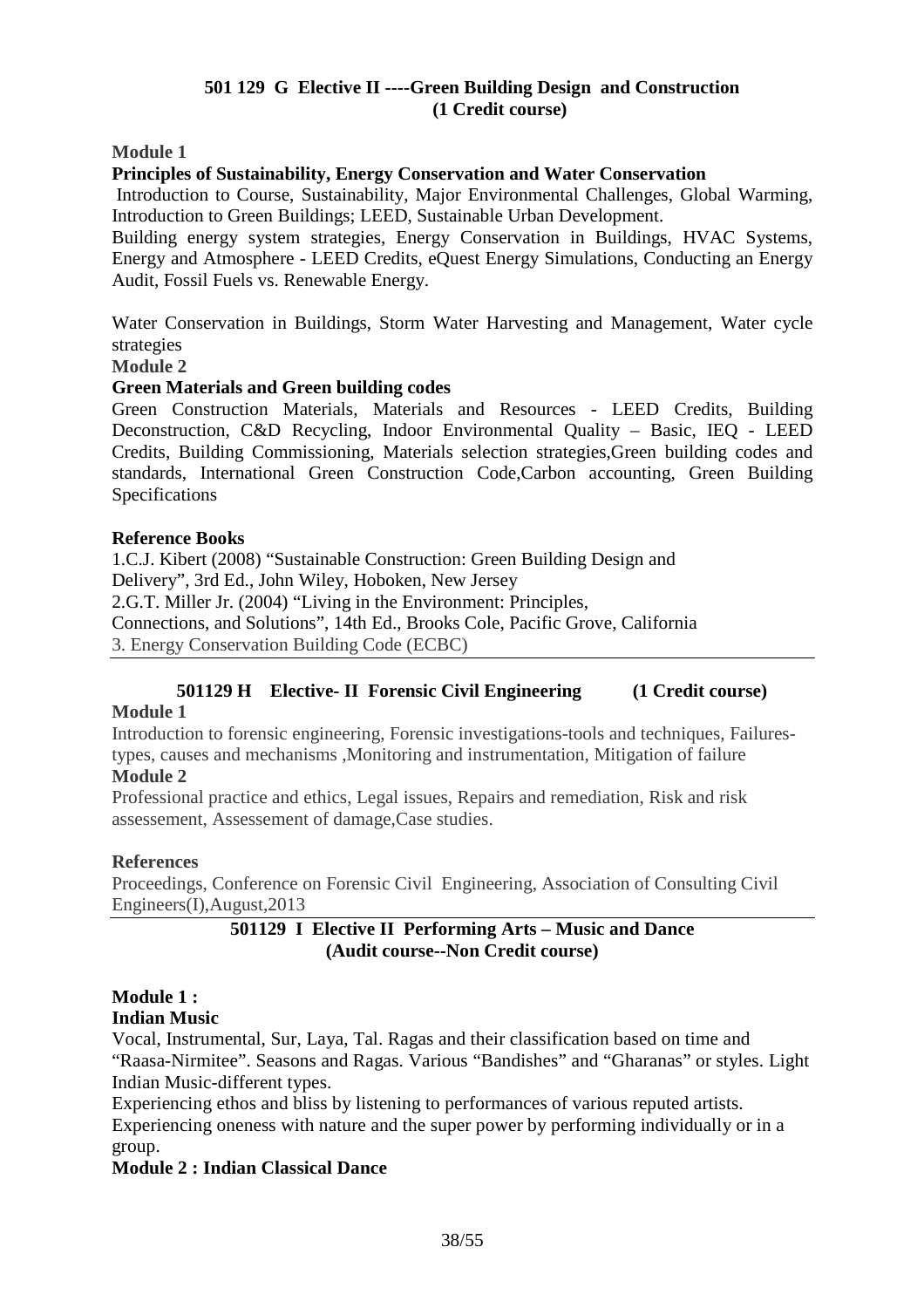Types –Kathak, Bharatnatyam, Kuchipudi, Odissy etc. Importance of "Abhinaya" (acting) in dance. Role of "Taala" and "Laya" in dance. Various dance form. Various gharanas in traditional dance types Fusion with other dance styles. Experiencing the Indian cultural power through individual and group performances.

#### . **Books/Audio CD**

- 1. Hindustani Sangeet Paddhati by Pt.Vishnu Narayan Bhatkhande publ. Swarganga Foundation.
- 2. Jivi Jivai (Golden Voice Golden Years) Pt.Jasraj, Publ. Bandishes with notations composed by the author.
- 3. Pranav Bharati, by Pt.Ompraksh Thakur, publ. Swarganga foundation.
- 4. Rasa Gunjan by Pt.Birju Maharaj, Publ. Swarganag foundation
- 5. Anup Rag Vilas by Pt.Kumar Gandharava, Bandishes composed and sung by author mostly available on cassettes Swarganga Foundation.
- 6. The dance Orissi Mohan Khokar published by (2010) Abhinav Publications, New Delhi
- 7. Introduction to Bharata's Natyashastra by Adya Rangacharya, Munshiram Manoharlal publication.
- 8. Art of Dancing classing and folk dance by priyabala Shah, Parimal publication
- 9. Tantra Mantra Yantra in Dance: An Exposition of Kathaka, by Ranjana Shrivastava, D.K.Prinword Pvt. Ltd.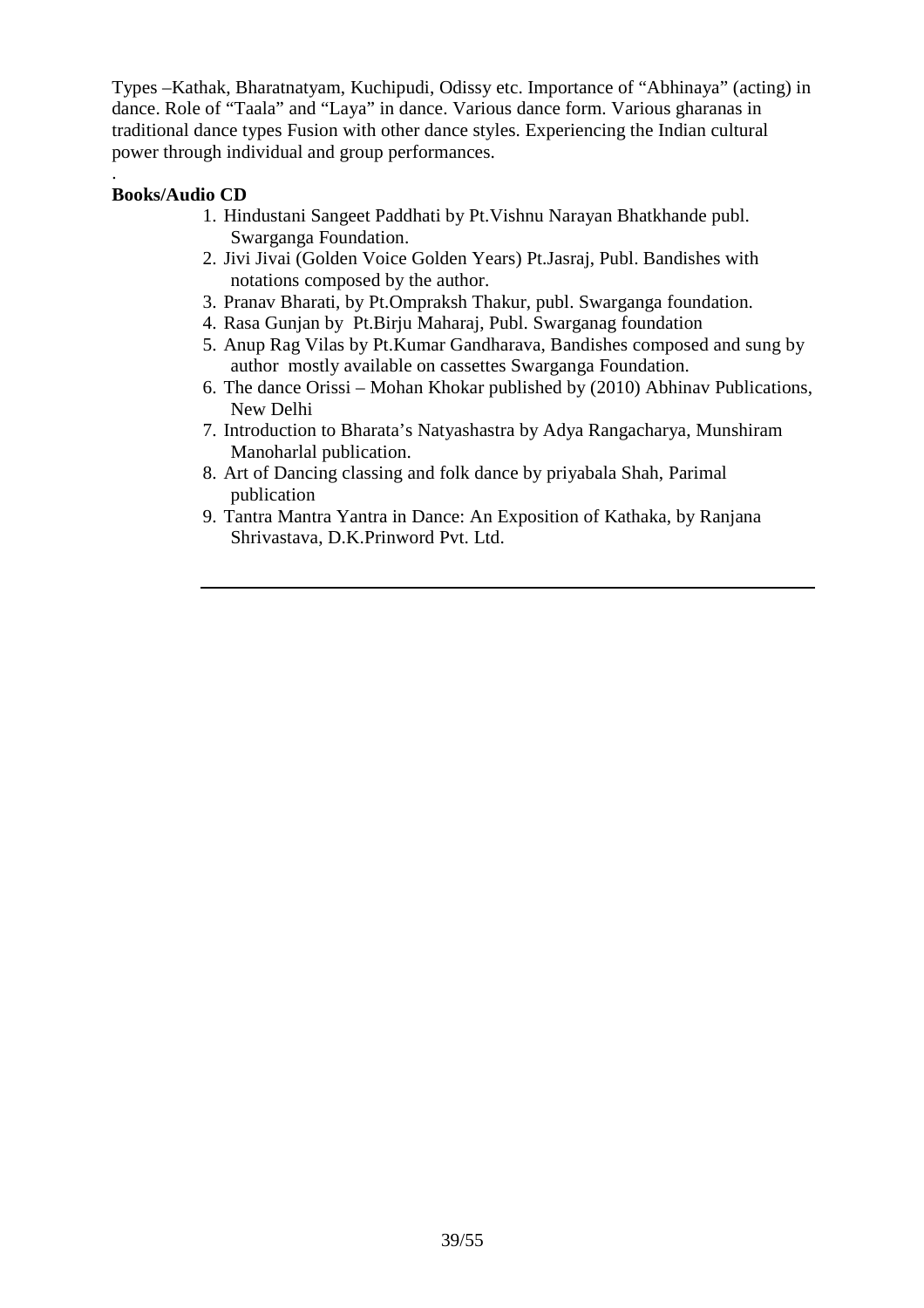### **501129 J Elective II Principle Centered Leadership (Audit course--Non Credit course)**

### **Module 1 :**

## **Motivation, Leadership and Competency**

## **a) Motivation:--**

Necessity, types, means of providing extrinsic motivation. Leadership. Qualities of a leader. Types of Leadership viz. Lassez Fairre, transactional, transformational. Principle centered leadership based on Stephen Covey habits.

#### **b) Competency Mapping:-**

Definition of competency. Generic, functional and Strategic Competencies. Importance of developing competencies. Identification of competency gaps at managerial cadre level through benchmarking requirements based on role, mapping and assessment. Training and Developmental programs for competency gap closure.

#### **Module 2 :**

#### **Entrepreneurship and strategic Management**

 **a) Entrepreneurship: -** Qualities of an entrepreneur. Business ideas generation methods—creative imagination, brainstorming, newspaper exercise activity. Ideas evaluation based on John Mullion's 7 point test concept of a B—plan.

#### **b)Strategic Management: --**

Necessity in the context of global challenges. Objectives of strategic management. Forecasting abilities and methods. Developing organizations for the achievement of strategic objectives. Dealing with uncertainties.

#### **Reference Books**

- 1. Seven habits of highly effective people—Stephen Covey—Franklin Covey Publications
- 2. Living the seven habits Stephen Covey—Franklin Covey Publications
- 3. 8<sup>th</sup> Habit from effectiveness to greatness Stephen Covey—Franklin Covey Publications
- 4. Human Resource Development In The Building Industry, Vinita Shah, published by NICMAR
- 5. Human Resources Management & Human Relations , V P Michael , Himalaya
- 6. Human Resource Management Biswajeet Pattanayak published by Prentice Hall
- 7. Construction project Management, integrated approach—Feedings First Indian Reprint 2011—Yesdee publications
- 8. Cases in Strategic Management, Amita Mital , Tata Mcgraw Hill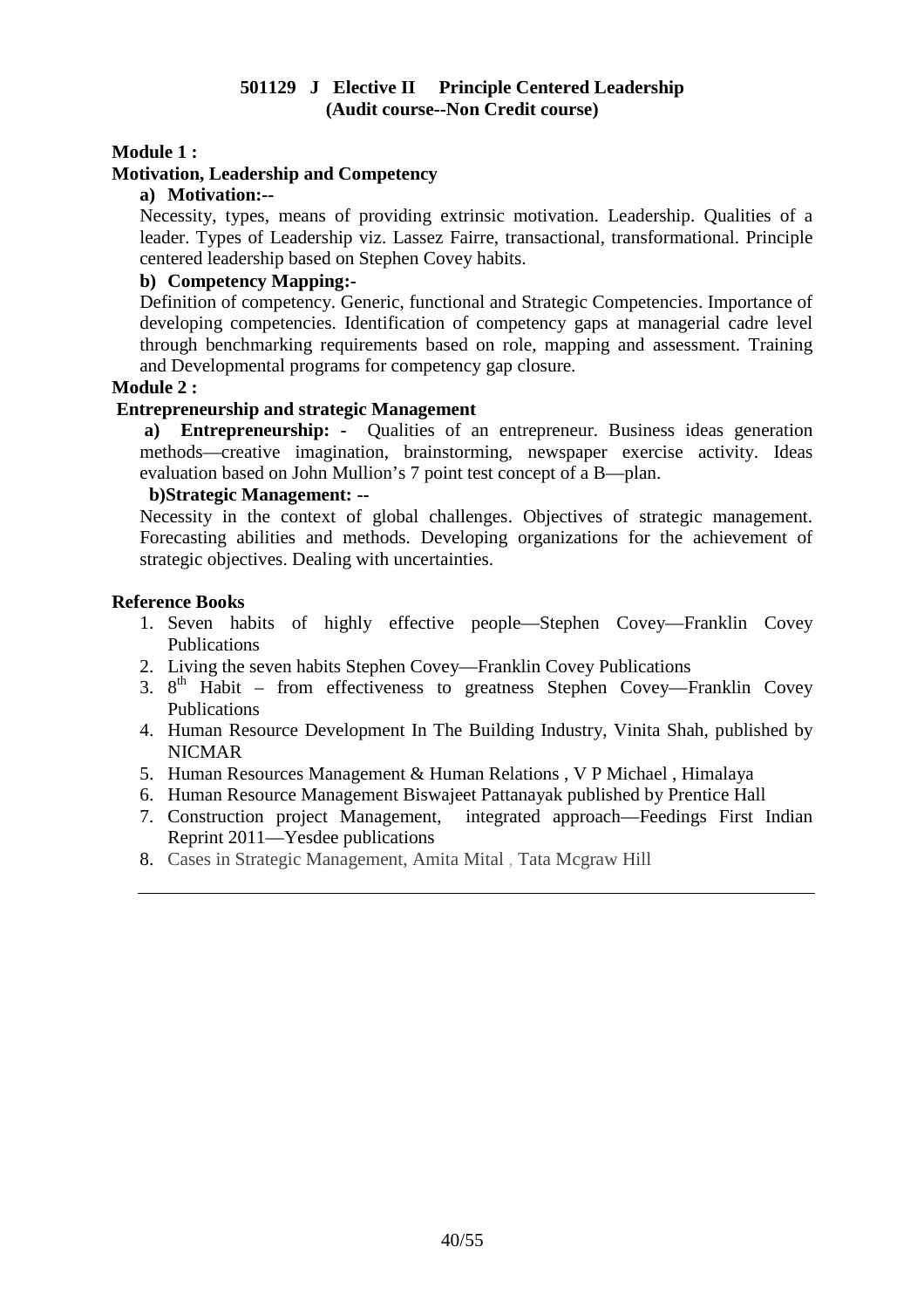#### **University of Pune M.E. (Civil) (Geotechnical Engineering)--2013Course Semester II 1Credit =15 Hrs. 501 130 -Lab.Practice–II**

*Lectures:* **4 hours/week Term work : 50 marks <b>Term work : 50 marks Credits : 4 Oral : 50 marks** 

**Teaching Scheme Examination Scheme** 

#### **Lab Practice II**

The lab. practice-II will be based on completion of assignments / practicals / reports of site visits, confined to the courses in that semester.

The term work will consist of –

i) Report of Laboratory experiments ---

- 1) Plate Load Test,
- 2) Standard Penetration Test,
- 3) Cone Penetration Test,
- 4) Field Vane Shear Test,
- 5) Geophysical Methods , Reports of subsurface explorations, Interpretation of results of field and laboratory tests
- ii) Stability analysis of slopes using software

 iii) Visit reports of minimum two site visits, exploring the field aspects for various subjects

- iv) Report on atleast one patent with its details studied in any subject of the semester.
- v) Technical review and critique of a research article/paper on any of the topics related to the subjects learnt in semester-II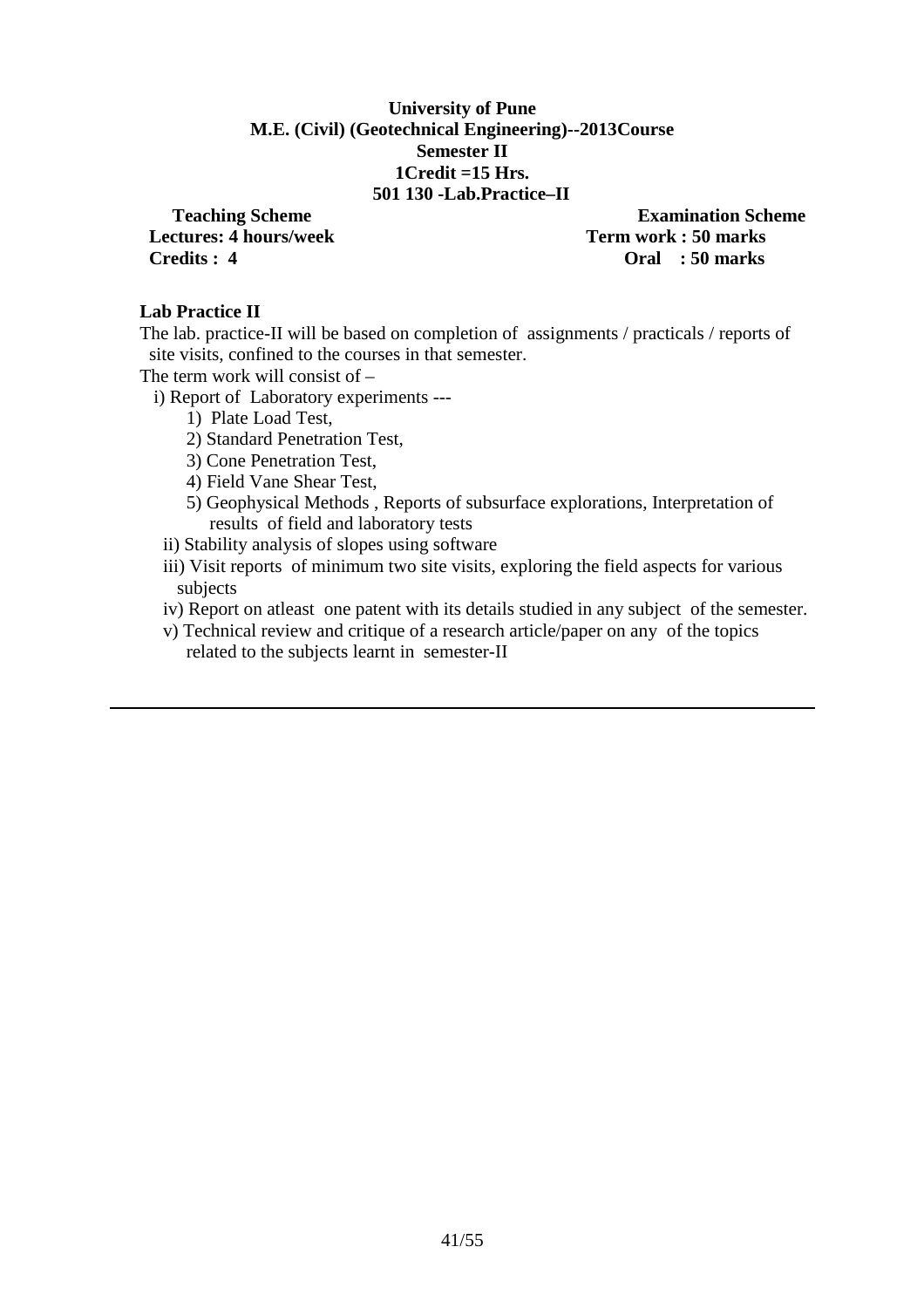## **University of Pune M.E. (Civil) (Geotechnical Engineering)--2013Course Semester II 1Credit =15 Hrs. 501131-Seminar – I**

Pract. 4 hrs./week Oral : 50 Marks.

Teaching Scheme **Examination** Scheme  $TW: 50$  Marks Credits 4

The seminar I shall be on state of the art topic of own choice approved by the guide Term work of the seminar should consist of spiral bound report ,preferably printed on both the sides of pages on any technical topic of interest associated with the post graduate course and should be submitted in a standard format having the following contents .

- i. Introduction
- ii. Literature Survey
- iii. Theoretical contents
- iv. Relevance to the present national and global scenario of construction industry
- v. Strengths and weaknesses of the particular area of seminar
- vi. R & D in the particular area
- vii. Field Applications / case studies / Experimental work / software application / Benefit cost studies – feasibility studies
- viii. Vendors associated
	- ix. Conclusions
	- x. References

Students should prepare a power point presentation to be delivered in 15 minutes and should be able to answer questions asked in remaining five minutes.

It is desired that based on the seminar work, a paper be prepared and presented in a state / national conference.

At the end of first year, the students are required to undergo through a field training of minimum 2 weeks duration. The presentation and separate report of the vacational training will be submitted along with report of seminar II.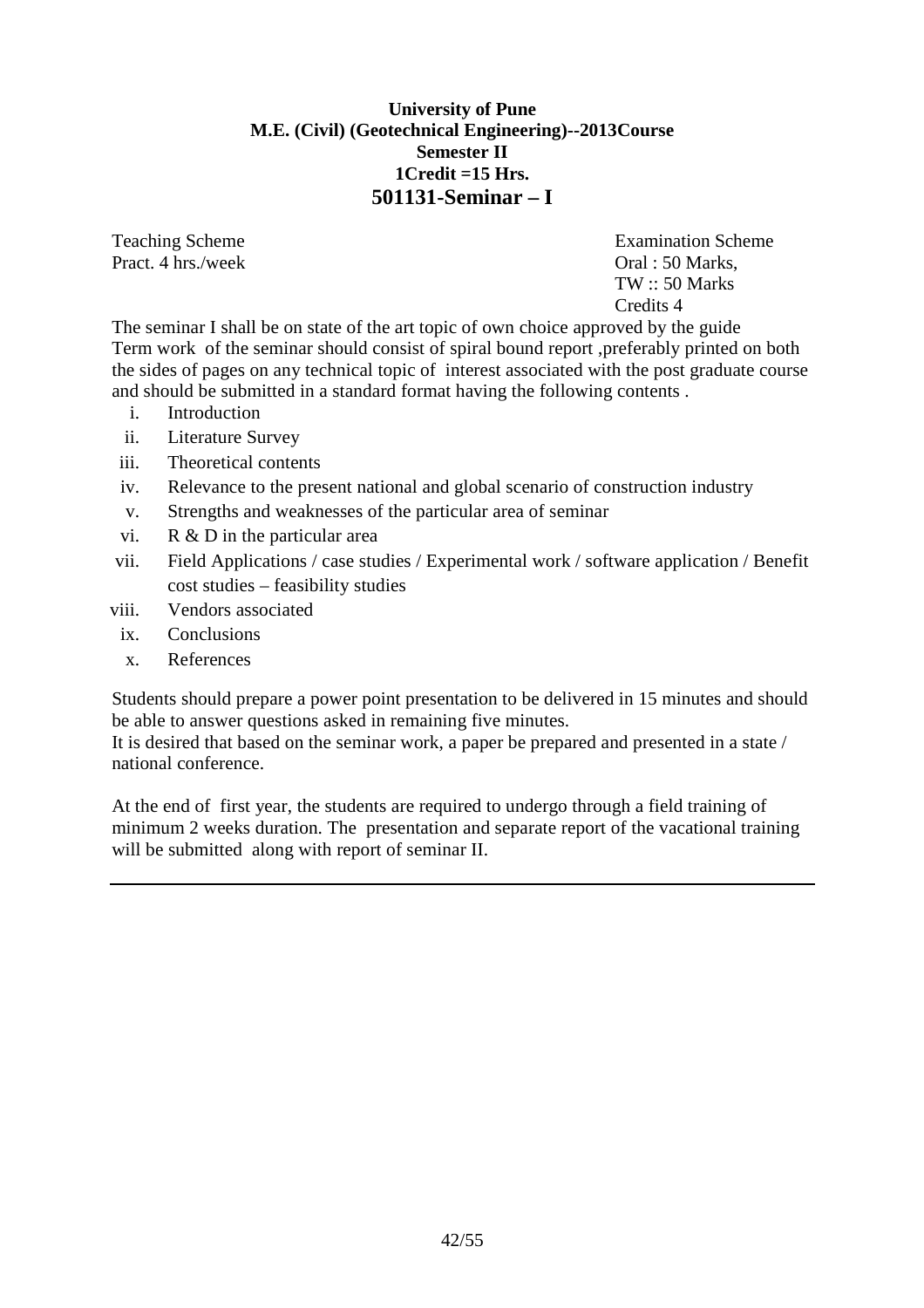## **601 132 Geotechnical Earthquake Engineering**

**Teaching Scheme Examination Scheme Examination Scheme Lectures: 4 hours/week In Sem Assessment: 50 marks Credits 4 End semester Theory Exam: 50 Marks Duration: 3Hrs** 

**Module 1** 

Seismology and Earthquakes – Internal structure of earth, Continental Drift and Plate Tectonics, Faults, Elastic Rebound Theory, Other sources of seismic activity, Geometric Notation, Location of Earthquake, Size of Earthquake

**Module 2**

Strong Ground Motion - Strong Motion measurement, ground motion Parameters, Estimation of ground Motion Parameters, Spatial Variability of Ground Motions

Seismic Hazard Analysis – Seismic Hazards, Identification and Evaluation of Earthquake Sources, Deterministic Seismic Hazard Analysis, Probabilistic Seismic Hazard Analysis.

Wave Propagation – Waves in Unbound Media, Waves in Semi-infinite Body, Waves in Layered Body, Attenuation of Stress Waves

#### **Module 3**

Dynamic Soil Properties – Representation of stress conditions by the Mohr Circle, measurement of Dynamic Soil properties, stress-strain behaviour of cyclically loaded soils.

Ground response analysis – 1-D ground response analysis, 2-d ground response analysis, 3 dD ground response analysis, Soil-structure interaction.

#### **Module 4**

Local Site effects and design ground motions – effects of local site conditions on ground motion, Design parameters, Development of design parameters, Development of ground motion time histories

#### **Module 5**

Liquefaction – Liquefaction phenomenon, Evaluation of liquefaction hazards, Liquefaction Susceptibility, Initiation of liquefaction, Effects of liquefaction,

Seismic Slope stability – Types of earthquake induced landslides, Earthquake induced landslide activity, Evaluation of slope stability analysis, Seismic slope stability analysis. **Module 6**

Stability of earthen dam during earthquake – Types of damage, Response analysis of embankment dams – visco-elastic response analysis, Jai Krisna approach, Seed and Martin approach, Development of deformation analysis – Goodman and Seed approach, Seed approach to non-free-draining and cohesive soils, Design recommendations and precautions Analytical methods of dynamic analysis for earth dam and embankments

#### **Module 7**

Seismic design of Retaining wall – Dynamic response of retaining walls, Seismic pressure on retaining walls, seismic displacement of retaining walls, Seismic design considerations , Soil improvement for remediation, Reinforcement techniques, Grouting of soil improvement.

## **Module 8**

Bearing capacityof foundations , analysis for earthquake, earthquake induced settlement,mitigation of earthquake effects.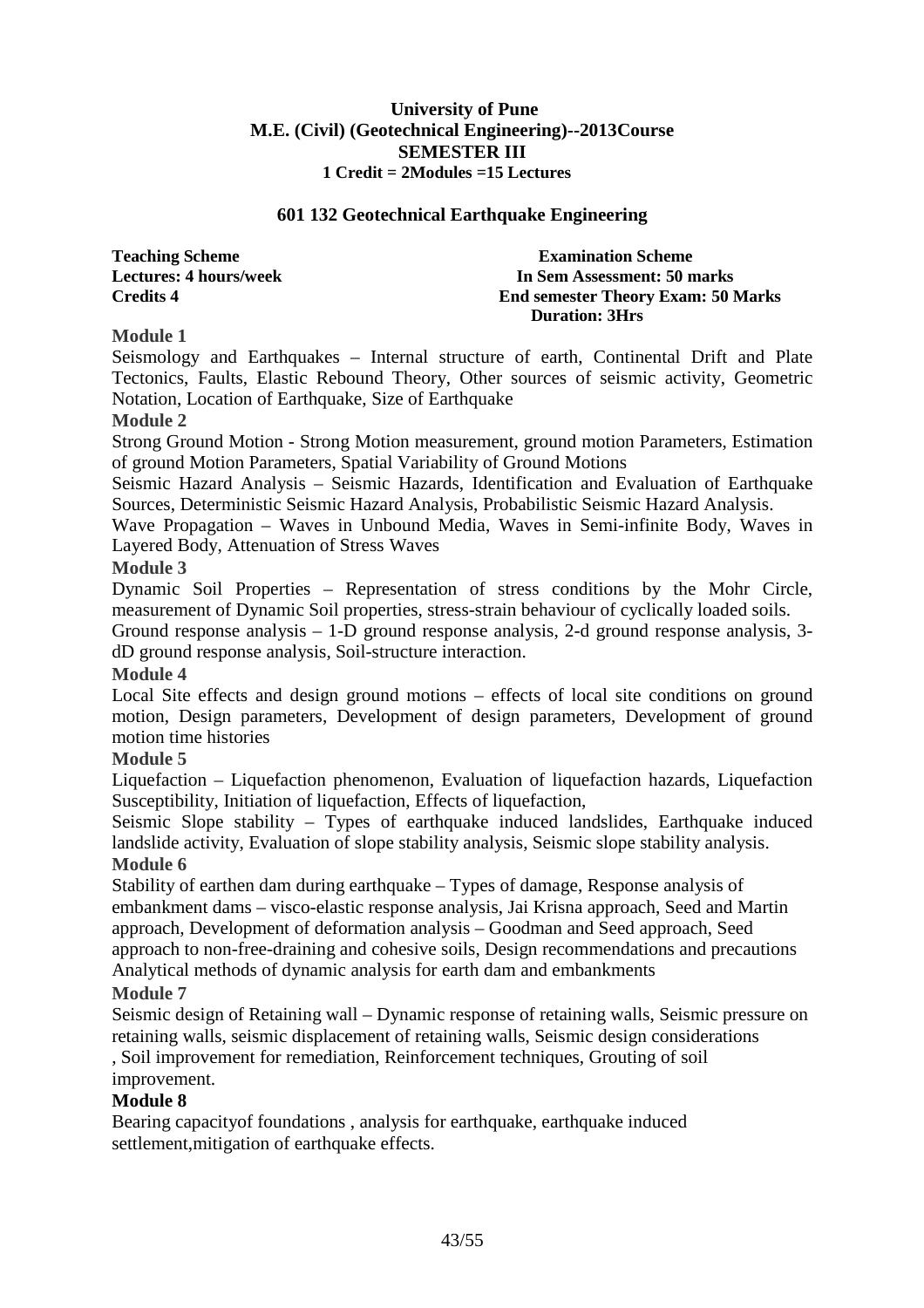- 1) Geotechnical Earthquake Engineering, Steven L. Kramer, Prentice Hall Publication, 1996
- 2) Geotechnical Earthquake Engineering Hand Book, R. W. Day McGraw Hill Publication, 2001
- 3) Geotechnical Engineering Investigation Manual, R. E. Hunt, McGraw Hill Publication, 2005
- 4).Soil Dynamics & Machine Foundation, Swami Saran,  $2<sup>nd</sup>$  edition, Galgotia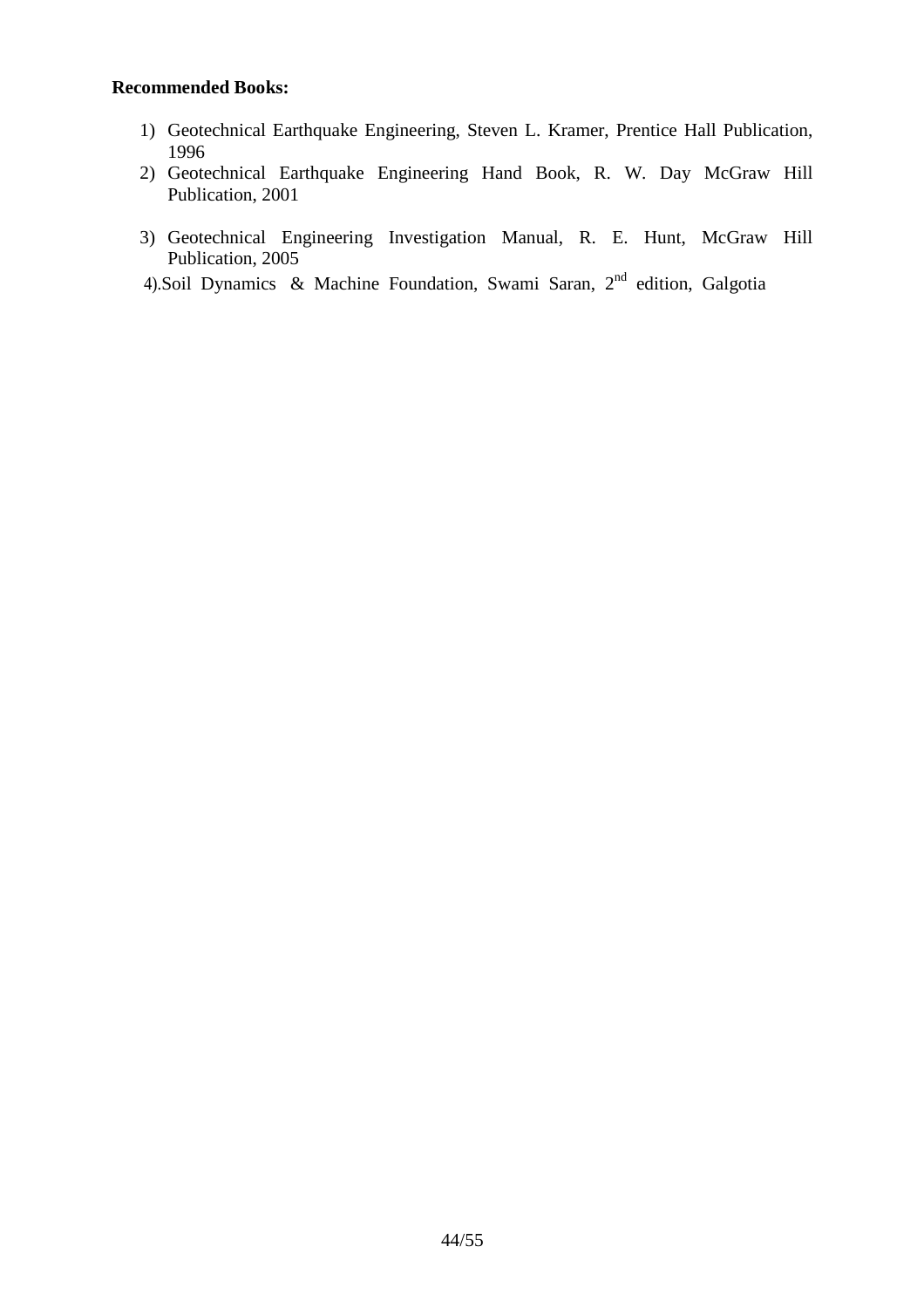Publications Pvt. Ltd., New Delhi,1999.

e5) Seismic Design Handbook, F. Naeim, 2<sup>nd</sup> edition, Kluwer Academic Publ., 20

## **University of Pune M.E. (Civil) (Geotechnical Engineering)--2013Course SEMESTER III 1 Credit = 2Modules =15 Lectures**

#### **601133 Geoenviromental Engineering**

#### **Teaching Scheme Examination Scheme Examination Scheme Lectures: 4 hours/week In Sem Assessment: 50 marks Credits 4 End semester Theory Exam: 50 Marks Duration: 3Hrs**

#### **Module 1**

Identification, Characterization and regulatory requirements for disposal of hazardous, nonhazardous and domestic waste

#### **Module 2**

Sources and effects of subsurface contamination, Physical, Chemical and biological characteristics of solid waste, Soil-waste interaction

#### **Module 3**

Cation exchange reactions and effect of pollutants on soil properties

Erodability of soil in relation to moisture content, Containment transport, Laboratory and field evaluation of permeability, Factors affecting, Design of dewatering.

#### **Module 4**

Waste management – Recycling, Composting, Inspiration, and various disposal methods, Site selection, Leachet collection and detection system

#### **Module 5**

Types of land fills – Silting criteria, Waste containment principle, Types of barrier materials, Planning and design aspects relating to waste disposal in landfills

#### **Module 6**

Landfills – Ash ponds and Tailing ponds and in rocks, Environmental monitoring around landfills – Detection, Control and remediation of subsurface containment,

#### **Module 7**

Engineering properties and Geotechnical reuse of waste, Demolition of waste etc., Reclamation of old waste dumps, Regulation, Case studies

#### **Module 8**

Single and double lined landfill, Applications of Geosynthetics in waste disposal design, Landfill construction, Construction quality control and performance monitoring.

- 1. Geotechnical Practices for Waste Disposal, D.E Daniel, Chapman and Hall, London,1993
- 2. Geo-environmental Engineering Principles and Application, L.N. Reddy and H.F. Inyang, Marceal Dekker Inc., 2000
- 3. Introduction to Environmental Geotechnology, Hsai-Yang Fang, CRC Press ,1997
- 4. Geotechnical and Geoenvironmental Engineering Handbook, R. K Rowe, Klower Academic Publishers, 2001.
- 5. Waste Containment Systems, Waist stabilization and Landfills, Design and Evaluation, H. D. Sharma and S. P. Lewis, John Willey and Sons, 1994.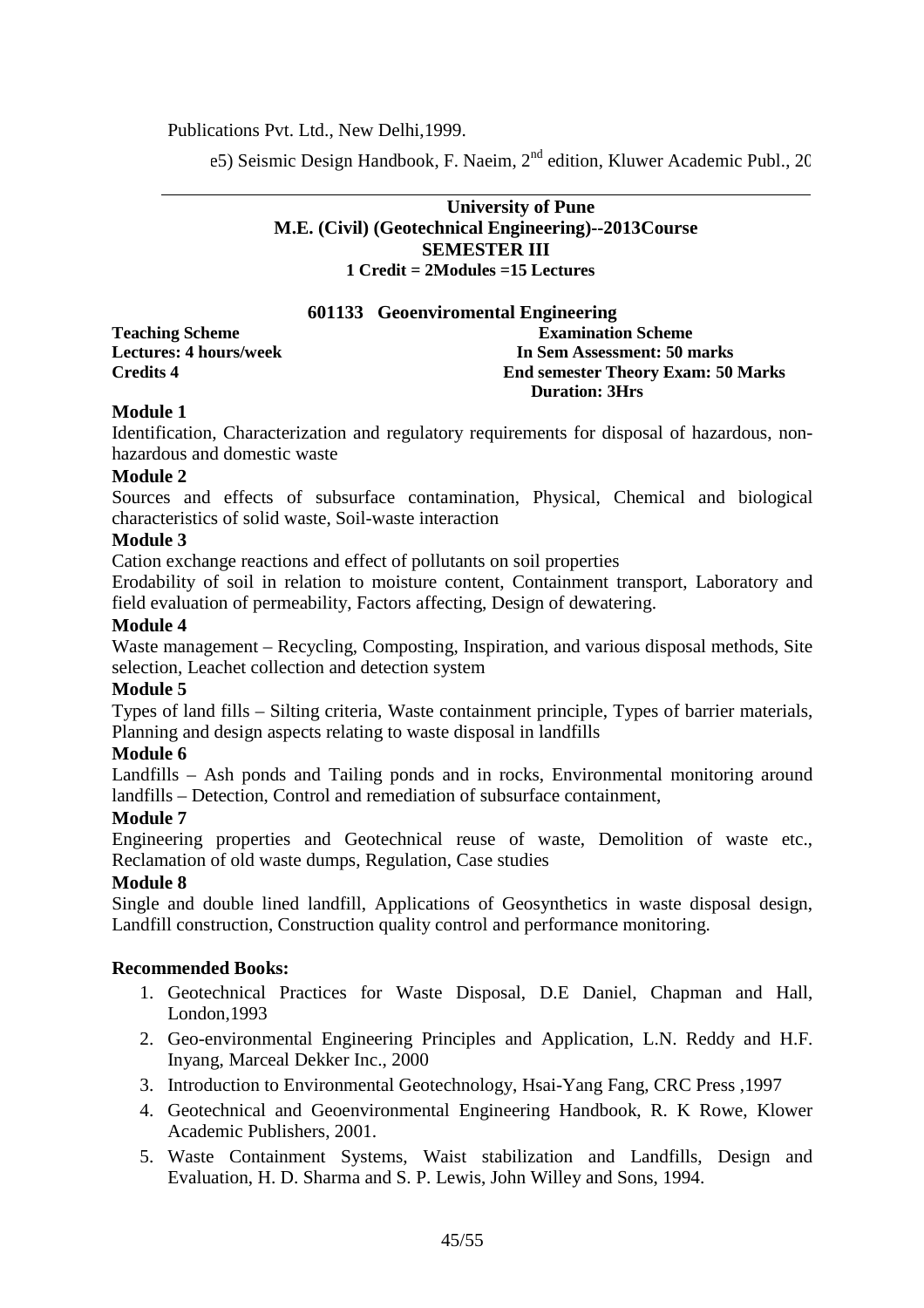- 6. Geoenvironmental Engineering, H. D. Sharma and K. R. Reddy, John Willey and Sons, 2004.
- 7. Geoenvironemntal Engineering, R N Yong and H R Thomas, Thomas Telford, 1997.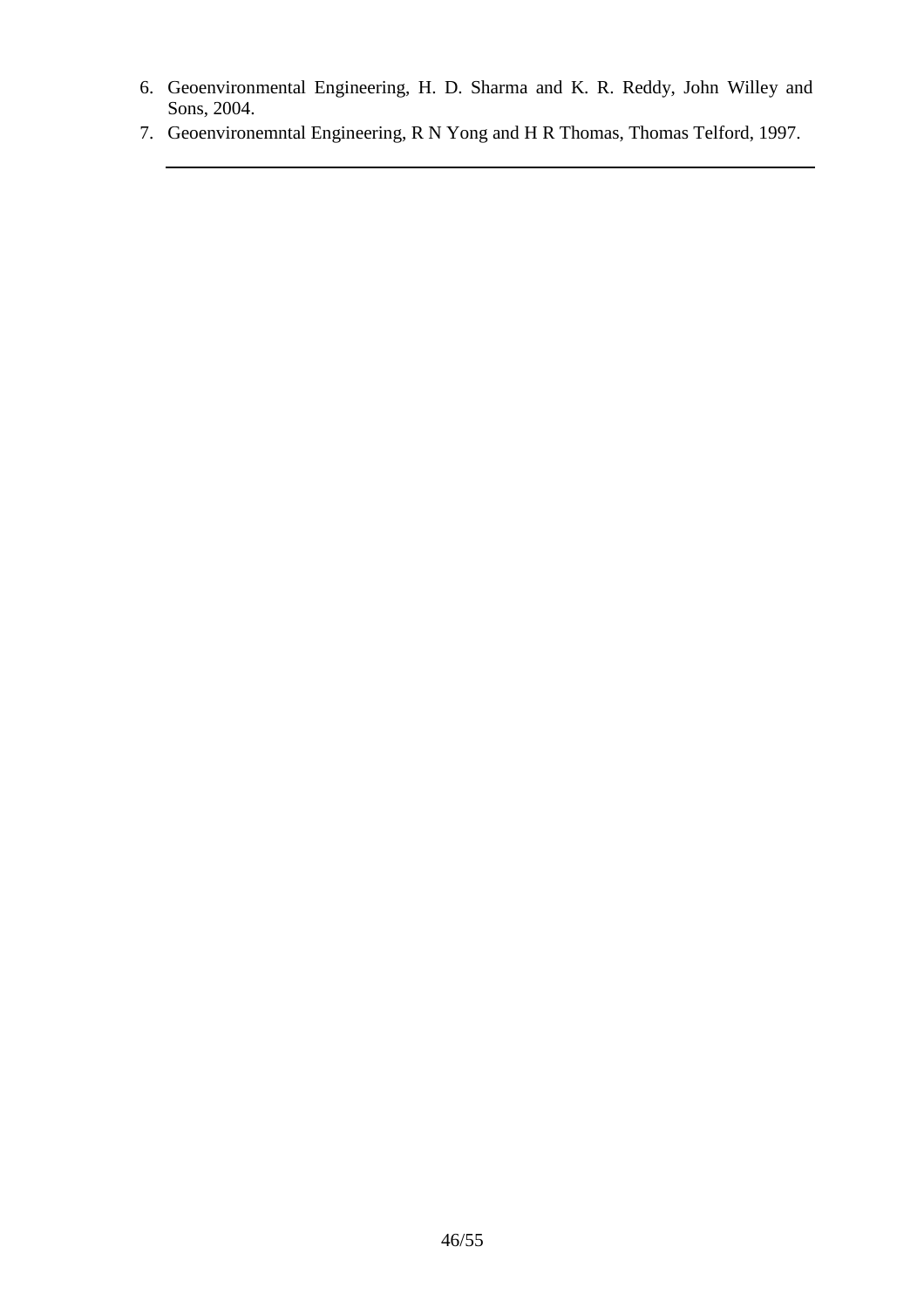#### **601 134 Elective III**

**Select any combination having total of 5 credits from following technical / interdisciplinary courses ---**

| Code     | 2 Credits<br>Course   | Code    | 1 Credit      | Code     | <b>Audit</b><br>Course |
|----------|-----------------------|---------|---------------|----------|------------------------|
|          |                       |         | Course        |          | (N <sub>0</sub> )      |
|          |                       |         |               |          | <b>Credit</b>          |
|          |                       |         |               |          | Course)                |
| 601134 A | <b>Earth Pressure</b> | 601134E | Restoration   | 601134 H | Chess                  |
|          | & Retaining           |         | and           |          |                        |
|          | <b>Structures</b>     |         | conservation  |          |                        |
|          |                       |         | of old        |          |                        |
|          |                       |         | structures    |          |                        |
| 601134B  | Soil                  | 601134F | Foreign       | 601134 I | Abacus                 |
|          | Stabilization         |         | Language      |          |                        |
| 601134C  | Special               | 601134G | Safety        |          |                        |
|          | Geotechnical          |         | Practices in  |          |                        |
|          | Constructions         |         | construction. |          |                        |
|          |                       |         |               |          |                        |
| 601134D  | Soil Dynamics         |         |               |          |                        |
|          | & Machine             |         |               |          |                        |
|          | Foundations.          |         |               |          |                        |
|          |                       |         |               |          |                        |
|          |                       |         |               |          |                        |

## **601134 -A --Elective-III Earth Pressure and Retaining Structures ( 2Credit course)**

### **Module 1**

Earth Pressure: Types - at rest, active, passive; Rankine's theory; Backfill features - soil type, surface inclination, loads on surface, soil layers, water level; Coulomb's theory; Effects due to wall friction and wall inclination; Graphical methods; Earthquake effects.

## **Module 2**

Rigid Retaining Structures: Types; Empirical methods; Stability analysis.

Flexible Retaining Structures: Types; Material; Cantilever sheet piles; Anchored bulkheads free earth method, fixed earth method, moment reduction factors, anchorage.

#### **Module 3**

Braced Excavation: Types; Construction methods; Pressure distribution in sands and clays; Stability - bottom heave, seepage, ground deformation.

Reinforced Soil Walls: Elements; Construction methods; External stability; internal stability.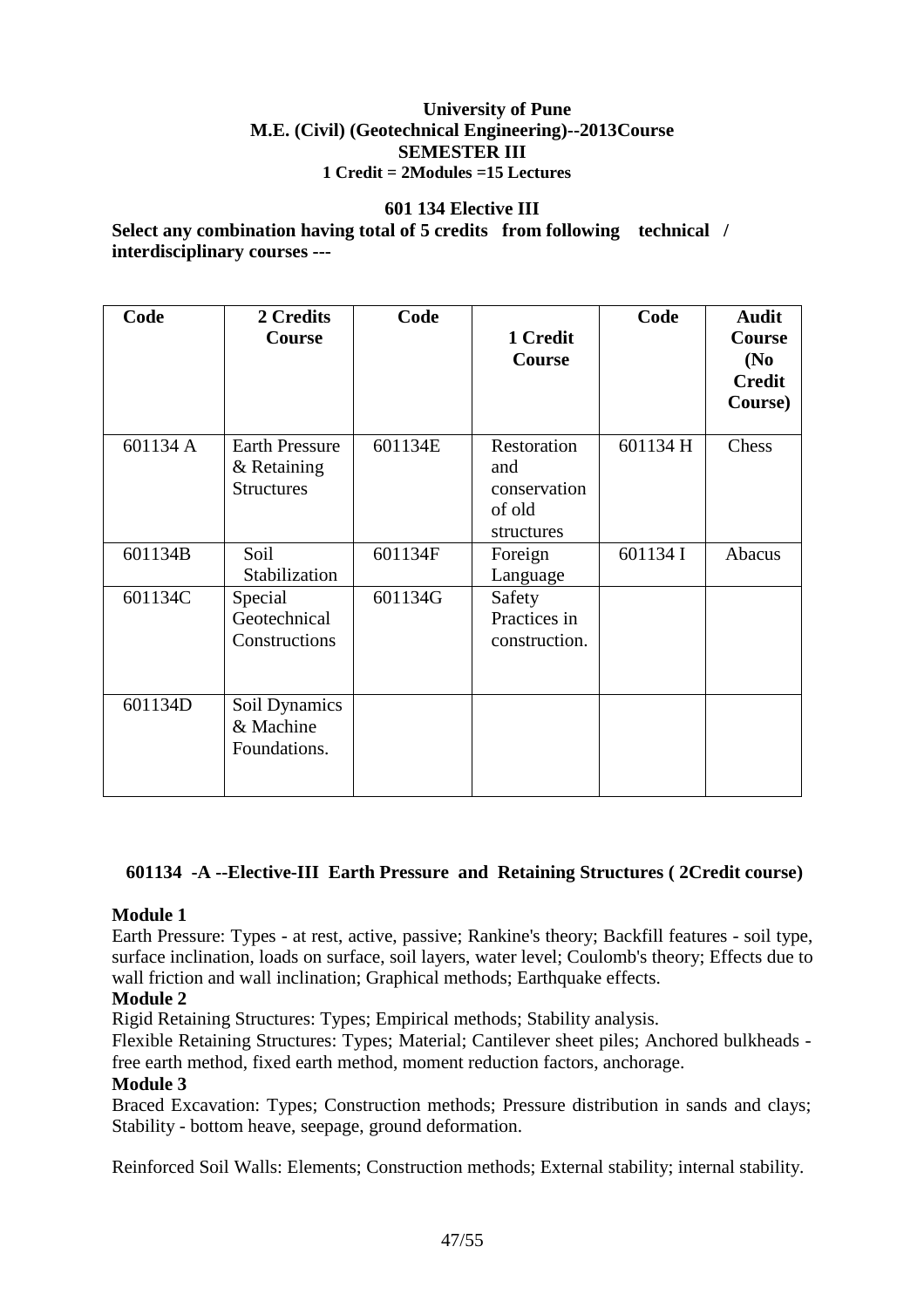## **Module 4**

Laterally Loaded Piles: Short and long piles; Free head and fixed head piles; Lateral load capacity of single piles; Lateral deflection; Elastic analysis; Group effect; Lateral load test; Codal provisions.

## **Recommended Books:**

- 1. Earth pressure and Earth Retaining structures by C.R.I. Clayton, J. Milititsky, Ufrgs and R.I. Woods Published by Blackie Academic and Professional
- 2. Karl Terzaghi, Theoretical Soil Mechanics, Chapman and Hall, 1954.
- 3. R.F. Scott, Principles of soil Mechanics, Addison Wesley, World Student Edition, 1963.

## **601 134 B --Elective-III Soil Stabilization ( 2Credit course)**

## **Module 1**

Objectives of soil stabilization. Classification of stabilizing agents and stabilization processes, nature and surface characteristics of soil particles, concepts of surface area and contact points.

## **Module 2**

Drainage and compaction, principles of mechanical stabilization, inorganic stabilizing agents and their characteristics - lime, cement, lime-fly ash, hydroxides, carbonates etc., inorganic stabilizers, reaction mechanism in relation to strength improvement, characteristics under various conditions of soil properties, time, temperature and stress.

#### **Module 3**

Deleterious effects of organic substance and sulphates on inorganic stabilization, organic stabilizers, binding and water-proofing agents-bituminous materials, lignin, large organic cations, aniline furferols, resins, rosins and derivatives and other organic wastes,

### **Module 4**

Bituminous stabilization, electrical and thermal stabilization.

## **Recommended Books:**

- 1. Manfred R. Hausmann: Engineering Principles of Ground Modifications, McGraw Hill International.
- 2. Physical & geotechnical properties of soils Josep h E.Bowels, Tata Mc.- Grawhill
- 3. Advanced soil mechanics- Braja M.Das, Tata Mc.- Grawhill
- 4. Proceedings of the Conference on Soil Stabilization, Massachusetts Institute of Technology, June 18-30, 1959.
- 5. K.B. Woods, D.S. Berry and W.H. Goetz, Highway Engineering Handbook, 1960.

-------------------------------------------------------------------------------------------------------------

## **601134 C- Elective-III Special Geotechnical Constructions ( 2Credit course)**

#### **Module 1**

Diaphragm walls, Ground (soil and rock) anchors, Soil nailing, **Module 2** Screw piles, Secant pile walls, Gabbian walls, Deep soil mixing walls, **Module 3** Geofoams and Geocells. **Module 4**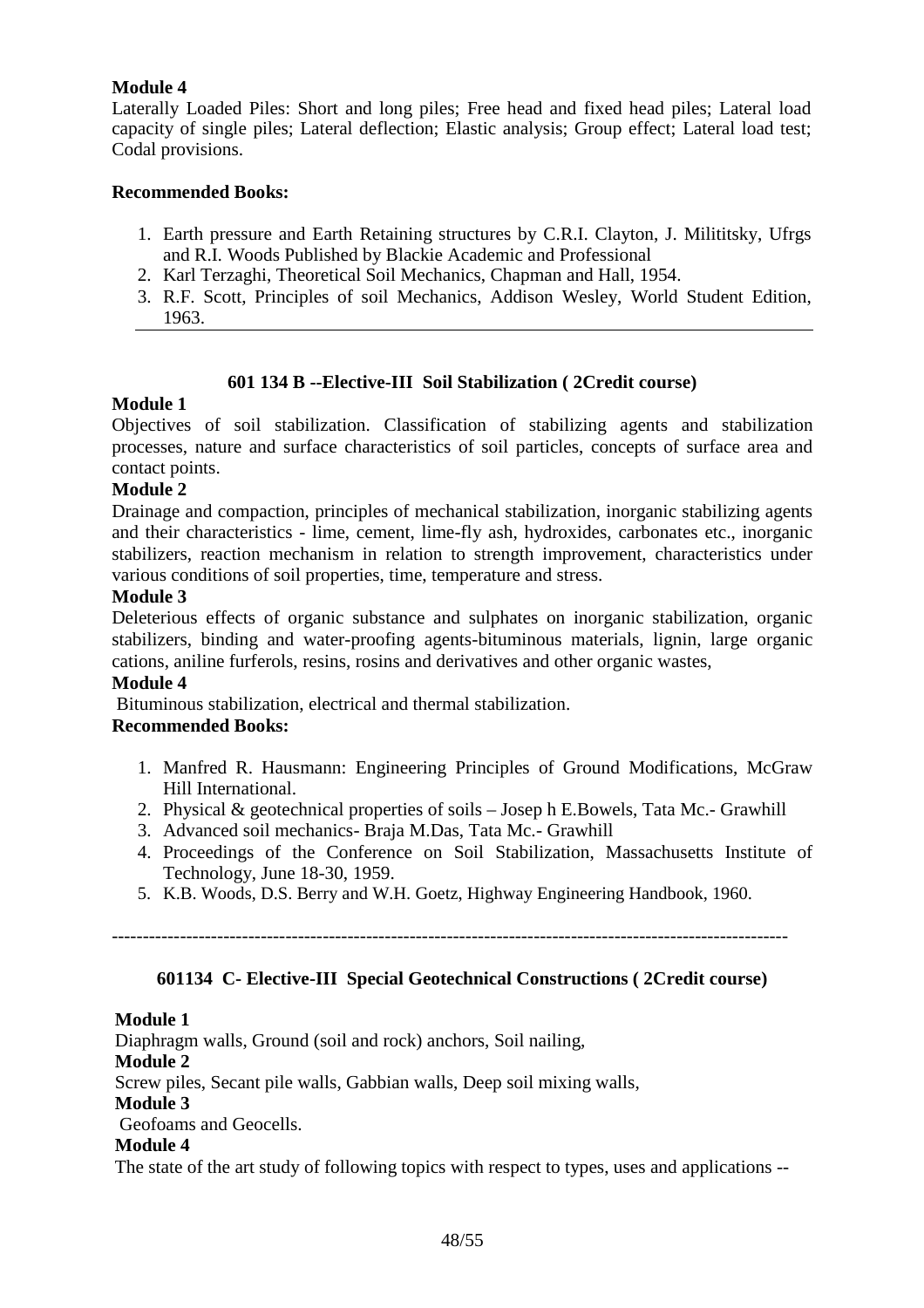1)Construction techniques/ methods

2)Equipments, machineries required

3)General design considerations

- 4)Analysis and quantitative design solution
- 5) Important case studies (in India and abroad)

## **Recommended Books:**

- 1. Construction of Diaphragm wall: I. Hajal, J. Morton and Z. Regele, series in engineering publications
- 2. Foundation Engineering Handbook: Chapter no. 26, H. Y. Fang, CBS Publishers (2004).
- 3. FHWA Reports and Publication
- 4. Relevant IS codes and paper from various referred journals and proceedings

*---------------------------------------------------------------------------------------------* 

## **601134 D-Elective-III Soil Dynamics and Machine Foundations.( 2 credit course) Module 1**

Theory of vibrations – Introduction to dynamic loading, Vibratory motions, Harmonic motion, Single degree of freedom system- free and forced vibrations, damped and un-damped vibrations, Systems with two degree of freedom, Un-damped dynamic vibration absorbers.

## **Module 2**

Wave propagation- vibrations in rod (infinite and finite) - Longitudinal and torsional vibrations, Wave propagation in an infinite homogeneous isotropic elastic medium, Wave propagation in elastic half space.

Dynamic soil properties- different laboratory tests and field tests, Factors affecting the modulus of soil, Dynamic bearing capacity of shallow foundation, Dynamic analysis-Triandafilidis's solution, Wallace's solution, Chummar's solution.

## **Module 3**

Types of machine foundations, General requirements of machine foundation, Design criteria. Foundations of reciprocating machines- modes of vibrations, Linear elastic weightless spring method, elastic half space method, Effect of footing shape on vibration response, Dynamic response of embedded block foundation.

Foundation of impact type machines- dynamic procedure for hammer foundations,

## **Module 4**

Foundation of rotary machine – design criteria, Two dimensional analysis - Resonant method, Amplitude method and combined method.

Vibration isolation- methods of isolation in machine foundations, Isolating materials and their properties

Constructional details of machine foundations

- 1. Handbook of Machine Foundation, Srinivasunlu and Vaidyanathanan, Springer Netherlands, 2008.
- 2. Soil Dynamic and Machine Foundation, Swami Saran, Second edition, Galgotia Publication, 2009.
- 3. Vibrations of Soils and Foundations, F. E. Richards J. R. Hall and R. D. Woods, PHI, 1970.
- 4. Vibration Analysis and Foundation Dynamics, N. S. V. Kameswara Rao, Meeler Pub.,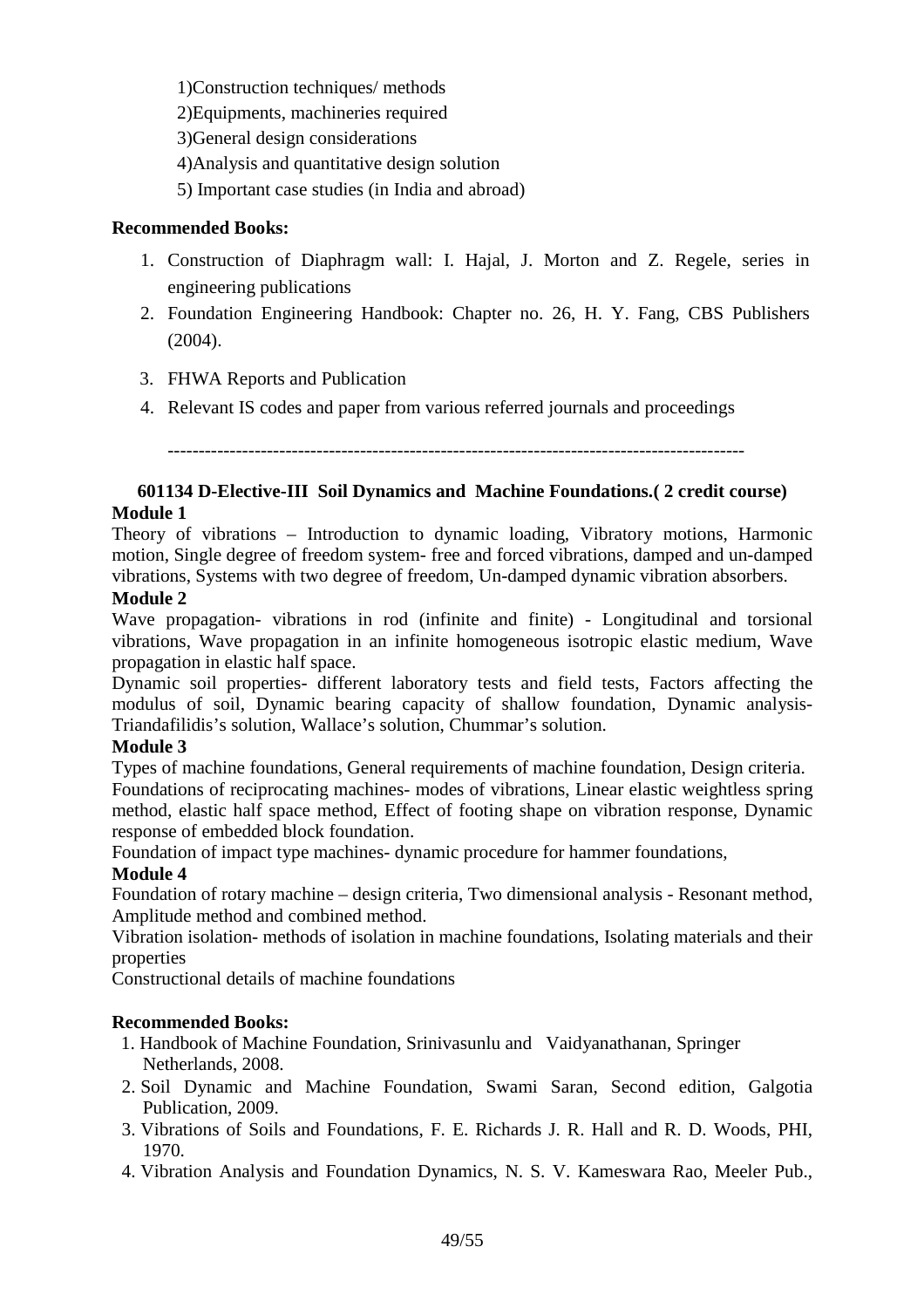1998.

- 5. Foundation for Machines: Analysis and Design, Samsher Prakash and V. K. Puri, John Wiley & Sons, 1998.
- 6. Soil Dynamics, Samasher Prakash, MGH, 1981.
- 7. IS:2974(Part I to Part IV) : 1992; Code of Practice for Design and Construction of Machine Foundations

## **601 134 –E - Elective III -- Restoration and conservation of old structures (1 Credit course)**

#### **Module 1**

Principles of Repair and Retrofitting, Terminology in Repair, Restoration, Strengthening and Rehabilitation, Criteria for Repair, Restoration and Retrofitting; Repair Materials; In-situ testing methods for RC and masonry structures; Seismic Hazard Evaluation;

#### **Module 2**

Techniques of repair and retrofitting of masonry buildings; Seismic evaluation of RC building-Demand capacity method, pushover analysis and performance based approach; Techniques of Repair and Retrofitting in RC buildings; Retrofitting of buildings by seismic base isolation and supplemental damping;

Retrofitting of heritage structures; retrofitting of bridges; Case studies in retrofitting.

#### **Reference Books**:

1. Pankaj Agrawal & Manish Shrikhande, Earthquake Resistant Design of Structures, Prentice Hall India.

2. Duggal S. K., Earthquake Resistant Design of Structures, Oxford University Press 2007

## **601 134 –F- Elective III Foregn Language -- French-III (1 Credit course)**

#### **Module 1:**

French Grammar and Vocabulary: Unit-1, Lesson 4 of the Text Book (Grammar & Vocabulary), Unit-1, Lesson 4 of the Text Book, Revision & speaking practice

## **Module 2:**

 Advance Vocabulary, Writing & Speaking, Exercise of Unit-1, Lesson 4 of the Text Book & workbook, Practicing Simple conversation in French, Revision & practice of conversation (Simple questions & answers)

**Reference:** Jumelage-I Text Book by Manjiri Khandekar & Roopa Luktuke Jumelage-I workbook by Roopa Luktuke

## **601 134 –G-Elective III Safety Practices in Construction (1 Credit course)**

#### **Module 1:**

Introduction to Construction Safety And Safety Technology--Introduction to construction safety; historical background and current perspective; Government's policy in industrial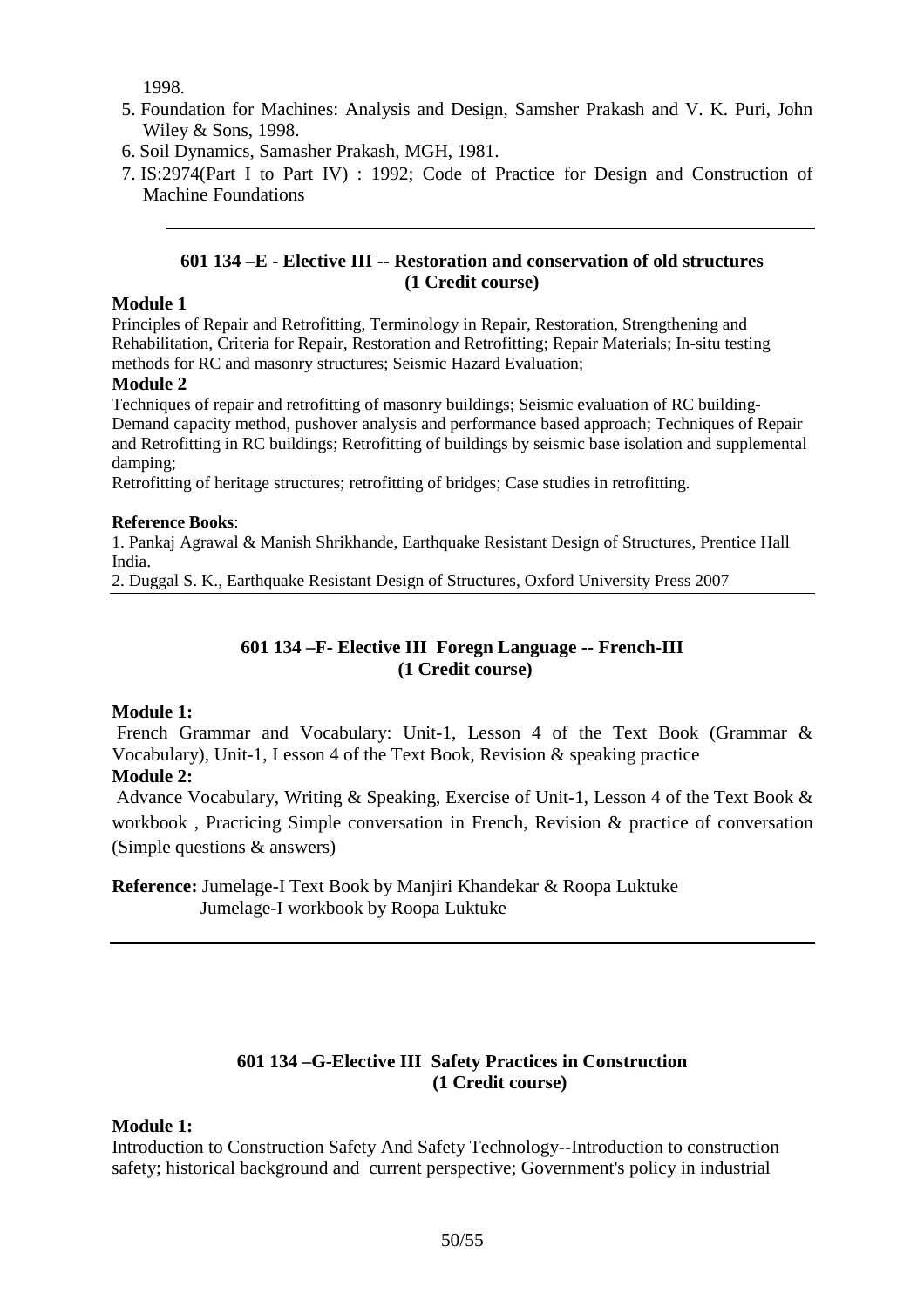safety; safety & health legislation in India, Construction Sites (Safety) Regulations; Codes of practice; Potential hazards/risks associated with construction sites and high risk activities such as the use of hoist, Working at height and working in confined space. Safety in typical civil structures – Dams-bridges-water Tanks-Retaining walls-Critical factors for failure-Regular Inspection and monitoring. Safety in Erection and closing operation - Construction materials –Specifications – suitability – Limitations – Merits and demerits – Steel structures – Concrete structure.

Workplace ergonomics including display screen equipment and manual handling, personal protective equipment, first aid and emergency preparedness, fire safety, electrical hazards. **Module 2:**

Construction Safety Management and Accident Prevention

Safety training; safety policy; safety committees; safety inspection; safety audit; reporting accidents and dangerous occurrences.

Accident Prevention: Principles of accident prevention; job safety analysis; fault tree analysis; accident management

## **References**

1. Accident Prevention Manual for Industrial Operations, NSC, Chicago, 1982.

2. Fulman, J.B., Construction Safety, Security, and Loss Prevention, John Wiley and Sons,1979.

#### **601 134 –H Elective III -CHESS (Audit course--Non Credit course)**

## **Module 1**

Introduction of chess game, What is chess board, the place of chess board , Chess pieces position & its moves, The concept of attacking, , The concept check with different pieces, Mate/Checkmate, Castling, Pawn Promotion, Notation, Stalemate, Pointing

## **Module 2**

End game, attacking a piece, Opening principles, Piece exchange, Pin, Defining the draws in Chess

**Reference:** As specified by the instructor

## **601 134 –I--Elective III ABACUS (Audit course--Non Credit course)**

### **Module 1**

 Introduction of Abacus, addition & subtraction with help of help of small friends, big friends & big family, Concept of visualization, Multiplication & Division

#### **Module 2**

Additional & Subtraction with decimal concept, Determine cube root & square root **Reference:** As specified by the instructor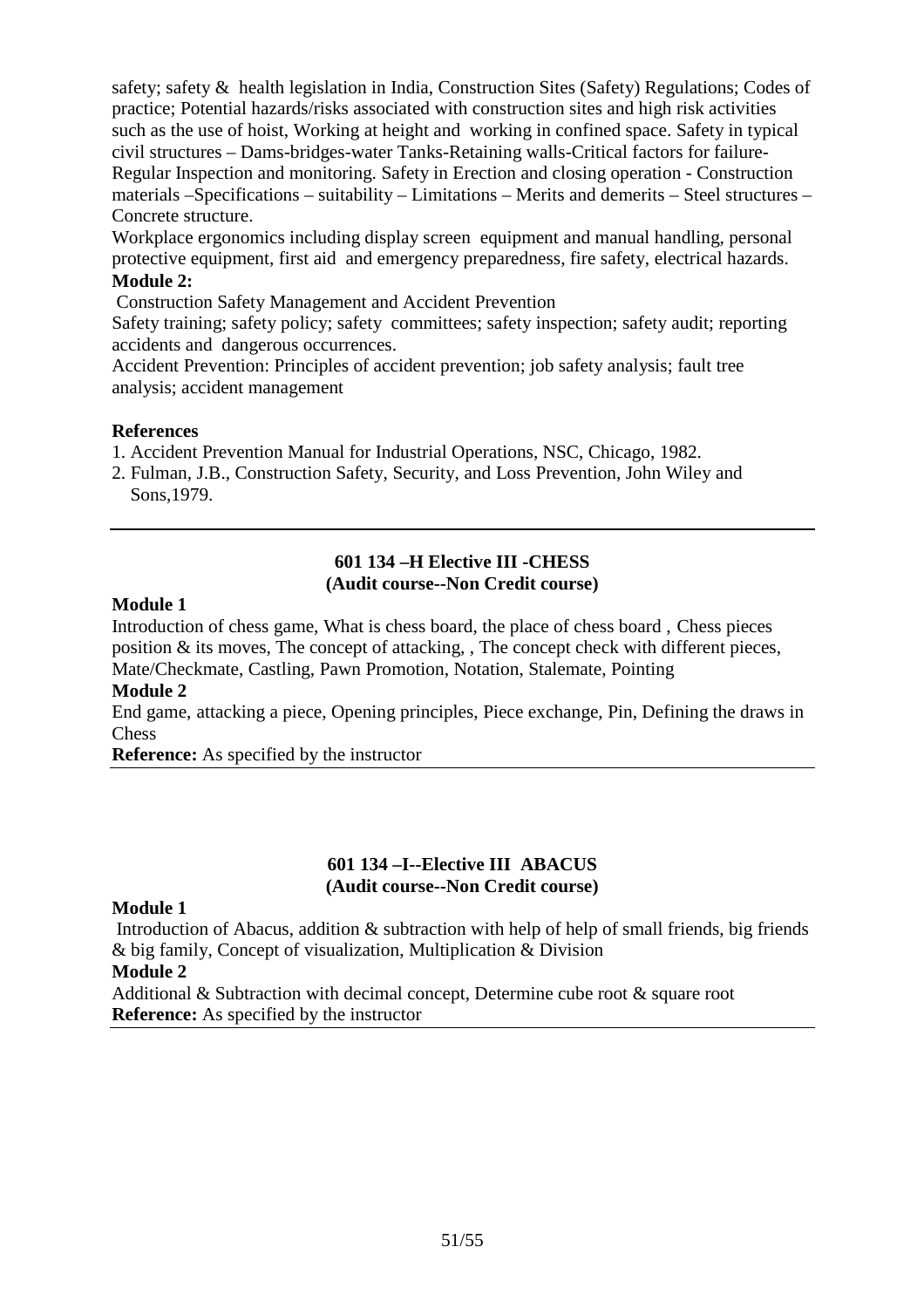## **University of Pune M.E. (Civil) (Geotechnical Engineering)--2013Course SEMESTER III**   $1C$ redit =15 Hrs. **601 135-Seminar – II**

Pract. 4 hrs./week Oral : 50 Marks,

Teaching Scheme **Examination** Scheme TW :: 50 Marks Credits 4

Seminar II shall be on the topic relevant to latest trends in the field. Term work should consist of ---

- **I)** Spiral bound report preferably, printed on both the sides of paper on the topic of dissertation work and should be submitted in a standard format having the following contents.
	- i) A report on training undergone on a construction project site/organization/for a period of minimum 15 days, including the data collection necessary for the project work.
	- ii) A report on the topic of dissertation, containing the following:
		- a) Literature review and problem statement formulation.
		- b) Research Methodology and proposed schedule of completion of project work. Students should prepare a power point presentation to be delivered in 15 minutes and should be able to answer questions asked in remaining five minutes.
- **II)** Spiral bound report preferably, printed on both the sides of paper on vacational training of 2 weeks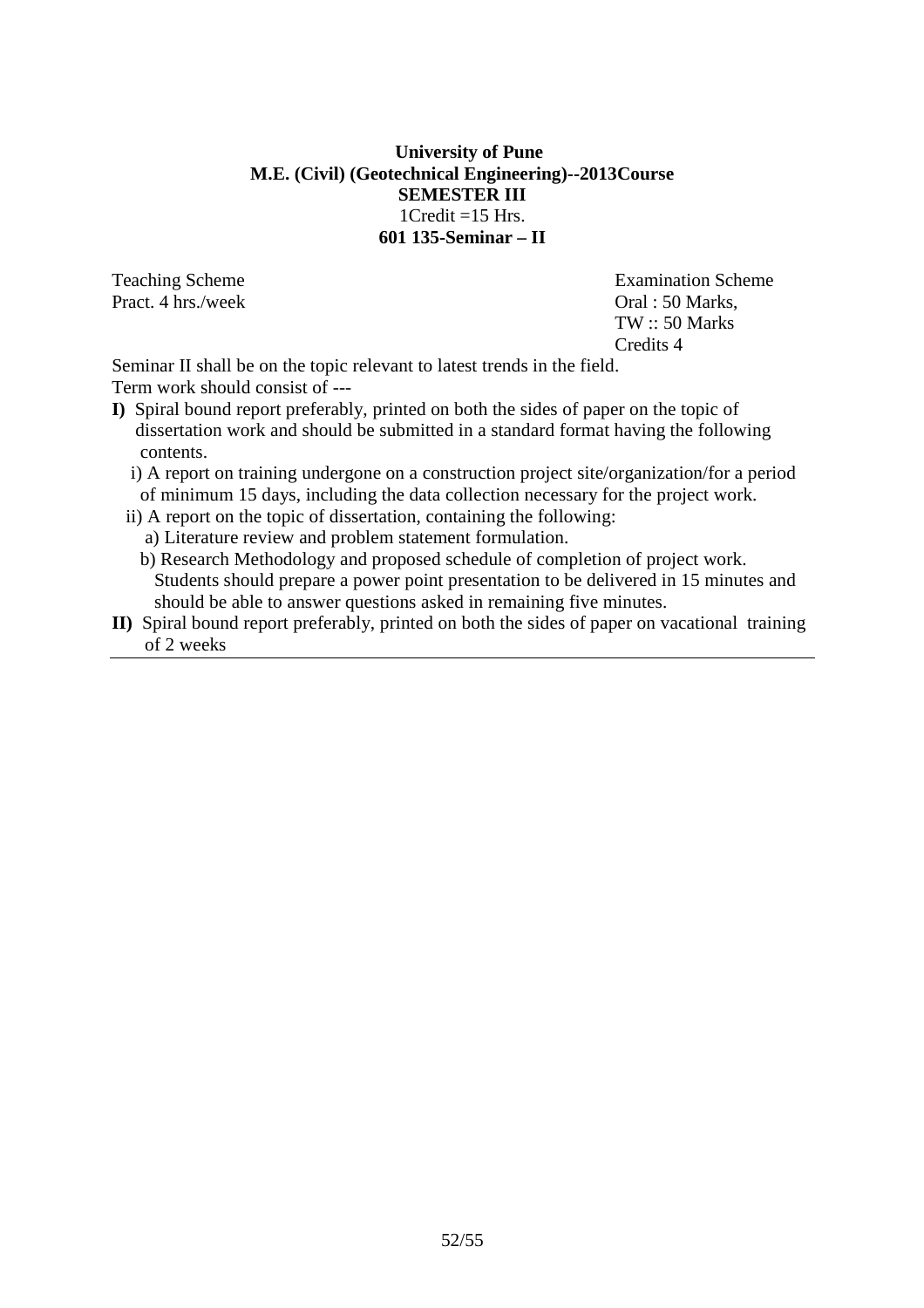## **University of Pune**

#### **M.E. (Civil) (Geotechnical Engineering)--2013Course SEMESTER III 1 Credit = 2Modules =15 Lectures**

#### **601 136 Project Stage I**

Pract. 8 hr./week **Oral: 50 Marks**,

Teaching Scheme **Examination** Scheme **Examination** Scheme TW ; 50 marks Credits 8

The project work will start in semester III, and should preferably be a live problem in the industry or macro-issue of industry and should involve scientific research, design, collection, and analysis of data, determining solutions and must preferably bring out the individuals contribution.

The dissertation stage I report should be presented in a standard format, in a spiral bound hard copy, preferably printed on both the sides of paper, containing the following contents.

- i. Introduction including objectives, limitations of study.
- ii. Literature Survey, background to the research.
- iii. Problem statement and methodology of work
- iv. Theoretical contents associated with topic of research
- v. Field Applications, case studies
- vi. Data collection from field/organizations or details of experimental work/analytical work
- vii. Part analysis / inferences
- viii. Details of remaining work to be completed during the project work stage II
- ix. References

Students should prepare a power point presentation to be delivered in 25 minutes and should be able to answer questions asked in remaining five minutes.(It is preferred that at least one paper on the research area be presented in a conference or published in a referred journal.)

## **University of Pune M.E. (Civil) (Geotechnical Engineering)--2013Course SEMESTER IV**   $1Credit = 15 Hrs.$ **601 137-Seminar – III**

Teaching Scheme **Examination** Scheme Pract. 5 hrs./week TW: 50 Marks Oral / Presentation-100 marks Credits : -5

Term work should consist of a spiral bound report on the topic of dissertation work,preferably typed on both the sides of pages and should be submitted in a standard format.

Seminar III will be assessed based on the requirements of completion of project work for the project stage II.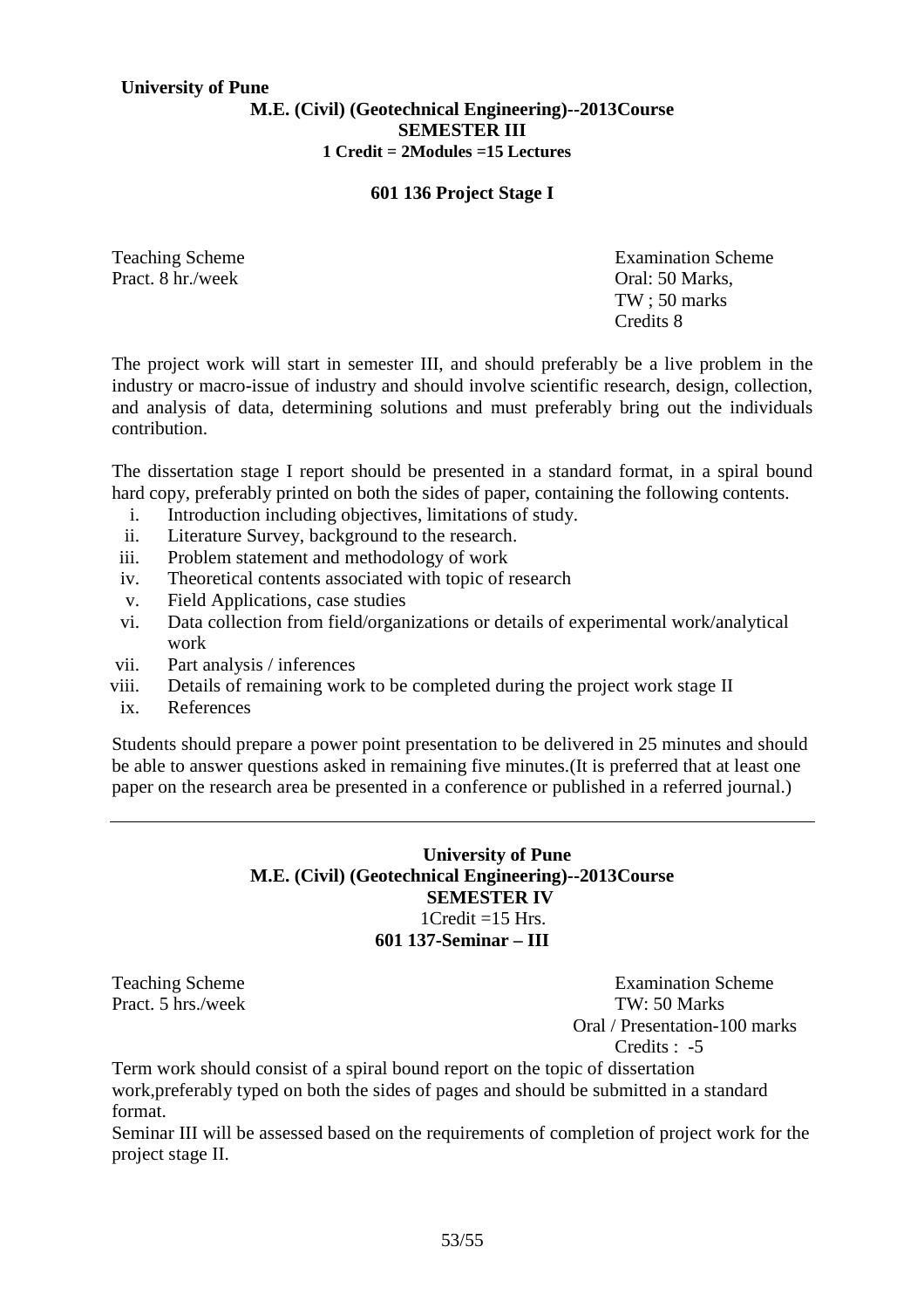Students should prepare a power point presentation to be delivered in 15 minutes and should be able to answer questions asked in remaining five minutes.